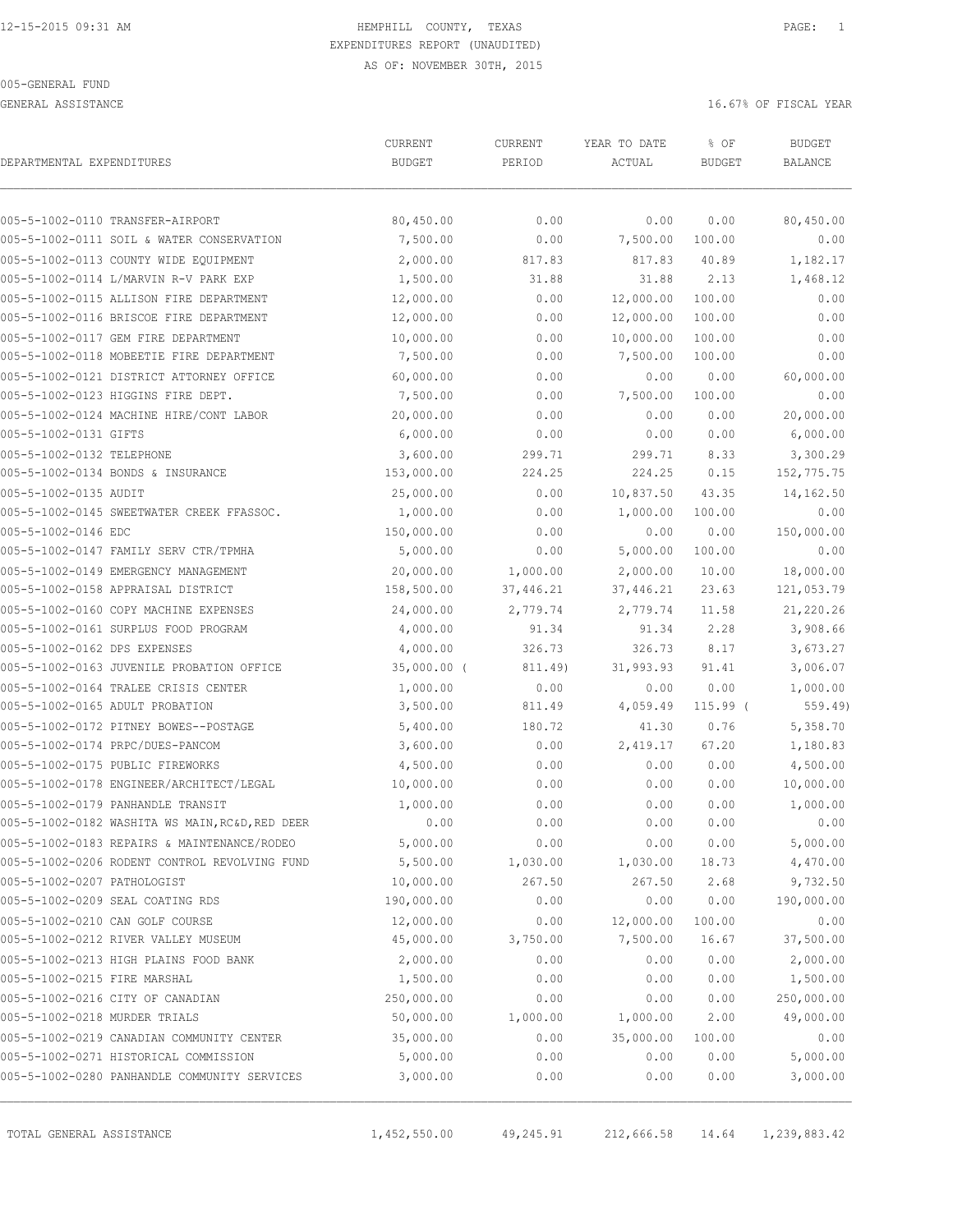COUNTY & DISTRICT CLERK 16.67% OF FISCAL YEAR

| BUDGET<br>57,165.00<br>37,080.00 | PERIOD<br>4,751.26 | ACTUAL                |                                                                                                                                                                                                                                                           | <b>BALANCE</b> |
|----------------------------------|--------------------|-----------------------|-----------------------------------------------------------------------------------------------------------------------------------------------------------------------------------------------------------------------------------------------------------|----------------|
|                                  |                    |                       | YEAR TO DATE<br>% OF<br><b>BUDGET</b><br>16.62<br>16.60<br>16.60<br>50.00<br>10.00<br>16.60<br>22.88<br>15.60<br>16.68<br>102.10<br>17.02<br>17.03<br>0.00<br>0.00<br>0.00<br>0.00<br>12.35<br>283.96<br>11.96<br>0.00<br>0.00<br>338.65<br>8.91<br>12.83 |                |
|                                  |                    |                       |                                                                                                                                                                                                                                                           |                |
|                                  |                    |                       |                                                                                                                                                                                                                                                           | 47,662.48      |
|                                  |                    |                       |                                                                                                                                                                                                                                                           | 30,925.00      |
| 37,080.00                        | 3,077.50           | 6, 155.00             |                                                                                                                                                                                                                                                           | 30,925.00      |
| 500.00                           | 30.00              |                       |                                                                                                                                                                                                                                                           | 450.00         |
| 39,140.00                        | 3,249.32           | 6,498.64              |                                                                                                                                                                                                                                                           | 32,641.36      |
| 10,000.00                        | 0.00               | 2,287.51              |                                                                                                                                                                                                                                                           | 7,712.49       |
| 13,900.00                        | 997.22             | 2,168.67              |                                                                                                                                                                                                                                                           | 11,731.33      |
| 34,000.00                        | 2,837.12           | 5,672.24              |                                                                                                                                                                                                                                                           | 28, 327.76     |
| 600.00                           | 51.06              |                       |                                                                                                                                                                                                                                                           | 497.90         |
| 30,000.00                        | 2,554.48           | 5,108.96              |                                                                                                                                                                                                                                                           | 24,891.04      |
| 1,000.00                         | 0.00               |                       |                                                                                                                                                                                                                                                           | 1,000.00       |
| 2,400.00                         | 0.00               |                       |                                                                                                                                                                                                                                                           | 2,400.00       |
| 2,300.00                         | 202.84             |                       |                                                                                                                                                                                                                                                           | 2,016.04       |
| 11,000.00                        | 1,253.98           | 1,316.06              |                                                                                                                                                                                                                                                           | 9,683.94       |
| 200.00                           | 0.00               |                       |                                                                                                                                                                                                                                                           | 200.00         |
| 3,800.00                         | 338.65             |                       |                                                                                                                                                                                                                                                           | 3,461.35       |
| 26,500.00                        | 1,625.00           | 3,400.00              |                                                                                                                                                                                                                                                           | 23,100.00      |
| 4,000.00                         | 0.00               | 0.00                  | 0.00                                                                                                                                                                                                                                                      | 4,000.00       |
| 11,000.00                        | 263.18             | 263.18                | 2.39                                                                                                                                                                                                                                                      | 10,736.82      |
| 5,000.00                         | 0.00               | 0.00                  | 0.00                                                                                                                                                                                                                                                      | 5,000.00       |
| 6,000.00                         | 0.00               | 0.00                  | 0.00                                                                                                                                                                                                                                                      | 6,000.00       |
|                                  |                    |                       |                                                                                                                                                                                                                                                           | 283, 362.51    |
|                                  | 332,665.00         | 3,077.50<br>24,309.11 | 9,502.52<br>6, 155.00<br>49,302.49                                                                                                                                                                                                                        | 14.82          |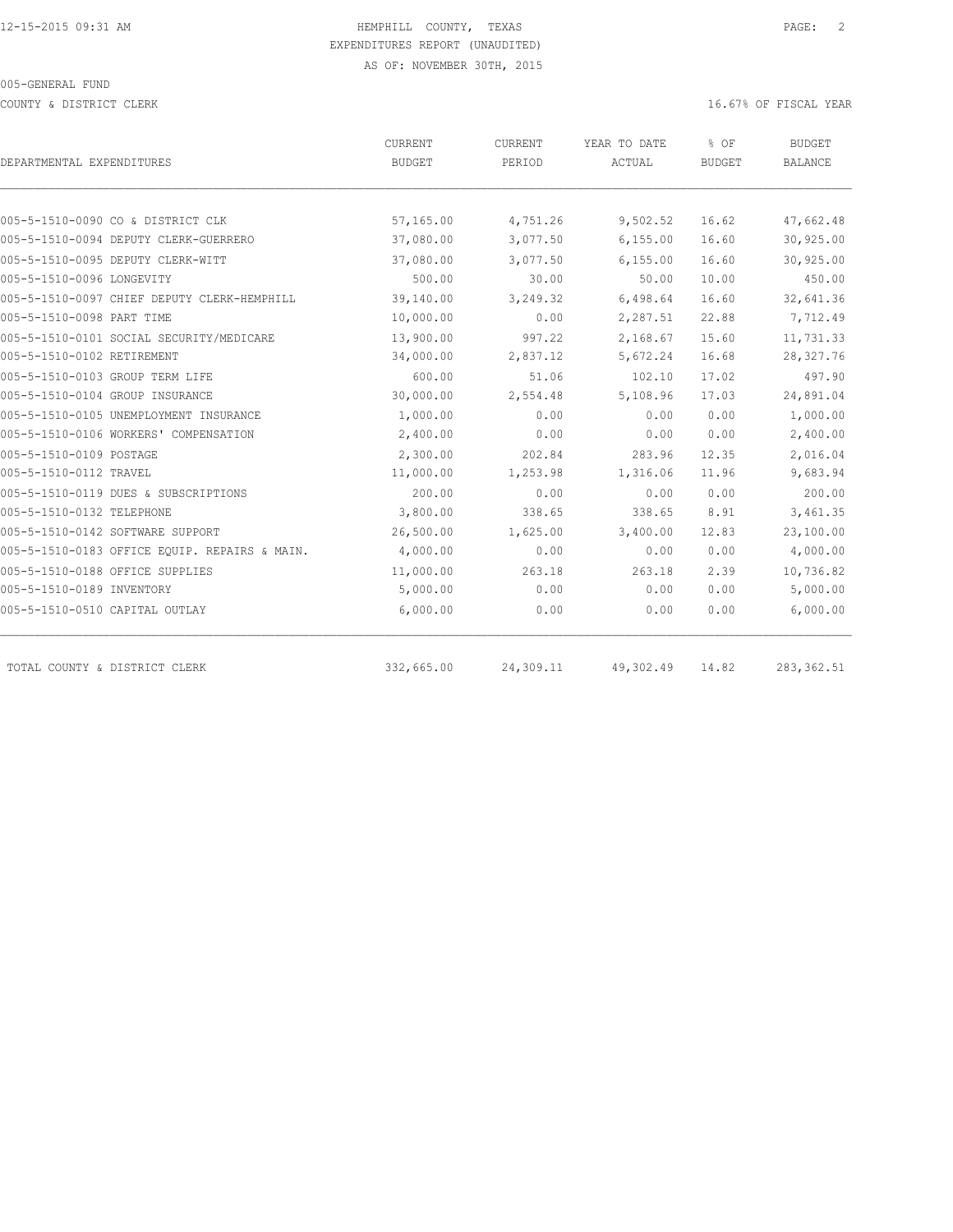COUNTY EXTENSION SERVICE **EXECUTE 16.67%** OF FISCAL YEAR

| DEPARTMENTAL EXPENDITURES                                                 | <b>CURRENT</b><br><b>BUDGET</b> | CURRENT<br>PERIOD    | YEAR TO DATE<br>ACTUAL | % OF<br><b>BUDGET</b> | <b>BUDGET</b><br><b>BALANCE</b> |
|---------------------------------------------------------------------------|---------------------------------|----------------------|------------------------|-----------------------|---------------------------------|
|                                                                           |                                 |                      |                        | 16.60                 |                                 |
| 005-5-1520-0091 CEA-AG/A. HOLLOWAY<br>005-5-1520-0092 CEA-FCS/T. HOLLOWAY | 39,758.00<br>39,758.00          | 3,300.66<br>3,300.66 | 6,601.32<br>6,601.32   | 16.60                 | 33, 156.68<br>33, 156.68        |
| 005-5-1520-0096 LONGEVITY                                                 | 550.00                          | 30.00                | 60.00                  | 10.91                 | 490.00                          |
| 005-5-1520-0097 CEA SECRETARY-HUFFMAN                                     | 39,140.00                       | 3,249.16             | 6,498.32               | 16.60                 | 32,641.68                       |
| 005-5-1520-0098 PART-TIME SECRETARY                                       | 2,500.00                        | 0.00                 | 0.00                   | 0.00                  | 2,500.00                        |
| 005-5-1520-0101 SOCIAL SECURITY/MEDICARE                                  | 9,300.00                        | 742.90               | 1,485.80               | 15.98                 | 7,814.20                        |
| 005-5-1520-0102 RETIREMENT                                                | 7,900.00                        | 651.84               | 1,303.68               | 16.50                 | 6,596.32                        |
| 005-5-1520-0103 GROUP TERM LIFE                                           | 150.00                          | 11.74                | 23.48                  | 15.65                 | 126.52                          |
| 005-5-1520-0104 GROUP INSURANCE                                           | 7,500.00                        | 638.62               | 1,277.24               | 17.03                 | 6,222.76                        |
| 005-5-1520-0105 UNEMPLOYMENT INSURANCE                                    | 350.00                          | 0.00                 | 0.00                   | 0.00                  | 350.00                          |
| 005-5-1520-0106 WORKERS' COMPENSATION                                     | 1,700.00                        | 0.00                 | 0.00                   | 0.00                  | 1,700.00                        |
| 005-5-1520-0109 POSTAGE                                                   | 1,000.00                        | 0.00                 | 0.00                   | 0.00                  | 1,000.00                        |
| 005-5-1520-0112 TRAVEL/AG- A. HOLLOWAY                                    | 8,500.00                        | 131.96               | 672.25                 | 7.91                  | 7,827.75                        |
| 005-5-1520-0114 TRAVEL/FCS-T. HOLLOWAY                                    | 4,000.00                        | 163.61               | 163.61                 | 4.09                  | 3,836.39                        |
| 005-5-1520-0119 DUES & SUBSCRIPTIONS                                      | 1,400.00                        | 562.22               | 732.22                 | 52.30                 | 667.78                          |
| 005-5-1520-0122 FUEL & OIL                                                | 4,500.00                        | 596.57               | 656.33                 | 14.59                 | 3,843.67                        |
| 005-5-1520-0132 TELEPHONE                                                 | 2,750.00                        | 284.77               | 344.77                 | 12.54                 | 2,405.23                        |
| 005-5-1520-0137 VEHICLE REPAIRS & MAINTENANCE                             | 2,000.00                        | 0.00                 | 0.00                   | 0.00                  | 2,000.00                        |
| 005-5-1520-0142 IT TECH SUPPORT                                           | 2,000.00                        | 329.26               | 329.26                 | 16.46                 | 1,670.74                        |
| 005-5-1520-0183 OFFICE EOUIP.REPAIRS & MAIN.                              | 750.00                          | 0.00                 | 0.00                   | 0.00                  | 750.00                          |
| 005-5-1520-0188 OFFICE SUPPLIES                                           | 3,000.00                        | 231.10               | 231.10                 | 7.70                  | 2,768.90                        |
| 005-5-1520-0189 INVENTORY/EQUIPMENT                                       | 3,000.00                        | 303.50               | 929.19                 | 30.97                 | 2,070.81                        |
| 005-5-1520-0201 COMPUTER SUPPLIES & MAINT.                                | 500.00                          | 0.00                 | 0.00                   | 0.00                  | 500.00                          |
| 005-5-1520-0202 STOCK SHOW                                                | 1,500.00                        | 0.00                 | 0.00                   | 0.00                  | 1,500.00                        |
| 005-5-1520-0203 4-H FUND                                                  | 1,500.00                        | 0.00                 | 0.00                   | 0.00                  | 1,500.00                        |
| 005-5-1520-0204 TRAVEL-SECRETARY                                          | 1,000.00                        | 25.05                | 25.05                  | 2.51                  | 974.95                          |
| 005-5-1520-0205 4-H FARM UTILITIES & MAINT.                               | 2,500.00                        | 1,124.28             | 1,124.28               | 44.97                 | 1,375.72                        |
| 005-5-1520-0510 CAPITAL OUTLAY                                            | 15,000.00                       | 0.00                 | 0.00                   | 0.00                  | 15,000.00                       |
| TOTAL COUNTY EXTENSION SERVICE                                            | 203,506.00                      | 15,677.90            | 29,059.22              | 14.28                 | 174,446.78                      |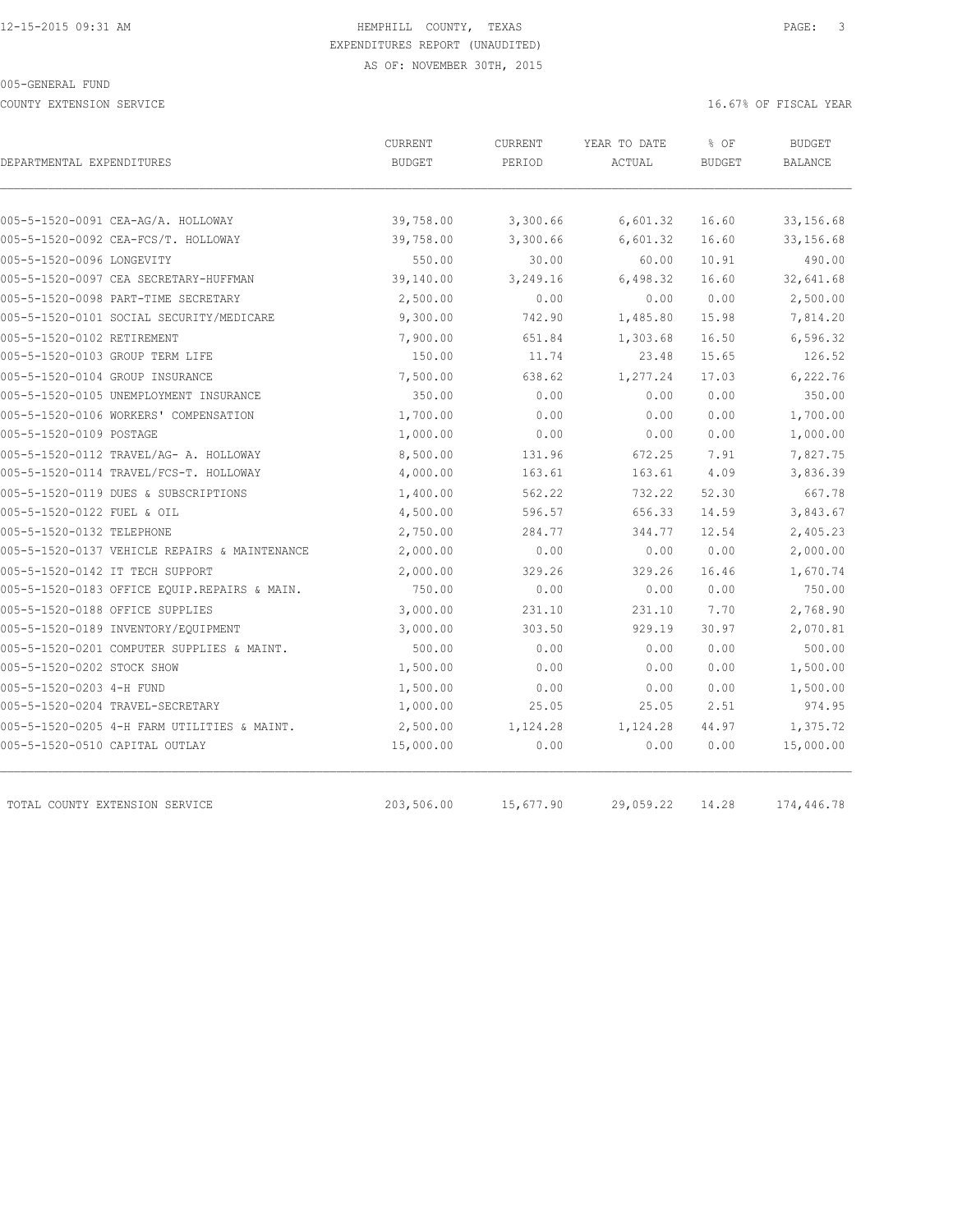COUNTY TREASURER **16.67%** OF FISCAL YEAR

| DEPARTMENTAL EXPENDITURES                  | <b>CURRENT</b><br>BUDGET | CURRENT<br>PERIOD | YEAR TO DATE<br>ACTUAL | % OF<br><b>BUDGET</b> | <b>BUDGET</b><br>BALANCE |
|--------------------------------------------|--------------------------|-------------------|------------------------|-----------------------|--------------------------|
|                                            |                          |                   |                        |                       |                          |
| 005-5-1530-0090 COUNTY TREASURER           | 57,165.00<br>39,140.00   | 4,751.02          | 9,502.04               | 16.62<br>16.60        | 47,662.96<br>32,641.36   |
| 005-5-1530-0095 CHIEF DEP TREASURER-REED   |                          | 3,249.32          | 6,498.64               |                       |                          |
| 005-5-1530-0096 LONGEVITY                  | 850.00                   | 70.00             | 140.00                 | 16.47                 | 710.00                   |
| 005-5-1530-0098 DEPUTY TREASURER/PART-TIME | 2,500.00                 | 0.00              | 0.00                   | 0.00                  | 2,500.00                 |
| 005-5-1530-0101 SOCIAL SECURITY/MEDICARE   | 9,300.00                 | 598.35            | 1,196.70               | 12.87                 | 8,103.30                 |
| 005-5-1530-0102 RETIREMENT                 | 20,000.00                | 1,614.06          | 3,228.12               | 16.14                 | 16,771.88                |
| 005-5-1530-0103 GROUP TERM LIFE            | 400.00                   | 29.04             | 58.08                  | 14.52                 | 341.92                   |
| 005-5-1530-0104 GROUP INSURANCE            | 15,000.00                | 1,277.24          | 2,554.48               | 17.03                 | 12,445.52                |
| 005-5-1530-0105 UNEMPLOYMENT INSURANCE     | 300.00                   | 0.00              | 0.00                   | 0.00                  | 300.00                   |
| 005-5-1530-0106 WORKERS' COMPENSATION      | 1,500.00                 | 0.00              | 0.00                   | 0.00                  | 1,500.00                 |
| 005-5-1530-0109 POSTAGE                    | 2,000.00                 | 5.69              | 10.45                  | 0.52                  | 1,989.55                 |
| 005-5-1530-0112 TRAVEL                     | 4,000.00                 | 0.00              | 0.00                   | 0.00                  | 4,000.00                 |
| 005-5-1530-0119 DUES & SUBSCRIPTIONS       | 1,100.00                 | 0.00              | 0.00                   | 0.00                  | 1,100.00                 |
| 005-5-1530-0132 TELEPHONE                  | 1,800.00                 | 144.64            | 144.64                 | 8.04                  | 1,655.36                 |
| 005-5-1530-0140 OFFICE EOUIPMENT REPAIR    | 2,500.00                 | 0.00              | 50.00                  | 2.00                  | 2,450.00                 |
| 005-5-1530-0142 MAINTENANCE CONTRACTS      | 17,000.00                | 14,059.38         | 14,059.38              | 82.70                 | 2,940.62                 |
| 005-5-1530-0188 OFFICE SUPPLIES            | 3,000.00                 | 149.03            | 149.03                 | 4.97                  | 2,850.97                 |
| 005-5-1530-0189 INVENTORY/EQUIPMENT        | 5,000.00                 | 217.35            | 217.35                 | 4.35                  | 4,782.65                 |
| TOTAL COUNTY TREASURER                     | 182,555.00               | 26, 165. 12       | 37,808.91              | 20.71                 | 144,746.09               |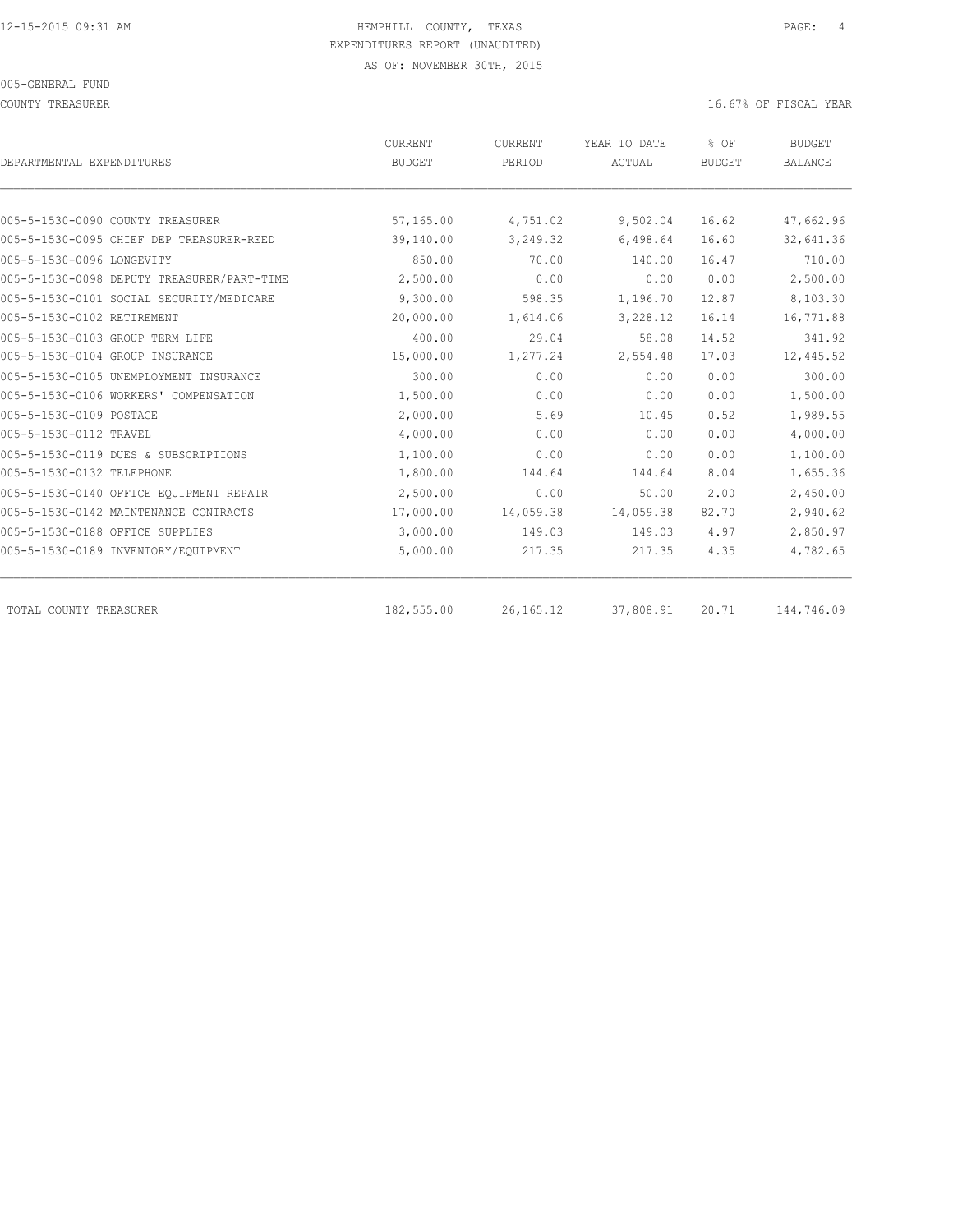COUNTY TAX COLLECTOR **Example 2008** 16.67% OF FISCAL YEAR

| DEPARTMENTAL EXPENDITURES                | CURRENT<br><b>BUDGET</b> | CURRENT<br>PERIOD | YEAR TO DATE<br>ACTUAL | % OF<br><b>BUDGET</b> | <b>BUDGET</b><br>BALANCE |
|------------------------------------------|--------------------------|-------------------|------------------------|-----------------------|--------------------------|
|                                          |                          |                   |                        |                       |                          |
| 005-5-1540-0090 COUNTY TAX COLLECTOR     | 57,165.00                | 4,751.26          | 9,502.52               | 16.62                 | 47,662.48                |
| 005-5-1540-0094 PART TIME HELP           | 25,000.00                | 1,278.75          | 3,363.75               | 13.46                 | 21,636.25                |
| 005-5-1540-0095 CHIEF DEPUTY TAC/JACKSON | 39,140.00                | 3,249.16          | 6,498.32               | 16.60                 | 32,641.68                |
| 005-5-1540-0096 LONGEVITY                | 2,600.00                 | 200.00            | 400.00                 | 15.38                 | 2,200.00                 |
| 005-5-1540-0097 DEPUTY TAC/BENTLEY       | 37,080.00                | 3,077.50          | 6, 155.00              | 16.60                 | 30,925.00                |
| 005-5-1540-0098 DEPUTY TAC/THOMPSON      | 37,080.00                | 3,077.50          | 6, 155.00              | 16.60                 | 30,925.00                |
| 005-5-1540-0101 SOCIAL SECURITY/MEDICARE | 14,000.00                | 1,137.98          | 2,337.64               | 16.70                 | 11,662.36                |
| 005-5-1540-0102 RETIREMENT               | 38,700.00                | 3,126.85          | 6,414.95               | 16.58                 | 32,285.05                |
| 005-5-1540-0103 GROUP TERM LIFE          | 1,000.00                 | 56.28             | 115.47                 | 11.55                 | 884.53                   |
| 005-5-1540-0104 GROUP INSURANCE          | 30,000.00                | 2,554.48          | 5,108.96               | 17.03                 | 24,891.04                |
| 005-5-1540-0105 UNEMPLOYMENT INSURANCE   | 1,000.00                 | 0.00              | 0.00                   | 0.00                  | 1,000.00                 |
| 005-5-1540-0106 WORKERS' COMPENSATION    | 2,400.00                 | 0.00              | 0.00                   | 0.00                  | 2,400.00                 |
| 005-5-1540-0109 POSTAGE                  | 10,000.00                | 0.00              | 60.99                  | 0.61                  | 9,939.01                 |
| 005-5-1540-0112 TRAVEL                   | 5,000.00                 | 182.70            | 182.70                 | 3.65                  | 4,817.30                 |
| 005-5-1540-0119 DUES & SUBSCRIPTIONS     | 2,000.00                 | 20.00             | 20.00                  | 1.00                  | 1,980.00                 |
| 005-5-1540-0132 TELEPHONE                | 4,000.00                 | 273.73            | 273.73                 | 6.84                  | 3,726.27                 |
| 005-5-1540-0134 BONDS & INSURANCE        | 400.00                   | 0.00              | 0.00                   | 0.00                  | 400.00                   |
| 005-5-1540-0138 DATA PROCESSING          | 45,000.00                | 0.00              | 0.00                   | 0.00                  | 45,000.00                |
| 005-5-1540-0142 MAINTENANCE CONTRACTS    | 2,700.00                 | 100.00            | 100.00                 | 3.70                  | 2,600.00                 |
| 005-5-1540-0148 ADVERTISING              | 1,500.00                 | 0.00              | 0.00                   | 0.00                  | 1,500.00                 |
| 005-5-1540-0150 JUDGEMENTS               | 500.00                   | 0.00              | 0.00                   | 0.00                  | 500.00                   |
| 005-5-1540-0181 CITATIONS & SUBPOENAS    | 1,500.00                 | 0.00              | 0.00                   | 0.00                  | 1,500.00                 |
| 005-5-1540-0188 OFFICE SUPPLIES          | 9,000.00                 | 1,697.94          | 1,697.94               | 18.87                 | 7,302.06                 |
| 005-5-1540-0189 INVENTORY/EQUIPMENT      | 5,000.00                 | 0.00              | 0.00                   | 0.00                  | 5,000.00                 |
| 005-5-1540-0510 CAPITAL OUTLAY           | 7,000.00                 | 0.00              | 0.00                   | 0.00                  | 7,000.00                 |
| TOTAL COUNTY TAX COLLECTOR               | 378,765.00               | 24,784.13         | 48,386.97              | 12.77                 | 330, 378.03              |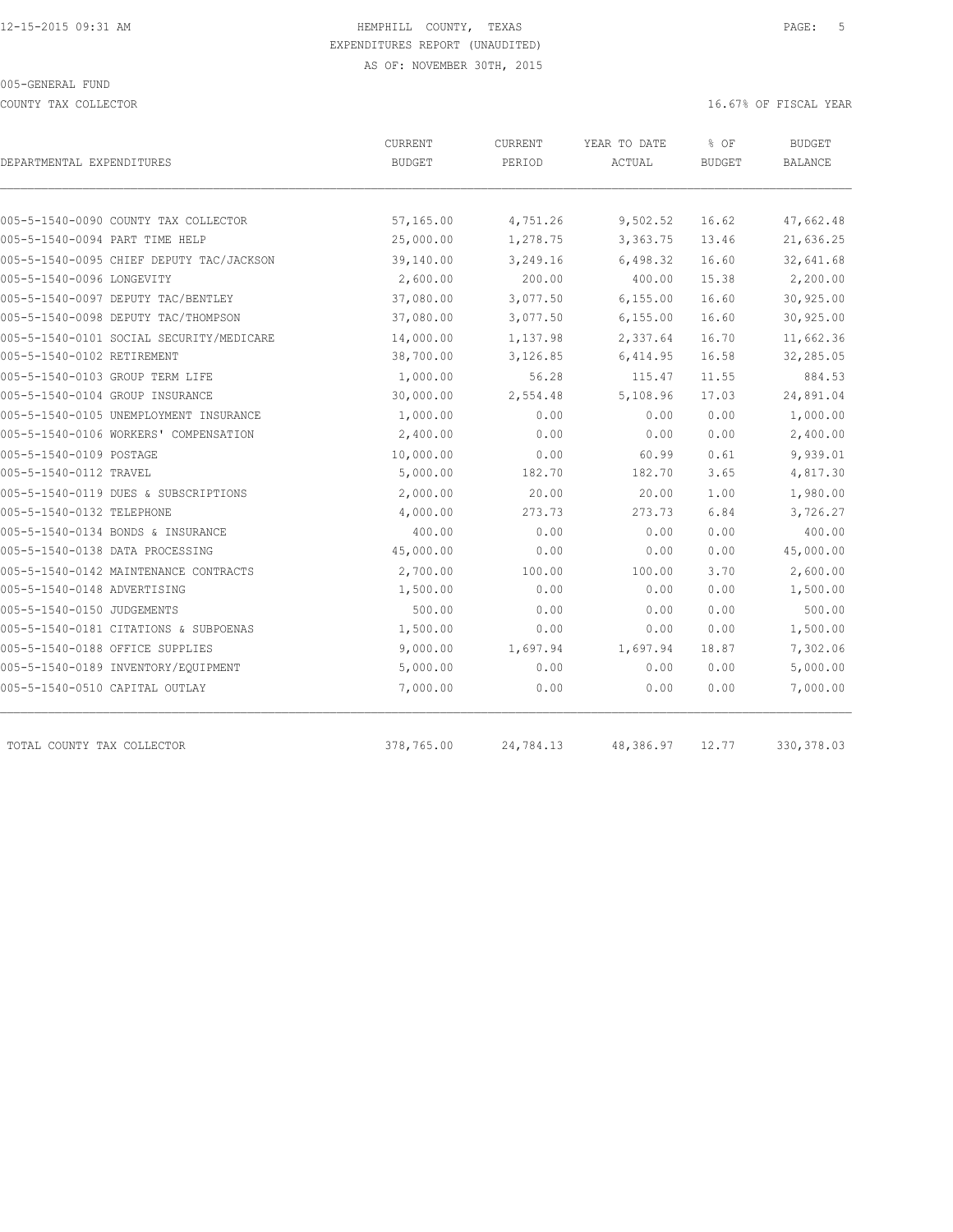JURY & ELECTION 16.67% OF FISCAL YEAR

| DEPARTMENTAL EXPENDITURES                      | <b>CURRENT</b><br><b>BUDGET</b> | CURRENT<br>PERIOD | YEAR TO DATE<br>ACTUAL | % OF<br><b>BUDGET</b> | <b>BUDGET</b><br><b>BALANCE</b> |
|------------------------------------------------|---------------------------------|-------------------|------------------------|-----------------------|---------------------------------|
|                                                |                                 |                   |                        |                       |                                 |
| 005-5-2400-0106 WORKERS' COMPENSATION          | 2,800.00                        | 0.00              | 0.00                   | 0.00                  | 2,800.00                        |
| 005-5-2400-0114 COUNTY COURT EXPENSES          | 3,000.00                        | 0.00              | 0.00                   | 0.00                  | 3,000.00                        |
| 005-5-2400-0115 CO.CRT. CONT<br>LAB-REPORTER   | 4,000.00                        | 0.00              | 0.00                   | 0.00                  | 4,000.00                        |
| 005-5-2400-0116 CO.CRT.CONT LAB-CRT APP ATTNY  | 8,000.00                        | 0.00              | 0.00                   | 0.00                  | 8,000.00                        |
| 005-5-2400-0117 ELECTION EXPENSES              | 41,000.00                       | 7,596.30          | 7,596.30               | 18.53                 | 33,403.70                       |
| 005-5-2400-0118 ELECTION JUDGES                | 6,000.00                        | 1,759.40          | 1,759.40               | 29.32                 | 4,240.60                        |
| 005-5-2400-0124 CONTRACT LABOR - CRT INTERPRET | 2,500.00                        | 360.00            | 360.00                 | 14.40                 | 2,140.00                        |
| 005-5-2400-0131 OTHER EXPENSE                  | 500.00                          | 0.00              | 0.00                   | 0.00                  | 500.00                          |
| 005-5-2400-0150 GRAND JURORS                   | 3,000.00                        | 0.00              | 80.00                  | $2.67-$               | 3,080.00                        |
| 005-5-2400-0151 PETIT JURORS                   | 3,500.00                        | 1,060.00          | 1,060.00               | 30.29                 | 2,440.00                        |
| 005-5-2400-0152 JUSTICE COURT JURORS           | 600.00                          | 0.00              | 0.00                   | 0.00                  | 600.00                          |
| 005-5-2400-0196 CHILD PROT SER CRT APP ATTY    | 6,000.00                        | 1,652.00          | 2,972.00               | 49.53                 | 3,028.00                        |
| 005-5-2400-0197 CHILD PROT SER CRT REPORTER    | 2,000.00                        | 200.00            | 200.00                 | 10.00                 | 1,800.00                        |
| TOTAL JURY & ELECTION                          | 82,900.00                       | 12,627.70         | 13,867.70              | 16.73                 | 69,032.30                       |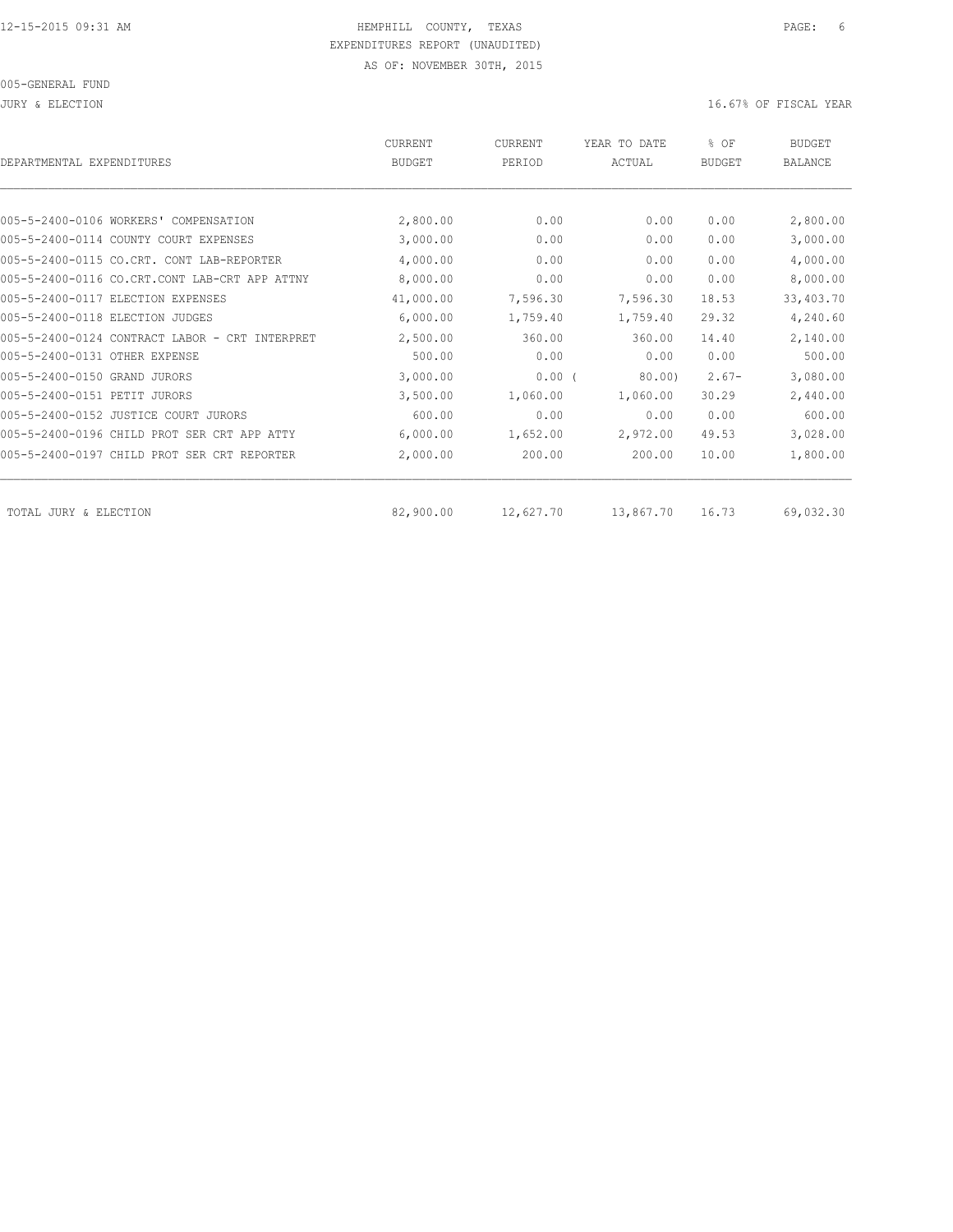DISTRICT COURT COURT COURT COURT COURT COURT COURT COURT COURT COURT COURT COURT COURT COURT COURT COURT COURT

| DEPARTMENTAL EXPENDITURES                      | <b>CURRENT</b><br><b>BUDGET</b> | CURRENT<br>PERIOD | YEAR TO DATE<br>ACTUAL | % OF<br><b>BUDGET</b>                                                                                                                 | <b>BUDGET</b><br><b>BALANCE</b> |
|------------------------------------------------|---------------------------------|-------------------|------------------------|---------------------------------------------------------------------------------------------------------------------------------------|---------------------------------|
|                                                |                                 |                   |                        | 16.67<br>16.52<br>14.97<br>15.82<br>16.67<br>15.65<br>16.14<br>14.72<br>23.14<br>0.00<br>0.00<br>3.20<br>0.00<br>0.00<br>0.00<br>0.00 |                                 |
| 005-5-2410-0090 JUDGE-EMMERT                   | 1,850.00                        | 154.17            | 308.34                 |                                                                                                                                       | 1,541.66                        |
| 005-5-2410-0095 COURT BAILIFF-HOLLAND          | 11,500.00                       | 949.84            | 1,899.68               |                                                                                                                                       | 9,600.32                        |
| 005-5-2410-0096 LONGEVITY SPECIAL              | 550.00                          | 41.16             | 82.32                  |                                                                                                                                       | 467.68                          |
| 005-5-2410-0097 COURT REPORTER-MCCLENDON       | 15,500.00                       | 1,225.68          | 2,451.36               |                                                                                                                                       | 13,048.64                       |
| 005-5-2410-0098 COURT ADMINISTRATOR-BURCH      | 8,354.00                        | 696.16            | 1,392.32               |                                                                                                                                       | 6,961.68                        |
| 005-5-2410-0101 SOCIAL SECURITY/MEDICARE       | 3,000.00                        | 234.68            | 469.36                 |                                                                                                                                       | 2,530.64                        |
| 005-5-2410-0102 RETIREMENT                     | 7,600.00                        | 613.39            | 1,226.78               |                                                                                                                                       | 6,373.22                        |
| 005-5-2410-0103 GROUP TERM LIFE                | 150.00                          | 11.04             | 22.08                  |                                                                                                                                       | 127.92                          |
| 005-5-2410-0104 GROUP INSURANCE                | 7,000.00                        | 1,620.00          | 1,620.00               |                                                                                                                                       | 5,380.00                        |
| 005-5-2410-0105 UNEMPLOYMENT INSURANCE         | 200.00                          | 0.00              | 0.00                   |                                                                                                                                       | 200.00                          |
| 005-5-2410-0106 WORKERS' COMPENSATION          | 2,400.00                        | 0.00              | 0.00                   |                                                                                                                                       | 2,400.00                        |
| 005-5-2410-0116 DIST CRT-CONT LAB-CRT APP ATTN | 25,000.00                       | 0.00              | 800.00                 |                                                                                                                                       | 24,200.00                       |
| 005-5-2410-0124 CONTRACT LABOR                 | 4,000.00                        | 0.00              | 0.00                   |                                                                                                                                       | 4,000.00                        |
| 005-5-2410-0154 JUDICIAL DISTRICT ASSESSMENT   | 500.00                          | 0.00              | 0.00                   |                                                                                                                                       | 500.00                          |
| 005-5-2410-0155 BUDGET REIMBURSEMENT           | 8,000.00                        | 0.00              | 0.00                   |                                                                                                                                       | 8,000.00                        |
| 005-5-2410-0219 STATEMENT OF FACTS             | 8,000.00                        | 0.00              | 0.00                   |                                                                                                                                       | 8,000.00                        |
| TOTAL DISTRICT COURT                           | 103,604.00                      | 5,546.12          | 10,272.24              | 9.91                                                                                                                                  | 93, 331.76                      |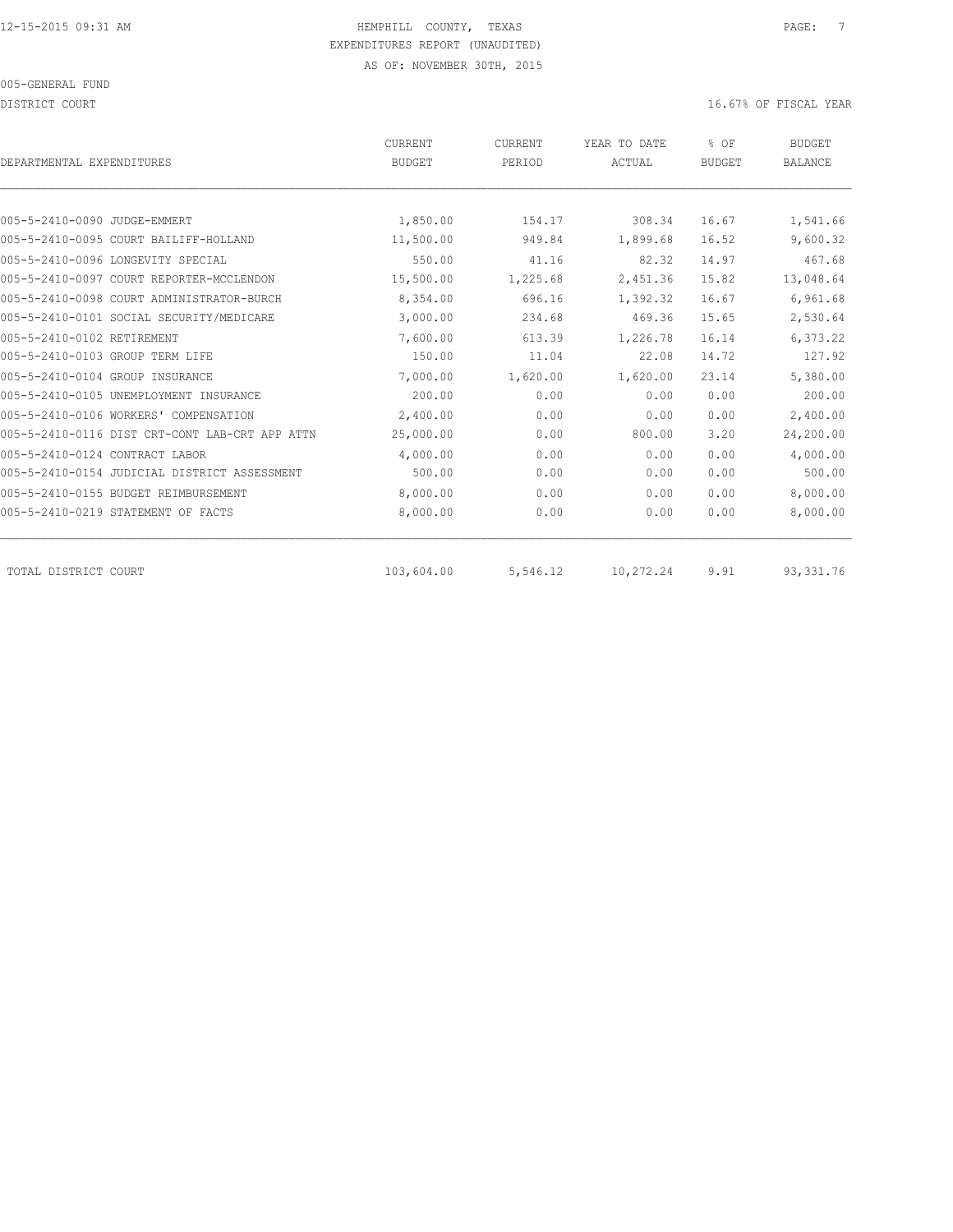COUNTY JUDGE 16.67% OF FISCAL YEAR

| DEPARTMENTAL EXPENDITURES                     | CURRENT<br><b>BUDGET</b> | <b>CURRENT</b><br>PERIOD | YEAR TO DATE<br>ACTUAL | % OF<br><b>BUDGET</b> | <b>BUDGET</b><br><b>BALANCE</b> |
|-----------------------------------------------|--------------------------|--------------------------|------------------------|-----------------------|---------------------------------|
|                                               |                          |                          |                        |                       |                                 |
| 005-5-2500-0082 OVERTIME                      | 3,000.00                 | 0.00                     | 0.00                   | 0.00                  | 3,000.00                        |
| 005-5-2500-0090 JUDGE SALARY                  | 59,534.00                | 4,948.66                 | 9,897.32               | 16.62                 | 49,636.68                       |
| 005-5-2500-0091 JUVENILE CRT JUDGE (1)        | 3,081.00                 | 256.76                   | 513.52                 | 16.67                 | 2,567.48                        |
| 005-5-2500-0092 STATE/CO JUDGE SAL SUPPLEMENT | 25,200.00                | 2,100.00                 | 4,200.00               | 16.67                 | 21,000.00                       |
| 005-5-2500-0094 JANITOR/LONGORIA              | 38,000.00                | 3, 154. 16               | 6,308.32               | 16.60                 | 31,691.68                       |
| 005-5-2500-0095 JANITOR/JOHNSON               | 41,200.00                | 3,420.84                 | 6,841.68               | 16.61                 | 34, 358.32                      |
| 005-5-2500-0096 LONGEVITY                     | 2,000.00                 | 160.00                   | 315.00                 | 15.75                 | 1,685.00                        |
| 005-5-2500-0097 ADMINSTRATIVE ASST/BRUNSON    | 39,140.00                | 3,249.16                 | 6,498.32               | 16.60                 | 32,641.68                       |
| 005-5-2500-0098 PART-TIME SECRETARY           | 2,800.00                 | 531.25                   | 531.25                 | 18.97                 | 2,268.75                        |
| 005-5-2500-0101 SOCIAL SECURITY/MEDICARE      | 16,500.00                | 1,326.37                 | 2,611.72               | 15.83                 | 13,888.28                       |
| 005-5-2500-0102 RETIREMENT                    | 43,000.00                | 3,565.17                 | 7,028.09               | 16.34                 | 35, 971.91                      |
| 005-5-2500-0103 GROUP TERM LIFE               | 600.00                   | 64.16                    | 126.49                 | 21.08                 | 473.51                          |
| 005-5-2500-0104 GROUP INSURANCE               | 22,500.00                | 1,914.44                 | 3,828.88               | 17.02                 | 18,671.12                       |
| 005-5-2500-0105 UNEMPLOYMENT INSURANCE        | 300.00                   | 0.00                     | 0.00                   | 0.00                  | 300.00                          |
| 005-5-2500-0106 WORKERS' COMPENSATION         | 2,300.00                 | 0.00                     | 0.00                   | 0.00                  | 2,300.00                        |
| 005-5-2500-0109 POSTAGE                       | 600.00                   | 21.83                    | 46.27                  | 7.71                  | 553.73                          |
| 005-5-2500-0112 TRAVEL                        | 6,500.00                 | 88.44                    | 88.44                  | 1.36                  | 6,411.56                        |
| 005-5-2500-0119 DUES & SUBSCRIPTIONS          | 5,000.00                 | 415.10                   | 415.10                 | 8.30                  | 4,584.90                        |
| 005-5-2500-0122 FUEL & OIL                    | 200.00                   | 0.00                     | 0.00                   | 0.00                  | 200.00                          |
| 005-5-2500-0130 COMMUNICATION REPAIRS         | 500.00                   | 0.00                     | 0.00                   | 0.00                  | 500.00                          |
| 005-5-2500-0132 TELEPHONE                     | 3,000.00                 | 260.75                   | 290.75                 | 9.69                  | 2,709.25                        |
| 005-5-2500-0139 TRAINING SEMINARS             | 2,500.00                 | 0.00                     | 0.00                   | 0.00                  | 2,500.00                        |
| 005-5-2500-0148 ADVERTISING                   | 5,000.00                 | 110.59                   | 110.59                 | 2.21                  | 4,889.41                        |
| 005-5-2500-0183 OFFICE EQUIP-R&M              | 1,000.00                 | 0.00                     | 0.00                   | 0.00                  | 1,000.00                        |
| 005-5-2500-0188 OFFICE SUPPLIES               | 3,000.00                 | 567.08                   | 567.08                 | 18.90                 | 2,432.92                        |
| 005-5-2500-0189 INVENTORY/EQUIPMENT           | 5,000.00                 | 0.00                     | 0.00                   | 0.00                  | 5,000.00                        |
| TOTAL COUNTY JUDGE                            | 331,455.00               | 26, 154. 76              | 50,218.82              | 15.15                 | 281, 236.18                     |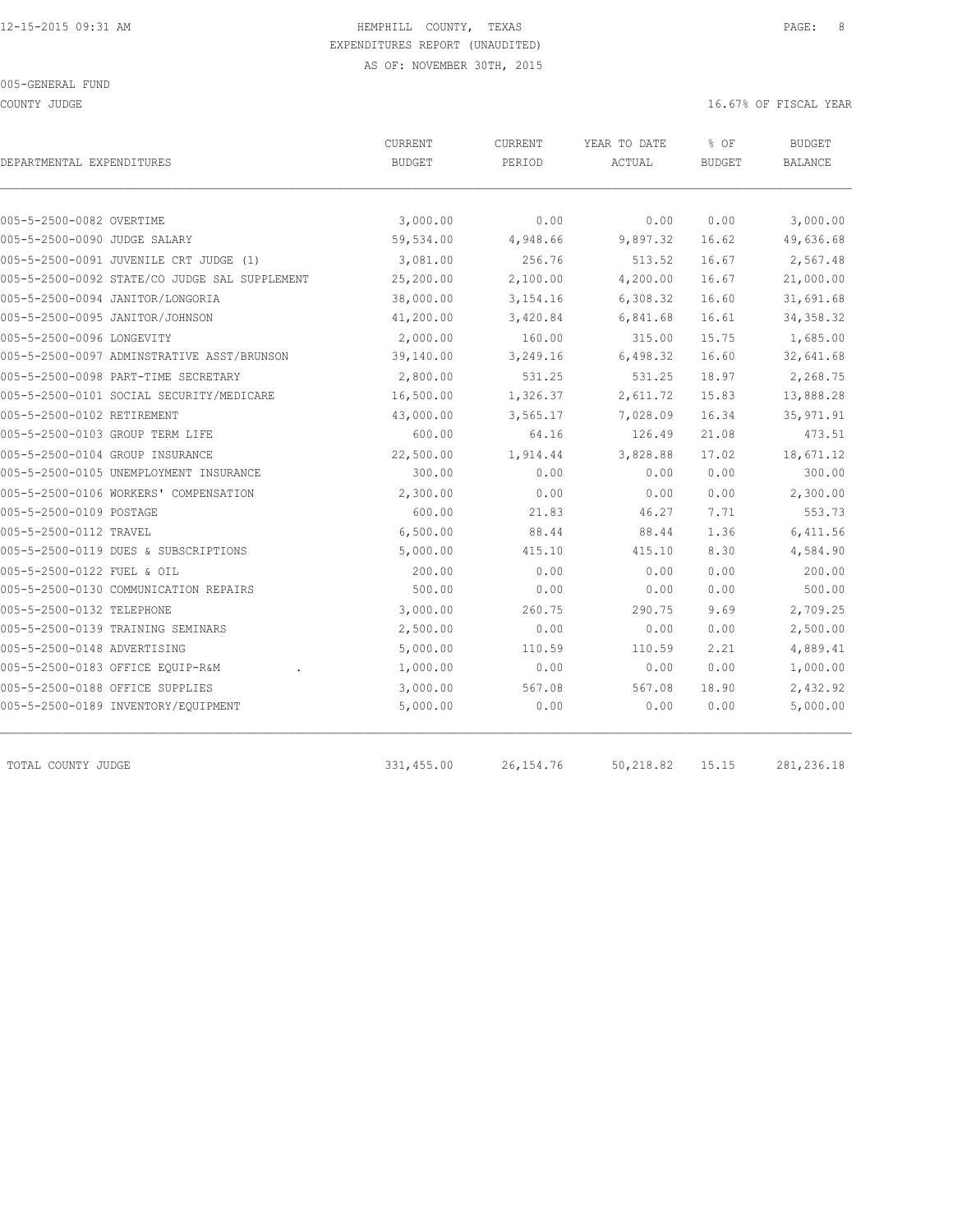JUVENILE PROBATION 16.67% OF FISCAL YEAR

| DEPARTMENTAL EXPENDITURES                     | <b>CURRENT</b><br><b>BUDGET</b> | CURRENT<br>PERIOD | YEAR TO DATE<br>ACTUAL | % OF<br><b>BUDGET</b> | BUDGET<br><b>BALANCE</b> |
|-----------------------------------------------|---------------------------------|-------------------|------------------------|-----------------------|--------------------------|
|                                               |                                 |                   |                        |                       |                          |
| 005-5-2510-0090 STATE/CHIEF JUV PRO OFFICER   | 61,480.00                       | 5,110.84          | 10,221.68              | 16.63                 | 51,258.32                |
| 005-5-2510-0096 JPO/LONGEVITY                 | 480.00                          | 40.00             | 80.00                  | 16.67                 | 400.00                   |
| 005-5-2510-0101 JPO SOCIAL SEC/MEDICARE       | 4,770.00                        | 396.34            | 792.68                 | 16.62                 | 3,977.32                 |
| 005-5-2510-0102 JPO RETIREMENT                | 12,500.00                       | 1,036.16          | 2,072.32               | 16.58                 | 10,427.68                |
| 005-5-2510-0103 JPO GROUP TERM LIFE           | 230.00                          | 18.66             | 37.32                  | 16.23                 | 192.68                   |
| 005-5-2510-0104 JPO GROUP INSURANCE           | 7,500.00                        | 638.62            | 1,277.24               | 17.03                 | 6,222.76                 |
| 005-5-2510-0105 JPO/UNEMPLOYMENT              | 100.00                          | 0.00              | 0.00                   | 0.00                  | 100.00                   |
| 005-5-2510-0106 JPO/WORKERS' COMP             | 580.00                          | 0.00              | 0.00                   | 0.00                  | 580.00                   |
| 005-5-2510-0132 JUVENILE PROBATION CELL PHONE | 360.00                          | 30.00             | 60.00                  | 16.67                 | 300.00                   |
|                                               |                                 |                   |                        |                       |                          |
| TOTAL JUVENILE<br>PROBATION                   | 88,000.00                       | 7,270.62          | 14,541.24              | 16.52                 | 73,458.76                |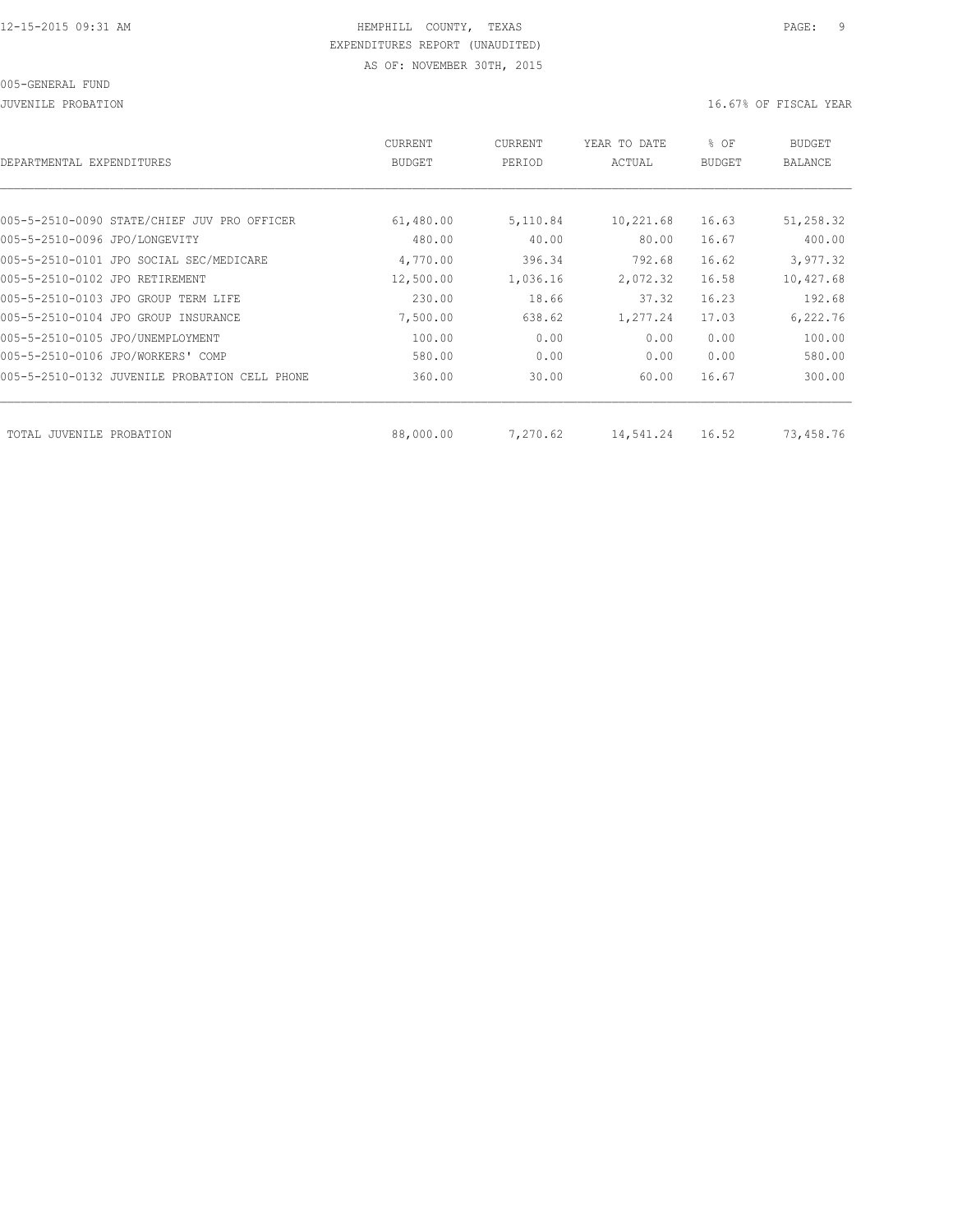LOCAL JUVENILE PROBATION 16.67% OF FISCAL YEAR

|                                               | <b>CURRENT</b> | CURRENT  | YEAR TO DATE | % OF          | <b>BUDGET</b> |
|-----------------------------------------------|----------------|----------|--------------|---------------|---------------|
| DEPARTMENTAL EXPENDITURES                     | <b>BUDGET</b>  | PERIOD   | ACTUAL       | <b>BUDGET</b> | BALANCE       |
|                                               |                |          |              |               |               |
| 005-5-2520-0090 31ST DISTRICT JUV PRO OFFICER | 51,940.00      | 4,315.84 | 8,631.68     | 16.62         | 43,308.32     |
| 005-5-2520-0091 JPO FISCAL AGENTS             | 0.00           | 0.00     | 0.00         | 0.00          | 0.00          |
| 005-5-2520-0096 JPO LOCAL/LONGEVITY           | 250.00         | 20.00    | 40.00        | 16.00         | 210.00        |
| 005-5-2520-0101 LOCAL JPO SS/MEDICARE         | 4,050.00       | 333.98   | 667.96       | 16.49         | 3,382.04      |
| 005-5-2520-0102 LOCAL JPO RETIREMENT          | 10,520.00      | 873.16   | 1,746.32     | 16.60         | 8,773.68      |
| 005-5-2520-0103 LOCAL JPO GROUP TERM LIFE     | 200.00         | 15.72    | 31.44        | 15.72         | 168.56        |
| 005-5-2520-0104 LOCAL JPO GROUP INSURANCE     | 7,500.00       | 638.62   | 1,277.24     | 17.03         | 6,222.76      |
| 005-5-2520-0105 JPO LOCAL/UNEMPLOYMENT        | 100.00         | 0.00     | 0.00         | 0.00          | 100.00        |
| 005-5-2520-0106 JPO LOCAL/WORKERS' COMP       | 580.00         | 0.00     | 0.00         | 0.00          | 580.00        |
| 005-5-2520-0132 LOCAL JPO CELL PHONE          | 360.00         | 30.00    | 60.00        | 16.67         | 300.00        |
|                                               |                |          |              |               |               |
| TOTAL LOCAL JUVENILE PROBATION                | 75,500.00      | 6,227.32 | 12,454.64    | 16.50         | 63,045.36     |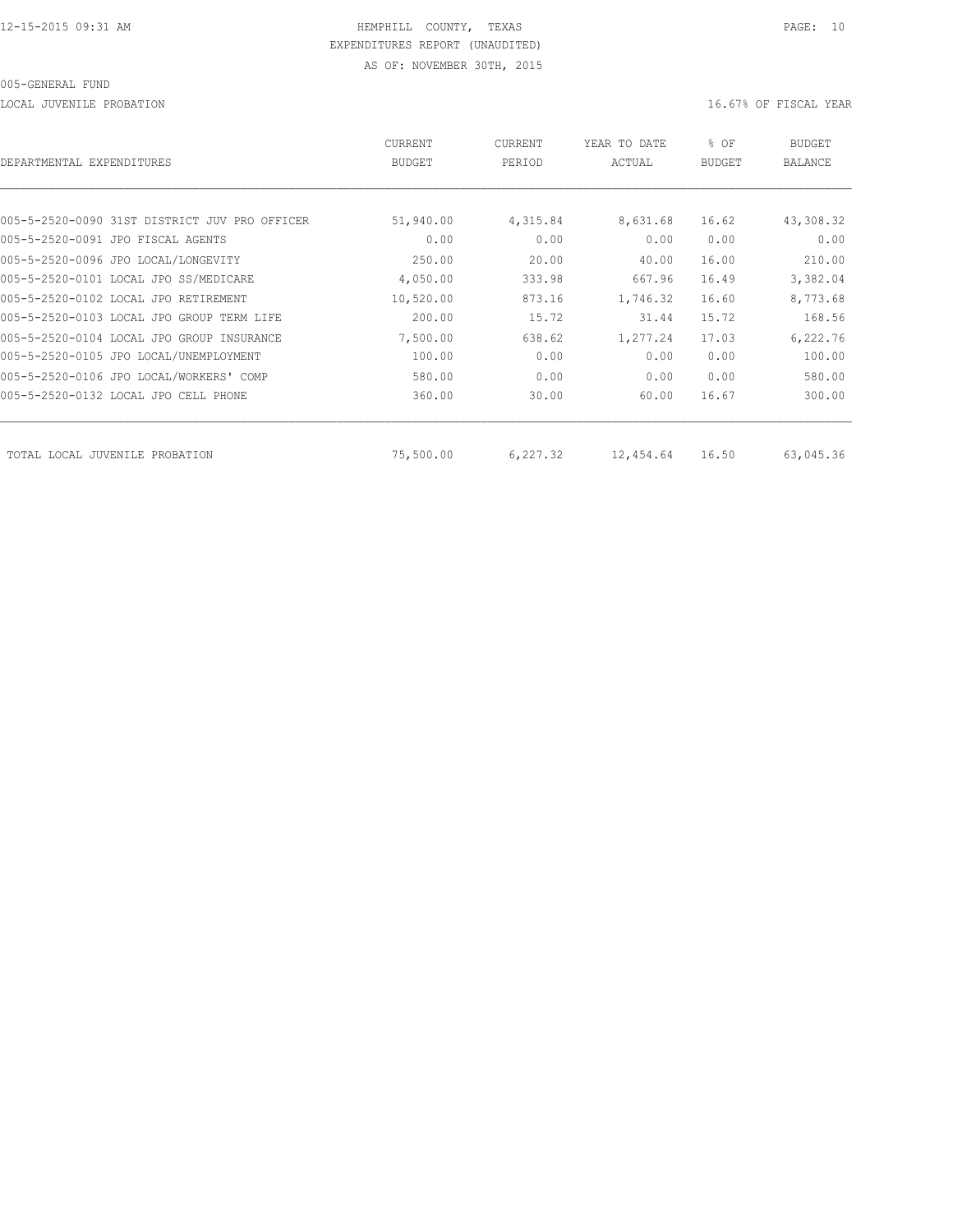COUNTY ATTORNEY 16.67% OF FISCAL YEAR

| DEPARTMENTAL EXPENDITURES                     | <b>CURRENT</b><br><b>BUDGET</b> | CURRENT<br>PERIOD | YEAR TO DATE<br>ACTUAL | % OF<br><b>BUDGET</b> | <b>BUDGET</b><br><b>BALANCE</b> |
|-----------------------------------------------|---------------------------------|-------------------|------------------------|-----------------------|---------------------------------|
|                                               |                                 |                   |                        |                       |                                 |
| 005-5-2550-0090 COUNTY ATTORNEY               | 57,165.00                       | 4,751.26          | 9,502.52               | 16.62                 | 47,662.48                       |
| 005-5-2550-0091 CO ATTNY ST SALARY SUPPLEMENT | 23,333.00                       | 1,944.42          | 3,888.84               | 16.67                 | 19,444.16                       |
| 005-5-2550-0095 LEGAL ASST/GANDARA            | 39,140.00                       | 3,249.16          | 6,112.19               | 15.62                 | 33,027.81                       |
| 005-5-2550-0096 LONGEVITY                     | 490.00                          | 40.00             | 80.00                  | 16.33                 | 410.00                          |
| 005-5-2550-0101 SOCIAL SECURITY/MEDICARE      | 9,200.00                        | 752.92            | 1,476.30               | 16.05                 | 7,723.70                        |
| 005-5-2550-0102 RETIREMENT                    | 24,100.00                       | 1,996.98          | 3,916.73               | 16.25                 | 20,183.27                       |
| 005-5-2550-0103 GROUP TERM LIFE               | 420.00                          | 35.94             | 70.49                  | 16.78                 | 349.51                          |
| 005-5-2550-0104 GROUP INSURANCE               | 15,000.00                       | 1,275.22          | 2,550.44               | 17.00                 | 12,449.56                       |
| 005-5-2550-0105 UNEMPLOYMENT INSURANCE        | 200.00                          | 0.00              | 0.00                   | 0.00                  | 200.00                          |
| 005-5-2550-0106 WORKERS' COMPENSATION         | 1,500.00                        | 0.00              | 0.00                   | 0.00                  | 1,500.00                        |
| 005-5-2550-0109 POSTAGE                       | 400.00                          | 2.91              | 10.43                  | 2.61                  | 389.57                          |
| 005-5-2550-0112 TRAVEL/EDUCATION              | 3,500.00                        | 737.04            | 787.04                 | 22.49                 | 2,712.96                        |
| 005-5-2550-0119 DUES & SUBSCRIPTIONS          | 300.00                          | 0.00              | 0.00                   | 0.00                  | 300.00                          |
| 005-5-2550-0132 TELEPHONE                     | 1,500.00                        | 134.99            | 134.99                 | 9.00                  | 1,365.01                        |
| 005-5-2550-0140 OFFICE EQUIPMENT REPAIRS      | 750.00                          | 0.00              | 0.00                   | 0.00                  | 750.00                          |
| 005-5-2550-0142 SOFTWARE SUPPORT              | 3,600.00                        | 297.00            | 594.00                 | 16.50                 | 3,006.00                        |
| 005-5-2550-0168 C/ATTY LAW LIB                | 1,000.00                        | 0.00              | 0.00                   | 0.00                  | 1,000.00                        |
| 005-5-2550-0188 OFFICE SUPPLIES               | 1,750.00                        | 201.75            | 201.75                 | 11.53                 | 1,548.25                        |
| 005-5-2550-0189 INVENTORY/EQUIPMENT           | 2,000.00                        | 0.00              | 0.00                   | 0.00                  | 2,000.00                        |
| TOTAL COUNTY ATTORNEY                         | 185,348.00                      | 15,419.59         | 29, 325.72             | 15.82                 | 156,022.28                      |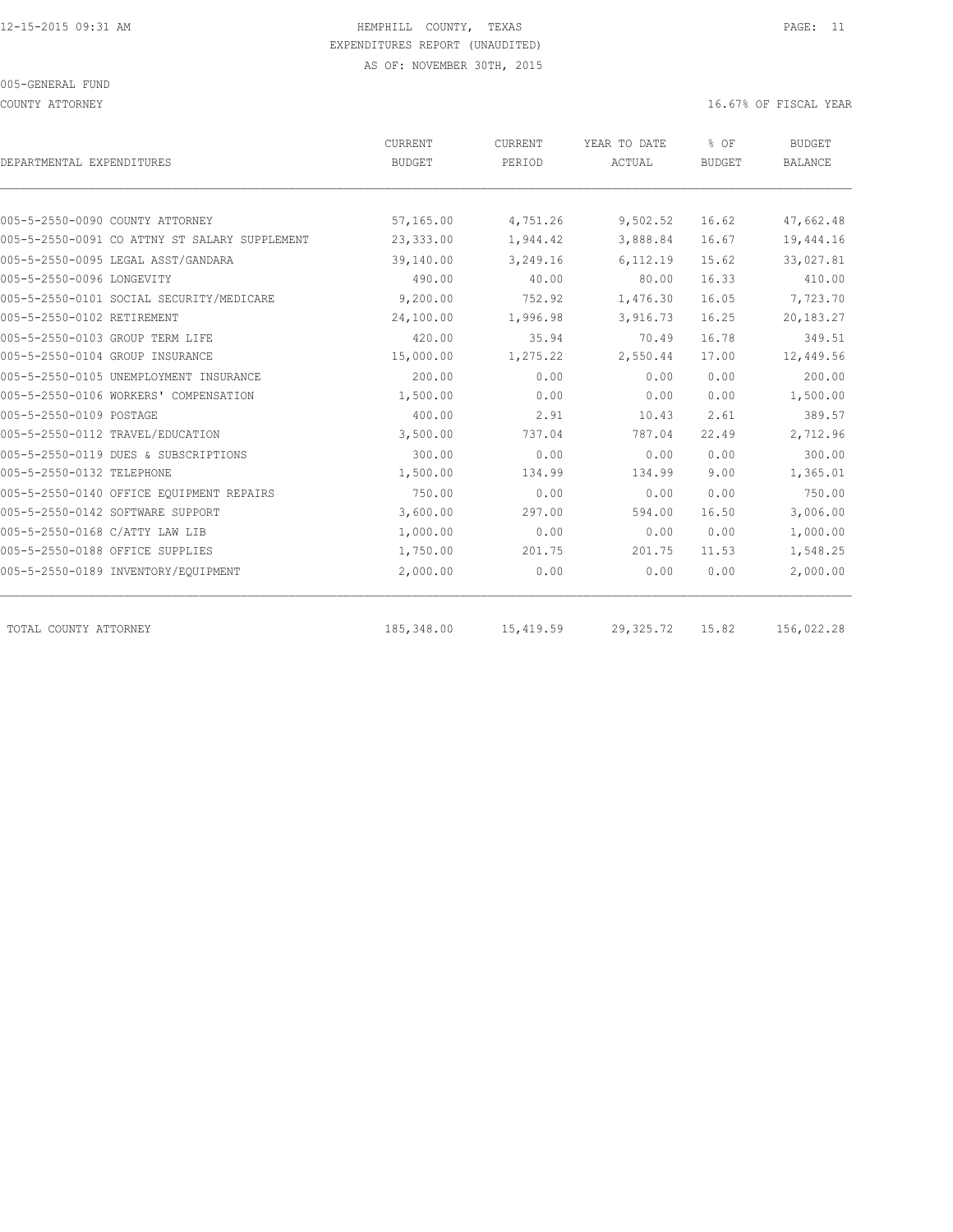COUNTY JUSTICE OF PEACE **16.67%** OF FISCAL YEAR

| DEPARTMENTAL EXPENDITURES                | CURRENT<br><b>BUDGET</b> | CURRENT<br>PERIOD | YEAR TO DATE<br>ACTUAL | % OF<br><b>BUDGET</b> | <b>BUDGET</b><br><b>BALANCE</b> |
|------------------------------------------|--------------------------|-------------------|------------------------|-----------------------|---------------------------------|
|                                          |                          |                   |                        |                       |                                 |
| 005-5-2560-0090 JUSTICE OF THE PEACE     | 57,165.00                | 4,751.26          | 9,502.52               | 16.62                 | 47,662.48                       |
| 005-5-2560-0096 LONGEVITY                | 500.00                   | 30.00             | 60.00                  | 12.00                 | 440.00                          |
| 005-5-2560-0097 JP SECRETARY-NAVARRO     | 39,140.00                | 2,224.58          | 2,805.83               | 7.17                  | 36, 334.17                      |
| 005-5-2560-0098 PART-TIME                | 4,000.00                 | 468.75            | 2,121.88               | 53.05                 | 1,878.12                        |
| 005-5-2560-0101 SOCIAL SECURITY/MEDICARE | 7,700.00                 | 565.33            | 1,095.56               | 14.23                 | 6,604.44                        |
| 005-5-2560-0102 RETIREMENT               | 19,500.00                | 1,401.18          | 2,473.69               | 12.69                 | 17,026.31                       |
| 005-5-2560-0103 GROUP TERM LIFE          | 400.00                   | 25.21             | 44.51                  | 11.13                 | 355.49                          |
| 005-5-2560-0104 GROUP INSURANCE          | 7,500.00                 | 640.65            | 1,281.30               | 17.08                 | 6,218.70                        |
| 005-5-2560-0105 UNEMPLOYMENT INSURANCE   | 100.00                   | 0.00              | 0.00                   | 0.00                  | 100.00                          |
| 005-5-2560-0106 WORKERS' COMPENSATION    | 1,200.00                 | 0.00              | 0.00                   | 0.00                  | 1,200.00                        |
| 005-5-2560-0109 POSTAGE                  | 650.00                   | 21.01             | 42.59                  | 6.55                  | 607.41                          |
| 005-5-2560-0112 TRAVEL                   | 3,000.00                 | 0.00              | 0.00                   | 0.00                  | 3,000.00                        |
| 005-5-2560-0119 DUES & SUBSCRIPTIONS     | 1,000.00                 | 311.50            | 311.50                 | 31.15                 | 688.50                          |
| 005-5-2560-0131 OTHER EXPENSE            | 500.00                   | 0.00              | 0.00                   | 0.00                  | 500.00                          |
| 005-5-2560-0132 TELEPHONE                | 1,500.00                 | 129.31            | 129.31                 | 8.62                  | 1,370.69                        |
| 005-5-2560-0140 SOFTWARE                 | 3,600.00                 | 0.00              | 0.00                   | 0.00                  | 3,600.00                        |
| 005-5-2560-0188 OFFICE SUPPLIES          | 2,000.00                 | 293.02            | 293.02                 | 14.65                 | 1,706.98                        |
| TOTAL COUNTY JUSTICE OF PEACE            | 149,455.00               | 10,861.80         | 20,161.71              | 13.49                 | 129,293.29                      |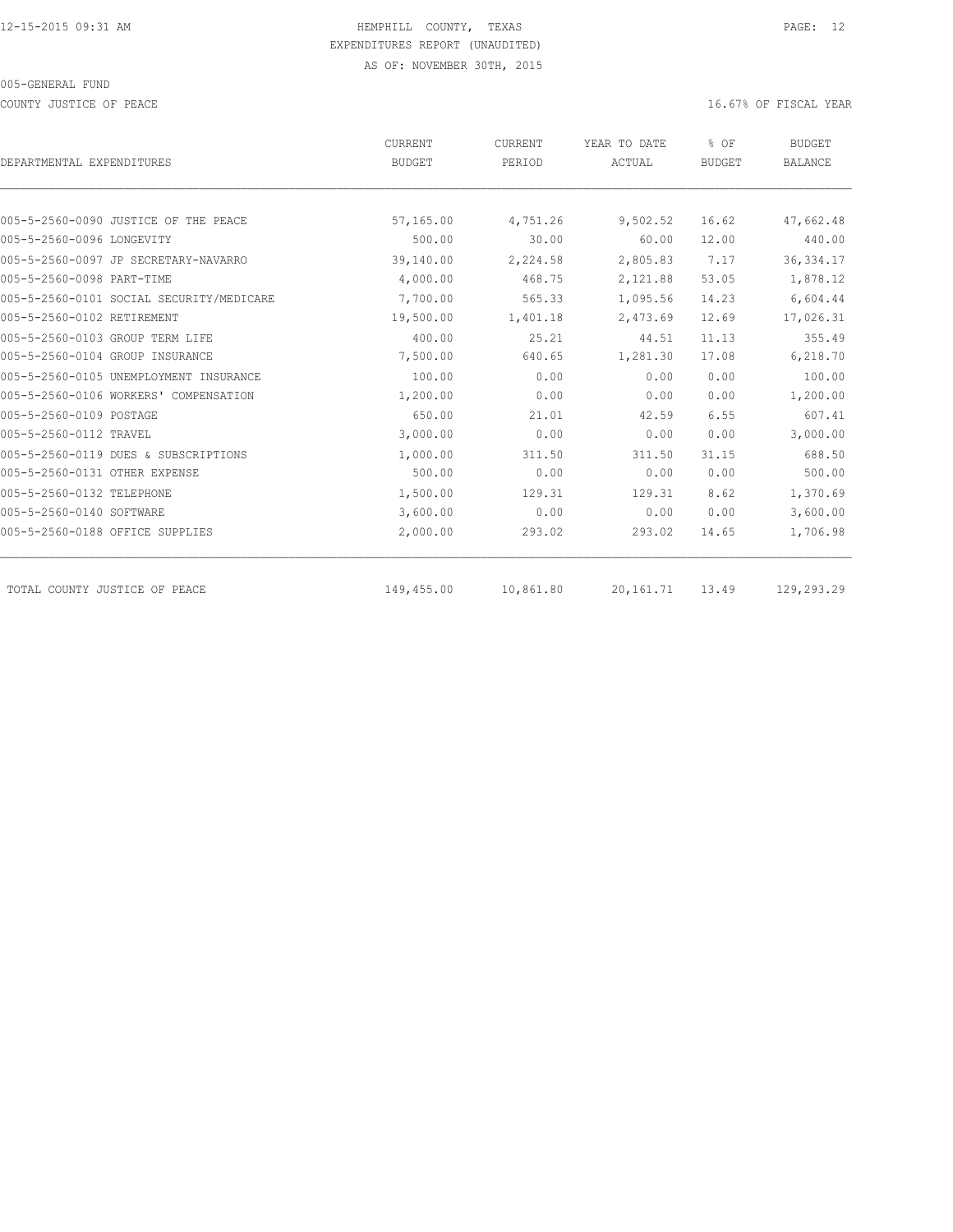CANADIAN FIRE DEPT **16.67%** OF FISCAL YEAR

| DEPARTMENTAL EXPENDITURES      |                                       | <b>CURRENT</b><br><b>BUDGET</b> | <b>CURRENT</b><br>PERIOD | YEAR TO DATE<br>ACTUAL | % OF<br><b>BUDGET</b> | <b>BUDGET</b><br><b>BALANCE</b> |
|--------------------------------|---------------------------------------|---------------------------------|--------------------------|------------------------|-----------------------|---------------------------------|
|                                |                                       |                                 |                          |                        |                       |                                 |
|                                | 005-5-3019-0119 DUES & SUBSCRIPTIONS  | 1,500.00                        | 0.00                     | 0.00                   | 0.00                  | 1,500.00                        |
| 005-5-3019-0122 FUEL & OIL     |                                       | 10,000.00                       | 2,018.88                 | 2,086.08               | 20.86                 | 7,913.92                        |
| 005-5-3019-0124 CONTRACT LABOR |                                       | 10,000.00                       | 450.96                   | 450.96                 | 4.51                  | 9,549.04                        |
| 005-5-3019-0125 TIRES & TUBES  |                                       | 7,000.00                        | 0.00                     | 0.00                   | 0.00                  | 7,000.00                        |
| 005-5-3019-0128 SUPPLIES       |                                       | 10,000.00                       | 351.18                   | 351.18                 | 3.51                  | 9,648.82                        |
|                                | 005-5-3019-0130 COMMUNICATION REPAIRS | 6,000.00                        | 197.20                   | 227.20                 | 3.79                  | 5,772.80                        |
| 005-5-3019-0137 VEHICLE R&M    |                                       | 15,000.00                       | 138.50                   | 138.50                 | 0.92                  | 14,861.50                       |
|                                | 005-5-3019-0139 TRAINING SEMINARS     | 7,000.00                        | 4,331.75                 | 4,331.75               | 61.88                 | 2,668.25                        |
|                                | 005-5-3019-0141 UNIFORMS & CLOTHING   | 7,000.00                        | 0.00                     | 0.00                   | 0.00                  | 7,000.00                        |
| 005-5-3019-0185 BUILDING R&M   |                                       | 5,000.00                        | 387.48                   | 387.48                 | 7.75                  | 4,612.52                        |
| 005-5-3019-0187 PENSION FUND   |                                       | 21,000.00                       | 0.00                     | 4,012.52               | 19.11                 | 16,987.48                       |
| 005-5-3019-0189 INVENTORY      |                                       | 20,000.00                       | 0.00                     | 0.00                   | 0.00                  | 20,000.00                       |
| 005-5-3019-0510 CAPITAL OUTLAY |                                       | 35,000.00                       | 0.00                     | 0.00                   | 0.00                  | 35,000.00                       |
| TOTAL CANADIAN FIRE DEPT       |                                       | 154,500.00                      | 7,875.95                 | 11,985.67              | 7.76                  | 142,514.33                      |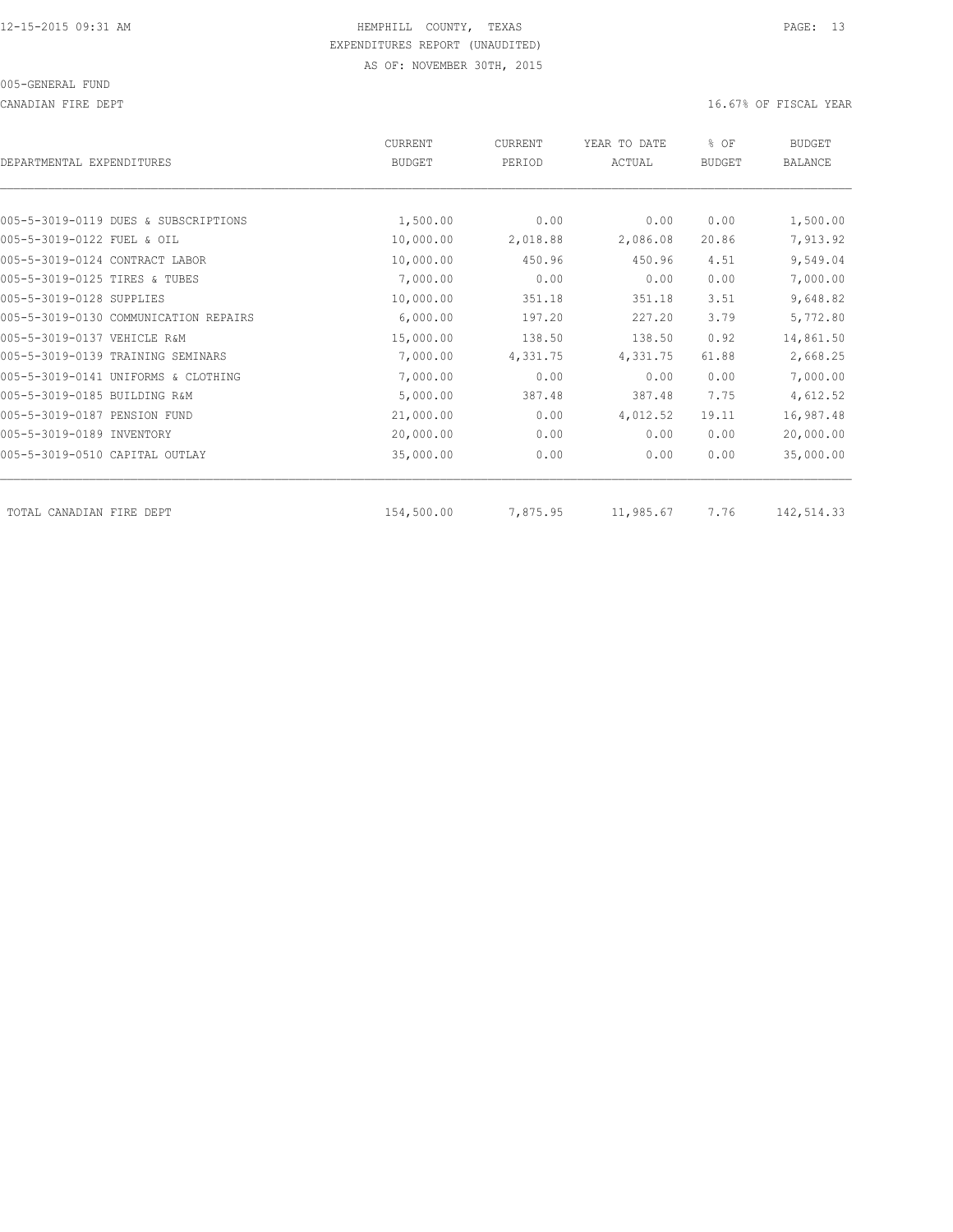LAW ENFORCEMENT **16.67%** OF FISCAL YEAR

| DEPARTMENTAL EXPENDITURES       |                                                | CURRENT<br><b>BUDGET</b> | CURRENT<br>PERIOD | YEAR TO DATE<br>ACTUAL | % OF<br><b>BUDGET</b> | <b>BUDGET</b><br>BALANCE |
|---------------------------------|------------------------------------------------|--------------------------|-------------------|------------------------|-----------------------|--------------------------|
|                                 |                                                |                          |                   |                        |                       |                          |
|                                 | 005-5-3500-0080 SHERIFF-PEARSON                | 64,000.00                | 5,550.68          | 11, 101.44             | 17.35                 | 52,898.56                |
|                                 | 005-5-3500-0081 CHIEF DEPUTY-RAMOS             | 54,590.00                | 4,766.66          | 9,533.32               | 17.46                 | 45,056.68                |
| 005-5-3500-0082 OVERTIME        |                                                | 12,000.00                | 405.79            | 405.79                 | 3.38                  | 11,594.21                |
|                                 | 005-5-3500-0083 CERTIFICATE PAY                | 24,000.00                | 900.00            | 1,800.00               | 7.50                  | 22,200.00                |
|                                 | 005-5-3500-0084 OVERTIME FOREST SERVICE CONTRA | $3,500.00$ (             | 176.66)(          | 353.32)                | $10.09 -$             | 3,853.32                 |
| 005-5-3500-0086 708-EGGLESTON   |                                                | 49,440.00                | 4,107.50          | 8,215.00               | 16.62                 | 41,225.00                |
| 005-5-3500-0087 704-HEMPHILL E. |                                                | 49,440.00                | 4,107.50          | 8,215.00               | 16.62                 | 41,225.00                |
| 005-5-3500-0088 705-VOORHEES    |                                                | 49,440.00                | 4,107.50          | 8,215.00               | 16.62                 | 41,225.00                |
| 005-5-3500-0089 706-BRANSON     |                                                | 49,440.00                | 4,107.50          | 8,215.00               | 16.62                 | 41,225.00                |
| 005-5-3500-0090 707-MOORE       |                                                | 49,440.00                | 4,507.50          | 8,615.00               | 17.43                 | 40,825.00                |
| 005-5-3500-0091 703-JORDAN      |                                                | 49,440.00                | 4,107.50          | 8,215.00               | 16.62                 | 41,225.00                |
| 005-5-3500-0092 709-DeHERRERA   |                                                | 49,440.00                | 4,107.50          | 8,215.00               | 16.62                 | 41,225.00                |
| 005-5-3500-0093 711-DUNN        |                                                | 49,440.00                | 4,107.50          | 8,215.00               | 16.62                 | 41,225.00                |
| 005-5-3500-0096 LONGEVITY       |                                                | 6,000.00                 | 430.00            | 855.00                 | 14.25                 | 5,145.00                 |
|                                 | 005-5-3500-0097 SECRETARY- DIAL                | 40,479.00                | 3,360.76          | 6,721.52               | 16.60                 | 33,757.48                |
| 005-5-3500-0098 PART TIME HELP  |                                                | 4,500.00                 | 700.00            | 700.00                 | 15.56                 | 3,800.00                 |
|                                 | 005-5-3500-0101 SOCIAL SECURITY/MEDICARE       | 46,500.00                | 3,705.56          | 7,295.56               | 15.69                 | 39,204.44                |
| 005-5-3500-0102 RETIREMENT      |                                                | 120,000.00               | 9,747.46          | 19,332.78              | 16.11                 | 100,667.22               |
|                                 | 005-5-3500-0103 GROUP TERM LIFE                | 2,500.00                 | 175.46            | 348.01                 | 13.92                 | 2,151.99                 |
|                                 | 005-5-3500-0104 GROUP INSURANCE                | 82,500.00                | 7,024.82          | 14,049.64              | 17.03                 | 68,450.36                |
|                                 | 005-5-3500-0105 UNEMPLOYMENT INSURANCE         | 2,000.00                 | 0.00              | 0.00                   | 0.00                  | 2,000.00                 |
|                                 | 005-5-3500-0106 WORKERS' COMPENSATION          | 7,000.00                 | 0.00              | 0.00                   | 0.00                  | 7,000.00                 |
| 005-5-3500-0109 POSTAGE         |                                                | 1,000.00                 | 0.00              | 24.99                  | 2.50                  | 975.01                   |
|                                 | 005-5-3500-0112 TRAVEL & EDUCATION             | 15,000.00                | 1,285.21          | 1,285.21               | 8.57                  | 13,714.79                |
|                                 | 005-5-3500-0119 DUES & SUBSCRIPTIONS           | 1,100.00                 | 0.00              | 0.00                   | 0.00                  | 1,100.00                 |
| 005-5-3500-0122 FUEL & OIL      |                                                | 60,000.00                | 3,291.04          | 3,291.04               | 5.49                  | 56,708.96                |
|                                 | 005-5-3500-0130 COMMUNICATION EXPENSES         | 3,000.00                 | 62.58             | 62.58                  | 2.09                  | 2,937.42                 |
| 005-5-3500-0131 OTHER EXPENSE   |                                                | 4,000.00                 | 239.64            | 239.64                 | 5.99                  | 3,760.36                 |
| 005-5-3500-0132 TELEPHONE       |                                                | 15,000.00                | 1,033.38          | 1,486.86               | 9.91                  | 13,513.14                |
|                                 | 005-5-3500-0137 VEHICLE REPAIRS & MAIN.        | 12,000.00                | 266.45            | 281.45                 | 2.35                  | 11,718.55                |
| 005-5-3500-0141 UNIFORMS        |                                                | 3,500.00                 | 3,653.97          | 3,785.83               | $108.17$ (            | 285.83)                  |
|                                 | 005-5-3500-0142 MAINTENANCE CONTRACTS          | 35,000.00                | 3,157.00          | 5,364.00               | 15.33                 | 29,636.00                |
|                                 | 005-5-3500-0143 JANITORIAL SUPPLIES            | 750.00                   | 0.00              | 0.00                   | 0.00                  | 750.00                   |
|                                 | 005-5-3500-0160 D.A.R.E. PROGRAM               | 7,500.00                 | 0.00              | 0.00                   | 0.00                  | 7,500.00                 |
|                                 | 005-5-3500-0165 COMMUNITY SERVICE PROJECTS     | 2,000.00                 | 0.00              | 0.00                   | 0.00                  | 2,000.00                 |
|                                 | 005-5-3500-0183 REPAIRS-MAINTENANCE            | 4,000.00                 | 1,264.61          | 1,264.61               | 31.62                 | 2,735.39                 |
|                                 | 005-5-3500-0188 OFFICE SUPPLIES                | 4,000.00                 | 0.00              | 0.00                   | 0.00                  | 4,000.00                 |
|                                 | 005-5-3500-0189 INVENTORY/EQUIPMENT            | 25,000.00                | 1,434.84          | 1,434.84               | 5.74                  | 23,565.16                |
| 005-5-3500-0510 CAPITAL OUTLAY  |                                                | 80,000.00                | 0.00              | 0.00                   | 0.00                  | 80,000.00                |
| TOTAL LAW ENFORCEMENT           |                                                | 1,137,939.00             | 85,539.25         | 156,430.79             | 13.75                 | 981,508.21               |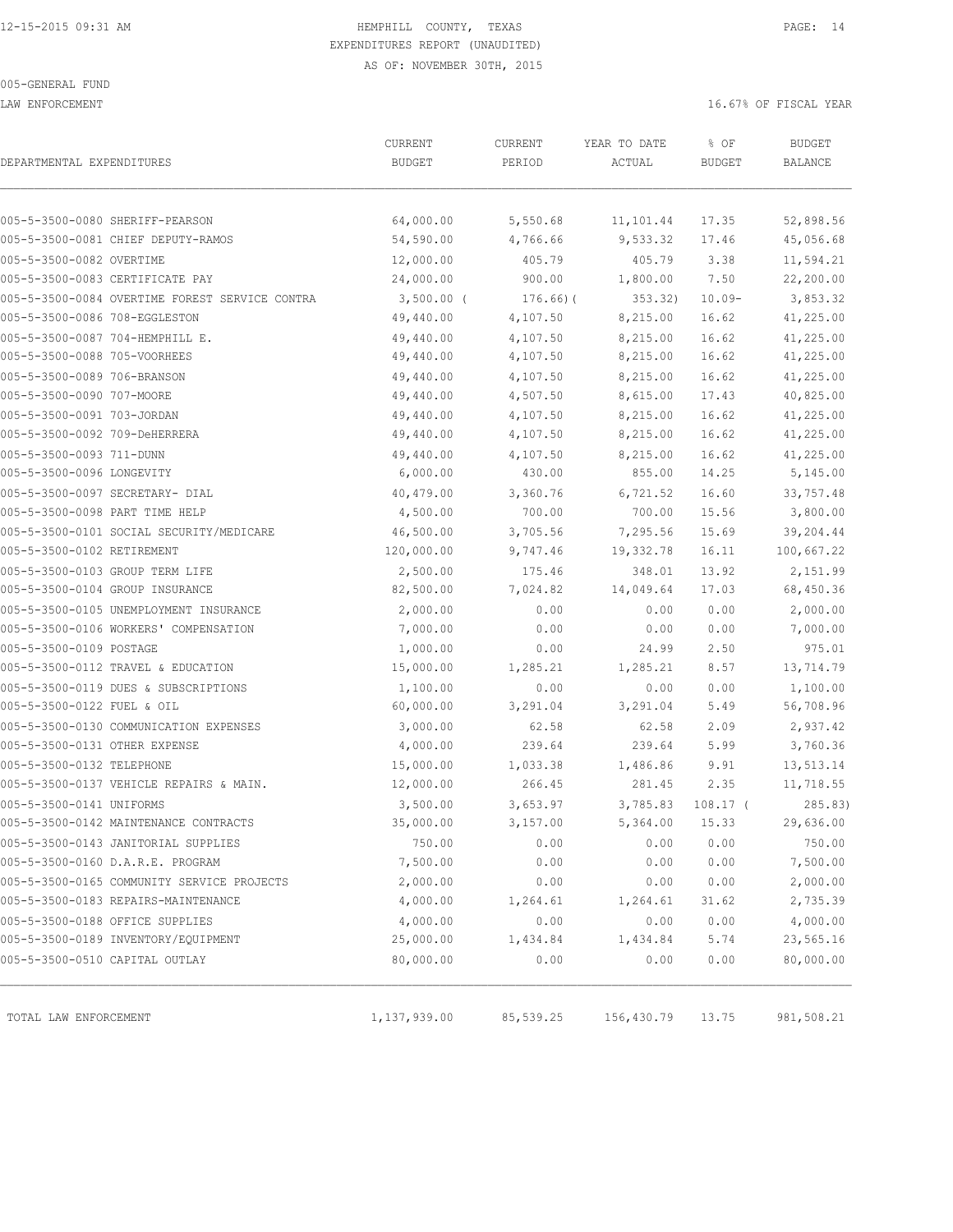LAW/JAIL OPERATIONS 16.67% OF FISCAL YEAR

| DEPARTMENTAL EXPENDITURES                | CURRENT<br><b>BUDGET</b> | CURRENT<br>PERIOD | YEAR TO DATE<br>ACTUAL | % OF<br><b>BUDGET</b> | <b>BUDGET</b><br><b>BALANCE</b> |
|------------------------------------------|--------------------------|-------------------|------------------------|-----------------------|---------------------------------|
|                                          |                          |                   |                        |                       |                                 |
| 005-5-3600-0082 OVERTIME PAY             | 3,000.00                 | 0.00              | 43.75                  | 1.46                  | 2,956.25                        |
| 005-5-3600-0083 CERTIFICATE PAY          | 6,000.00                 | 400.00            | 800.00                 | 13.33                 | 5,200.00                        |
| 005-5-3600-0090 DISPATCHER-JONES         | 40,685.00                | 3,377.92          | 6,755.84               | 16.61                 | 33,929.16                       |
| 005-5-3600-0091 CHIEF DISPATCH-SWOPES    | 44,290.00                | 3,678.34          | 7,356.68               | 16.61                 | 36, 933.32                      |
| 005-5-3600-0092 JAIL ADMIN-BOYDSTON      | 44,290.00                | 3,878.34          | 7,756.68               | 17.51                 | 36,533.32                       |
| 005-5-3600-0093 DISPATCHER-BRITTAIN      | 40,685.00                | 3,377.92          | 6,755.84               | 16.61                 | 33,929.16                       |
| 005-5-3600-0094 DISPATCHER-FRALEY        | 40,685.00                | 3,377.92          | 6,755.84               | 16.61                 | 33,929.16                       |
| 005-5-3600-0095 DISPATCHER-KELLS         | 40,685.00                | 3,377.92          | 6,755.84               | 16.61                 | 33,929.16                       |
| 005-5-3600-0096 LONGEVITY                | 6,000.00                 | 465.00            | 920.00                 | 15.33                 | 5,080.00                        |
| 005-5-3600-0097 DISPATCHER-CARTER        | 40,685.00                | 3,377.92          | 6,755.84               | 16.61                 | 33,929.16                       |
| 005-5-3600-0101 SOCIAL SECURITY/MEDICARE | 23,400.00                | 1,836.24          | 3,675.06               | 15.71                 | 19,724.94                       |
| 005-5-3600-0102 RETIREMENT               | 62,000.00                | 5,062.22          | 10,122.44              | 16.33                 | 51,877.56                       |
| 005-5-3600-0103 GROUP TERM LIFE          | 1,100.00                 | 91.13             | 182.23                 | 16.57                 | 917.77                          |
| 005-5-3600-0104 GROUP INSURANCE          | 52,500.00                | 4,470.34          | 8,940.68               | 17.03                 | 43,559.32                       |
| 005-5-3600-0105 UNEMPLOYMENT INSURANCE   | 2,000.00                 | 0.00              | 0.00                   | 0.00                  | 2,000.00                        |
| 005-5-3600-0106 WORKERS' COMPENSATION    | 4,000.00                 | 0.00              | 0.00                   | 0.00                  | 4,000.00                        |
| 005-5-3600-0112 TRAVEL & EDUCATION       | 6,000.00                 | 2,240.13          | 2,240.13               | 37.34                 | 3,759.87                        |
| 005-5-3600-0131 OTHER EXPENSE            | 3,500.00                 | 0.00              | 0.00                   | 0.00                  | 3,500.00                        |
| 005-5-3600-0141 UNIFORMS                 | 2,000.00                 | 0.00              | 0.00                   | 0.00                  | 2,000.00                        |
| 005-5-3600-0143 PRISONER EXPENSES        | 10,000.00                | 699.97            | 558.97                 | 5.59                  | 9,441.03                        |
| 005-5-3600-0145 PRISONER MEALS           | 40,000.00                | 0.00              | 0.00                   | 0.00                  | 40,000.00                       |
| 005-5-3600-0183 REPAIRS                  | 15,000.00                | 2,431.34          | 2,573.84               | 17.16                 | 12,426.16                       |
| 005-5-3600-0188 OFFICE SUPPLIES          | 2,000.00                 | 83.60             | 83.60                  | 4.18                  | 1,916.40                        |
| 005-5-3600-0189 INVENTORY/EQUIPMENT      | 10,000.00                | 45.75             | 45.75                  | 0.46                  | 9,954.25                        |
| 005-5-3600-0510 CAPITAL OUTLAY           | 10,000.00                | 0.00              | 0.00                   | 0.00                  | 10,000.00                       |
| TOTAL LAW/JAIL OPERATIONS                | 550,505.00               | 42,272.00         | 79,079.01              | 14.36                 | 471, 425.99                     |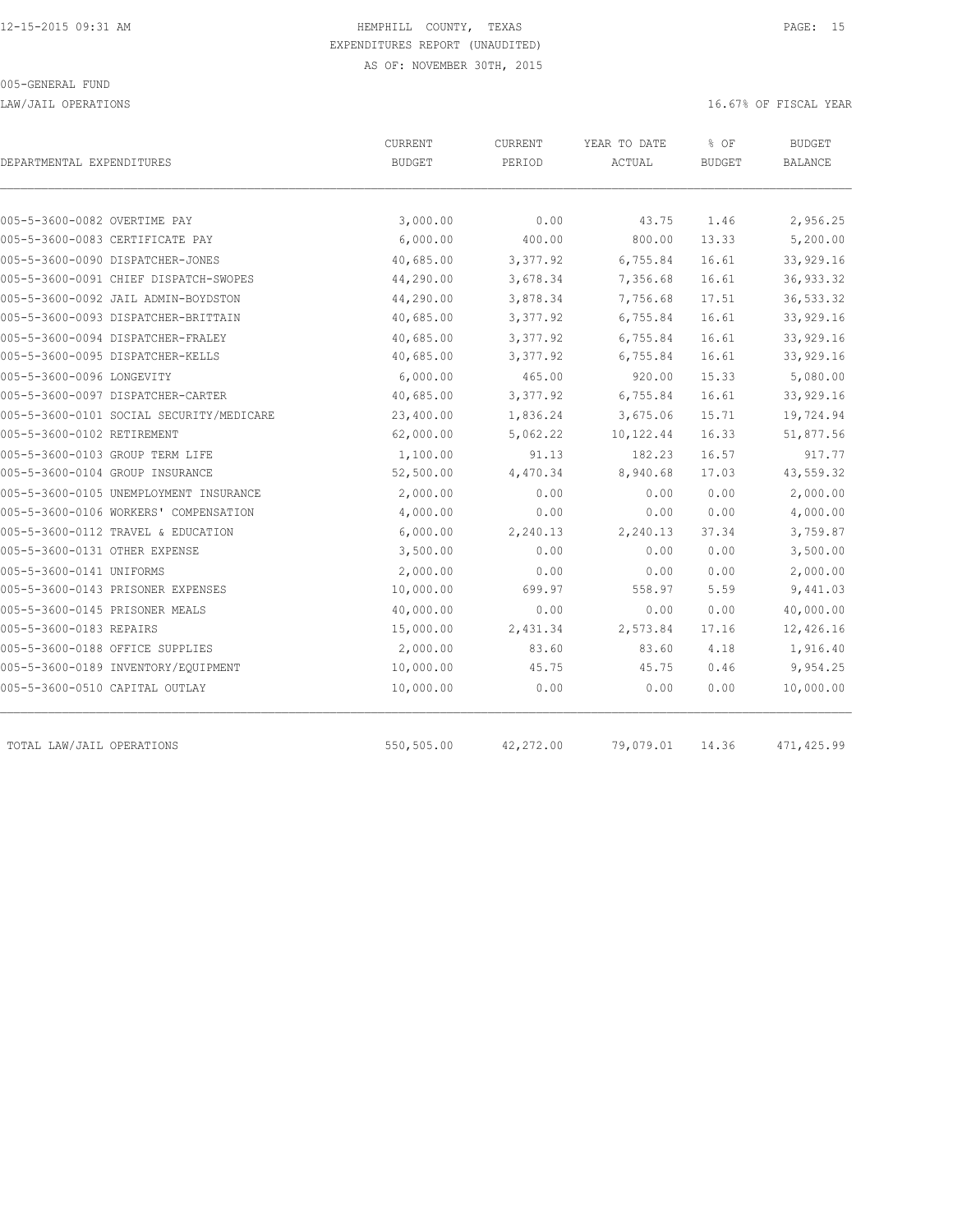|  | 12-15-2015 09:31 AM |  |  |
|--|---------------------|--|--|
|  |                     |  |  |

#### HEMPHILL COUNTY, TEXAS **PAGE:** 16 EXPENDITURES REPORT (UNAUDITED) AS OF: NOVEMBER 30TH, 2015

SOLID WASTE DISPOSAL SOLID WASTE SERVER THE SOLID WASTER THE SOLID WASTER THE SOLID WASTER SERVER.

| DEPARTMENTAL EXPENDITURES      | CURRENT<br><b>BUDGET</b> | CURRENT<br>PERIOD | YEAR TO DATE<br>ACTUAL | % OF<br><b>BUDGET</b> | <b>BUDGET</b><br>BALANCE |
|--------------------------------|--------------------------|-------------------|------------------------|-----------------------|--------------------------|
| 005-5-6025-0122 FUEL & OIL     | 33,000.00                | 978.45            | 1,321.85               | 4.01                  | 31,678.15                |
| 005-5-6025-0127 TIPPING FEES   | 200,000.00               | 15,407.34         | 15,407.34              | 7.70                  | 184,592.66               |
| 005-5-6025-0510 CAPITAL OUTLAY | 0.00                     | 0.00              | 0.00                   | 0.00                  | 0.00                     |
| TOTAL SOLID WASTE DISPOSAL     | 233,000.00               | 16,385.79         | 16,729.19              | 7.18                  | 216,270.81               |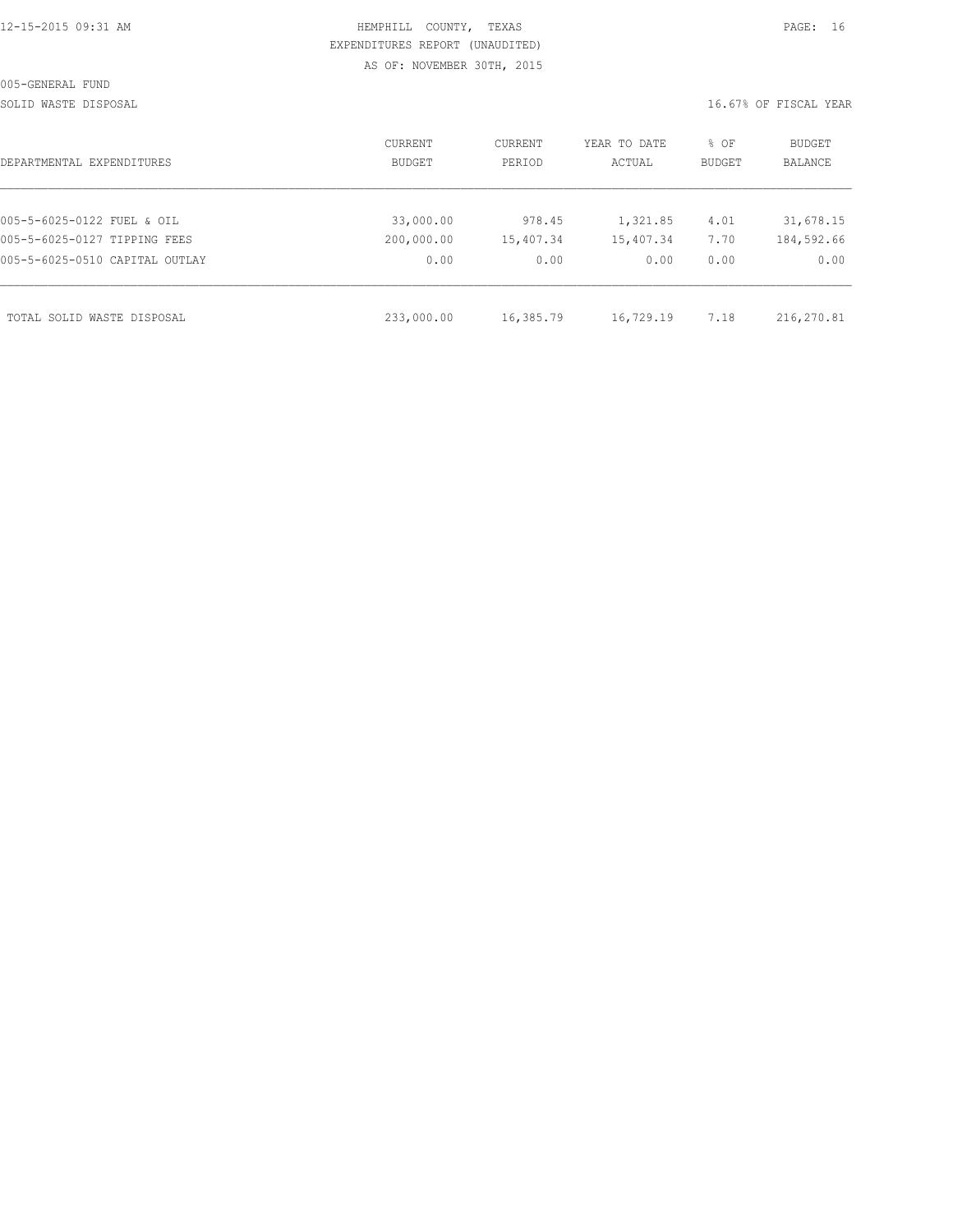PUBLIC FACILITIES **16.67%** OF FISCAL YEAR

| ACTUAL                  | % OF<br>YEAR TO DATE<br><b>BUDGET</b> | <b>BUDGET</b><br><b>BALANCE</b> |
|-------------------------|---------------------------------------|---------------------------------|
|                         |                                       |                                 |
| 0.00<br>0.00            | 0.00                                  | 12,000.00                       |
| 0.00<br>0.00            | 0.00                                  | 400,000.00                      |
| 1,153.98<br>1,153.98    | 6.79                                  | 15,846.02                       |
| 921.96<br>641.96        | 20.49                                 | 3,578.04                        |
| 10,773.72<br>14,409.54  | 12.01                                 | 105,590.46                      |
| 304.00<br>304.00        | 1.01                                  | 29,696.00                       |
| 600.00<br>600.00        | 4.00                                  | 14,400.00                       |
| 0.00<br>0.00            | 0.00                                  | 60,000.00                       |
| 0.00<br>0.00            | 0.00                                  | 10,000.00                       |
| 0.00<br>0.00            | 0.00                                  | 0.00                            |
| 87,601.96<br>286,662.61 | 7.66                                  | 3,457,745.39                    |
|                         |                                       | 4,108,855.91                    |
|                         | 101,075.62                            | 6.89<br>304,052.09              |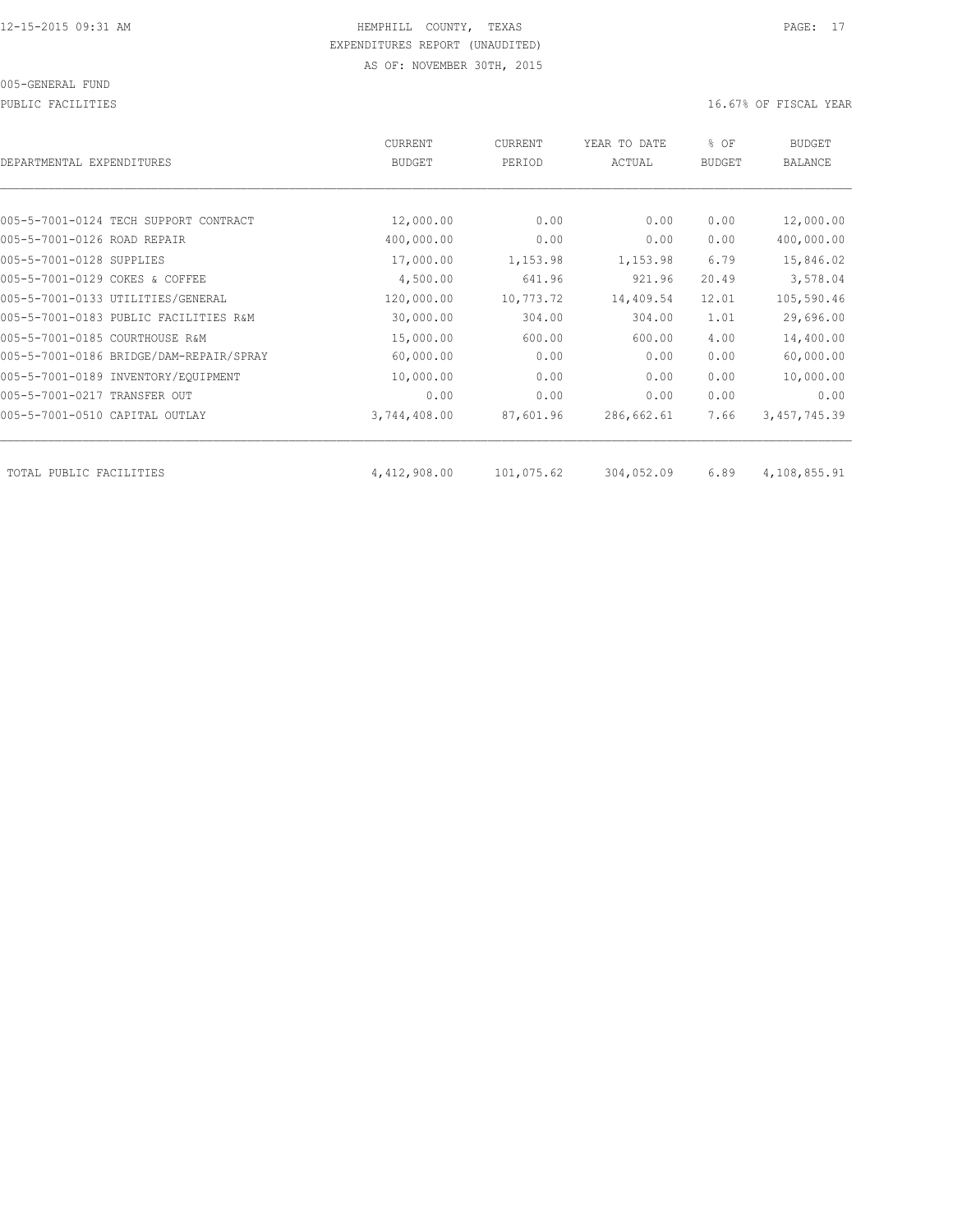CEMETERY 16.67% OF FISCAL YEAR

| DEPARTMENTAL EXPENDITURES                | CURRENT<br><b>BUDGET</b> | CURRENT<br>PERIOD | YEAR TO DATE<br>ACTUAL | % OF<br><b>BUDGET</b> | <b>BUDGET</b><br><b>BALANCE</b> |
|------------------------------------------|--------------------------|-------------------|------------------------|-----------------------|---------------------------------|
|                                          |                          |                   |                        |                       |                                 |
| 005-5-7016-0097 CEMETERY ADM-JAHNEL      | 7,500.00                 | 0.00              | 2,000.00               | 26.67                 | 5,500.00                        |
| 005-5-7016-0101 SOCIAL SECURITY/MEDICARE | 600.00                   | 0.00              | 153.00                 | 25.50                 | 447.00                          |
| 005-5-7016-0105 UNEMPLOYMENT INSURANCE   | 100.00                   | 0.00              | 0.00                   | 0.00                  | 100.00                          |
| 005-5-7016-0114 VETERAN'S MARKERS        | 1,000.00                 | 0.00              | 0.00                   | 0.00                  | 1,000.00                        |
| 005-5-7016-0124 CONTRACT LABOR           | 5,000.00                 | 0.00              | 0.00                   | 0.00                  | 5,000.00                        |
| 005-5-7016-0128 SUPPLIES                 | 1,500.00                 | 0.00              | 0.00                   | 0.00                  | 1,500.00                        |
| 005-5-7016-0130 UNMARKED GRAVES          | 2,000.00                 | 0.00              | 0.00                   | 0.00                  | 2,000.00                        |
| 005-5-7016-0133 UTILITIES                | 300.00                   | 12.67             | 27.41                  | 9.14                  | 272.59                          |
| 005-5-7016-0140 LANDSCAPING              | 4,000.00                 | 0.00              | 0.00                   | 0.00                  | 4,000.00                        |
| 005-5-7016-0142 CONTRACT MOWING          | 35,000.00                | 3,837.50          | 7,675.00               | 21.93                 | 27,325.00                       |
| 005-5-7016-0510 CAPITAL OUTLAY           | 7,000.00                 | 0.00              | 0.00                   | 0.00                  | 7,000.00                        |
| TOTAL CEMETERY                           | 64,000.00                | 3,850.17          | 9,855.41               | 15.40                 | 54, 144.59                      |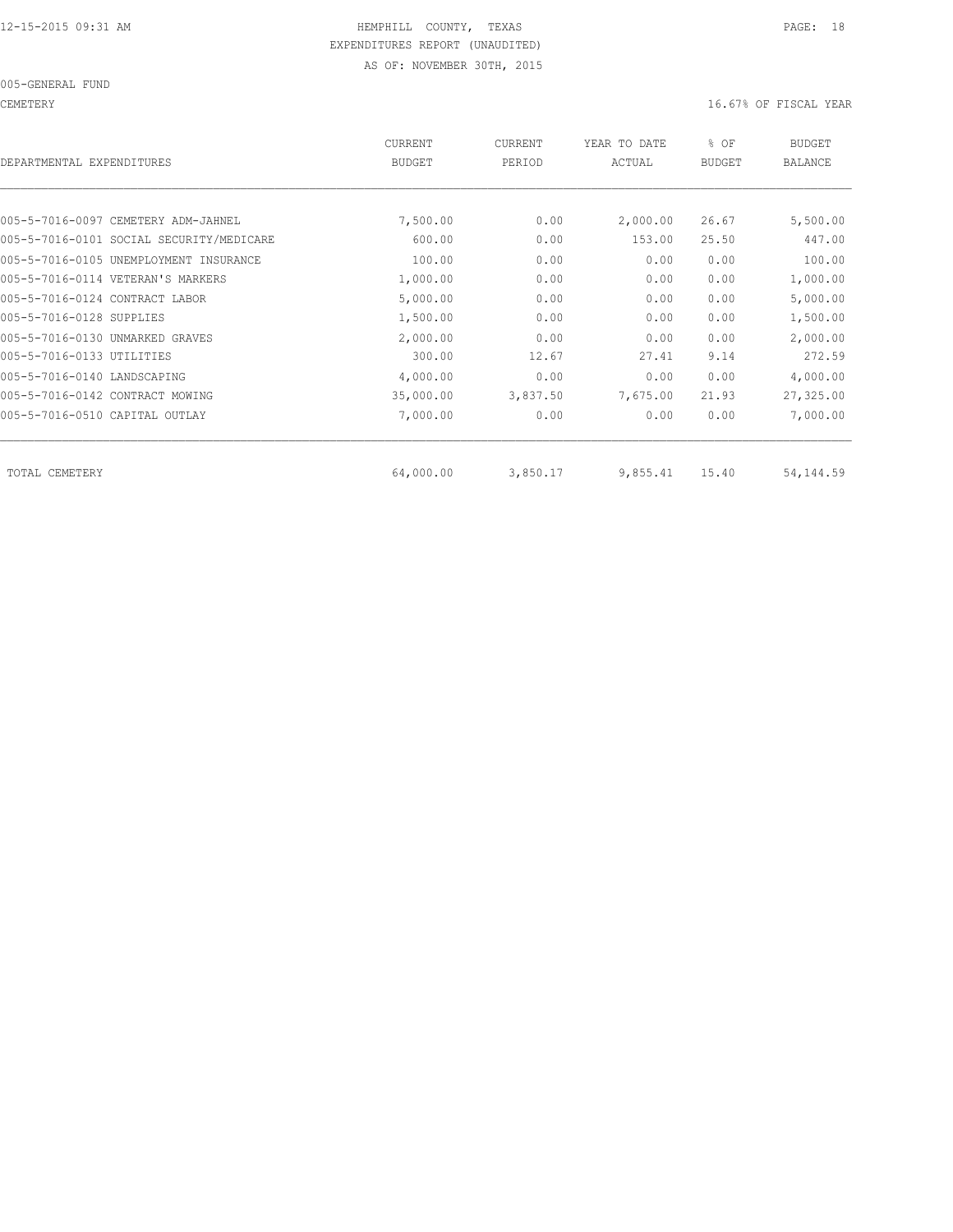OTHER COMPLEXES **OF SECONDITION**  $16.67$ % OF FISCAL YEAR

| DEPARTMENTAL EXPENDITURES                | CURRENT<br><b>BUDGET</b> | CURRENT<br>PERIOD | YEAR TO DATE<br>ACTUAL | % OF<br><b>BUDGET</b> | <b>BUDGET</b><br><b>BALANCE</b> |
|------------------------------------------|--------------------------|-------------------|------------------------|-----------------------|---------------------------------|
|                                          |                          |                   |                        |                       |                                 |
| 005-5-7018-0082 OVERTIME                 | 4,000.00                 | 0.00              | 0.00                   | 0.00                  | 4,000.00                        |
| 005-5-7018-0091 COMPLEX SUPERVISOR-LYNCH | 52,530.00                | 4,395.00          | 8,790.00               | 16.73                 | 43,740.00                       |
| 005-5-7018-0092 COMPLEX ROADHAND-YARNOLD | 47,380.00                | 3,935.84          | 7,871.68               | 16.61                 | 39,508.32                       |
| 005-5-7018-0096 LONGEVITY                | 3,800.00                 | 300.00            | 600.00                 | 15.79                 | 3,200.00                        |
| 005-5-7018-0098 PART-TIME HELP           | 12,000.00                | 0.00              | 0.00                   | 0.00                  | 12,000.00                       |
| 005-5-7018-0101 SOCIAL SECURITY/MEDICARE | 9,000.00                 | 660.28            | 1,320.56               | 14.67                 | 7,679.44                        |
| 005-5-7018-0102 RETIREMENT               | 23,700.00                | 1,726.16          | 3,452.32               | 14.57                 | 20,247.68                       |
| 005-5-7018-0103 GROUP TERM LIFE          | 400.00                   | 31.08             | 62.16                  | 15.54                 | 337.84                          |
| 005-5-7018-0104 GROUP INSURANCE          | 15,000.00                | 1,277.24          | 2,554.48               | 17.03                 | 12,445.52                       |
| 005-5-7018-0105 UNEMPLOYMENT INSURANCE   | 500.00                   | 0.00              | 0.00                   | 0.00                  | 500.00                          |
| 005-5-7018-0106 WORKERS' COMPENSATION    | 1,400.00                 | 0.00              | 0.00                   | 0.00                  | 1,400.00                        |
| 005-5-7018-0122 FUEL & OIL               | 15,000.00                | 456.96            | 456.96                 | 3.05                  | 14,543.04                       |
| 005-5-7018-0124 MACHINE HIRE/CONT LABOR  | 3,000.00                 | 738.13            | 738.13                 | 24.60                 | 2,261.87                        |
| 005-5-7018-0125 TIRES & TUBES            | 1,500.00                 | 0.00              | 0.00                   | 0.00                  | 1,500.00                        |
| 005-5-7018-0128 MATERIAL & SUPPLIES      | 12,000.00                | 1,385.86          | 1,385.86               | 11.55                 | 10,614.14                       |
| 005-5-7018-0132 TELEPHONE                | 700.00                   | 0.00              | 0.00                   | 0.00                  | 700.00                          |
| 005-5-7018-0183 REPAIRS & MAINTENANCE    | 18,000.00                | 166.99            | 544.56                 | 3.03                  | 17,455.44                       |
| 005-5-7018-0185 TREES                    | 2,000.00                 | 0.00              | 0.00                   | 0.00                  | 2,000.00                        |
| 005-5-7018-0189 INVENTORY                | 15,000.00                | 0.00              | 0.00                   | 0.00                  | 15,000.00                       |
| 005-5-7018-0206 CHEMICALS                | 3,000.00                 | 0.00              | 0.00                   | 0.00                  | 3,000.00                        |
| 005-5-7018-0510 CAPITAL OUTLAY           | 45,000.00                | 0.00              | 0.00                   | 0.00                  | 45,000.00                       |
| TOTAL OTHER COMPLEXES                    | 284,910.00               | 15,073.54         | 27,776.71              | 9.75                  | 257, 133.29                     |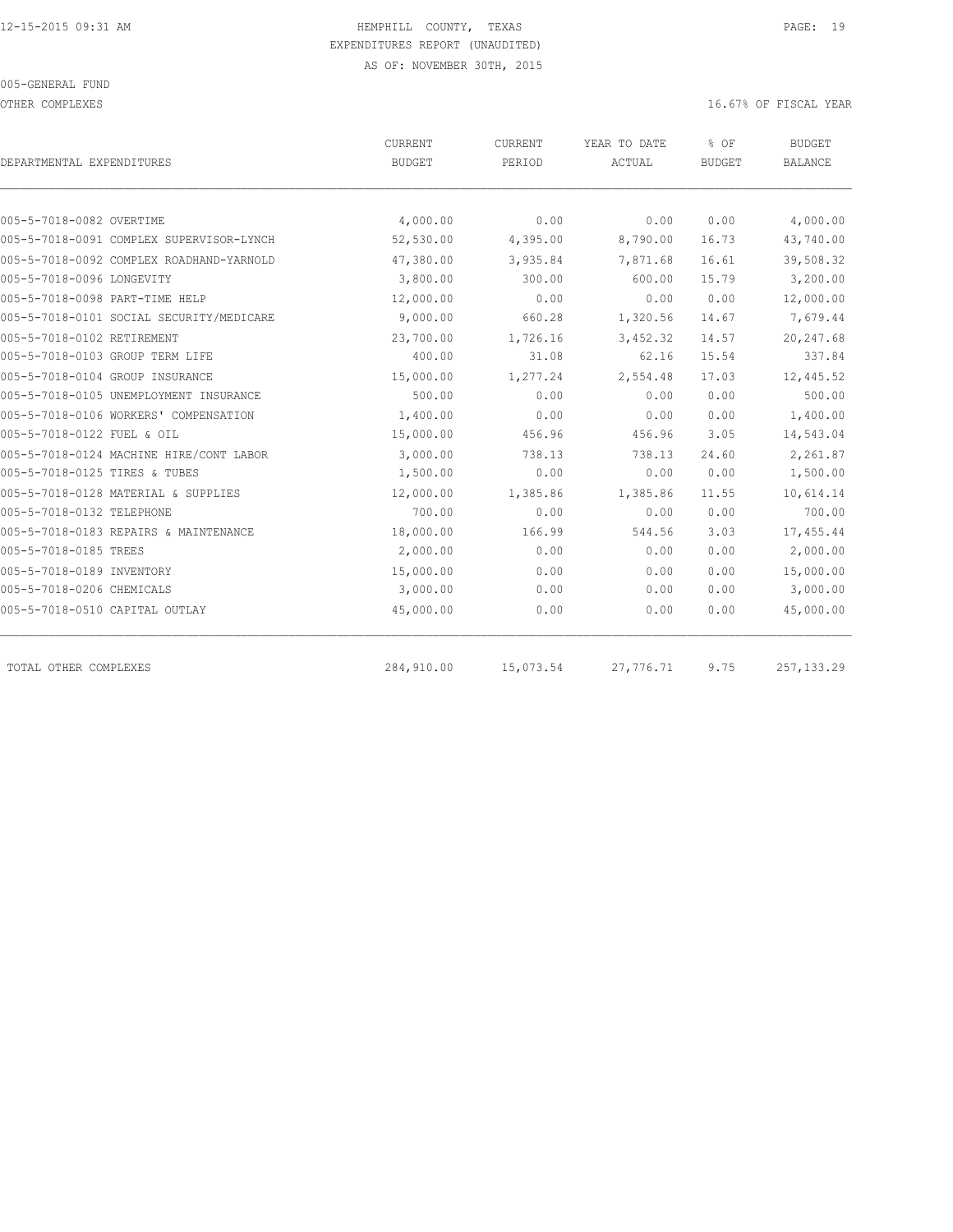#### 005-GENERAL FUND

#### LIBRARY 16.67% OF FISCAL YEAR

|                                           |               |            | ACTUAL       | <b>BUDGET</b> | <b>BALANCE</b> |
|-------------------------------------------|---------------|------------|--------------|---------------|----------------|
| 005-5-7041-0090 LIBRARIAN-DILLON          | 52,530.00     | 4,365.00   | 8,730.00     | 16.62         | 43,800.00      |
| 005-5-7041-0094 PART-TIME JANITOR         | 2,000.00      | 0.00       | 0.00         | 0.00          | 2,000.00       |
| 005-5-7041-0095 CLERK-GARCIA              | 33,000.00     | 2,737.50   | 5,475.00     | 16.59         | 27,525.00      |
| 005-5-7041-0096 LONGEVITY                 | 3,100.00      | 230.00     | 460.00       | 14.84         | 2,640.00       |
| 005-5-7041-0097 CLERK/PT-LIBRARY CLERK    | 35,500.00     | 2,646.52   | 4,978.15     | 14.02         | 30,521.85      |
| 005-5-7041-0098 CLERK-POWELL              | 31,518.00     | 2,614.00   | 5,228.00     | 16.59         | 26,290.00      |
| 005-5-7041-0101 SOCIAL SECURITY/MEDICARE  | 12,000.00     | 929.34     | 1,834.61     | 15.29         | 10,165.39      |
| 005-5-7041-0102 RETIREMENT                | 31,550.00     | 2,518.62   | 4,974.25     | 15.77         | 26,575.75      |
| 005-5-7041-0103 GROUP TERM LIFE           | 600.00        | 45.34      | 89.54        | 14.92         | 510.46         |
| 005-5-7041-0104 GROUP INSURANCE           | 22,500.00     | 1,915.86   | 3,831.72     | 17.03         | 18,668.28      |
| 005-5-7041-0105 UNEMPLOYMENT INSURANCE    | 1,000.00      | 0.00       | 0.00         | 0.00          | 1,000.00       |
| 005-5-7041-0106 WORKERS' COMPENSATION     | 2,500.00      | 0.00       | 0.00         | 0.00          | 2,500.00       |
| 005-5-7041-0112 TRAVEL                    | 6,000.00      | 129.66     | 251.14       | 4.19          | 5,748.86       |
| 005-5-7041-0119 DUES                      | 2,100.00      | 255.00     | 255.00       | 12.14         | 1,845.00       |
| 005-5-7041-0128 SUPPLIES                  | 10,000.00     | 1,738.56   | 1,655.81     | 16.56         | 8,344.19       |
| 005-5-7041-0132 TELEPHONE                 | 7,000.00      | 568.53     | 568.53       | 8.12          | 6,431.47       |
| 005-5-7041-0142 HARRINGTON L. CONSORTIUM  | 10,200.00     | 10,350.07  | 10,350.07    | $101.47$ (    | 150.07         |
| 005-5-7041-0168 BOOKS                     | 33,000.00     | 3,493.17   | 4,489.30     | 13.60         | 28,510.70      |
| 005-5-7041-0169 BOOKS MEMORIALS/DONATIONS | 5,000.00      | 112.76     | 112.76       | 2.26          | 4,887.24       |
| 005-5-7041-0181 TECH SUPPORT              | 9,000.00      | 286.34     | 811.34       | 9.01          | 8,188.66       |
| 005-5-7041-0189 INVENTORY                 | 7,000.00      | 0.00       | 279.99       | 4.00          | 6,720.01       |
| TOTAL LIBRARY                             | 317,098.00    | 34,936.27  | 54, 375.21   | 17.15         | 262,722.79     |
| <b>TOTAL EXPENDITURES</b>                 | 10,721,163.00 | 531,298.67 | 1,188,350.32 | 11.08         | 9,532,812.68   |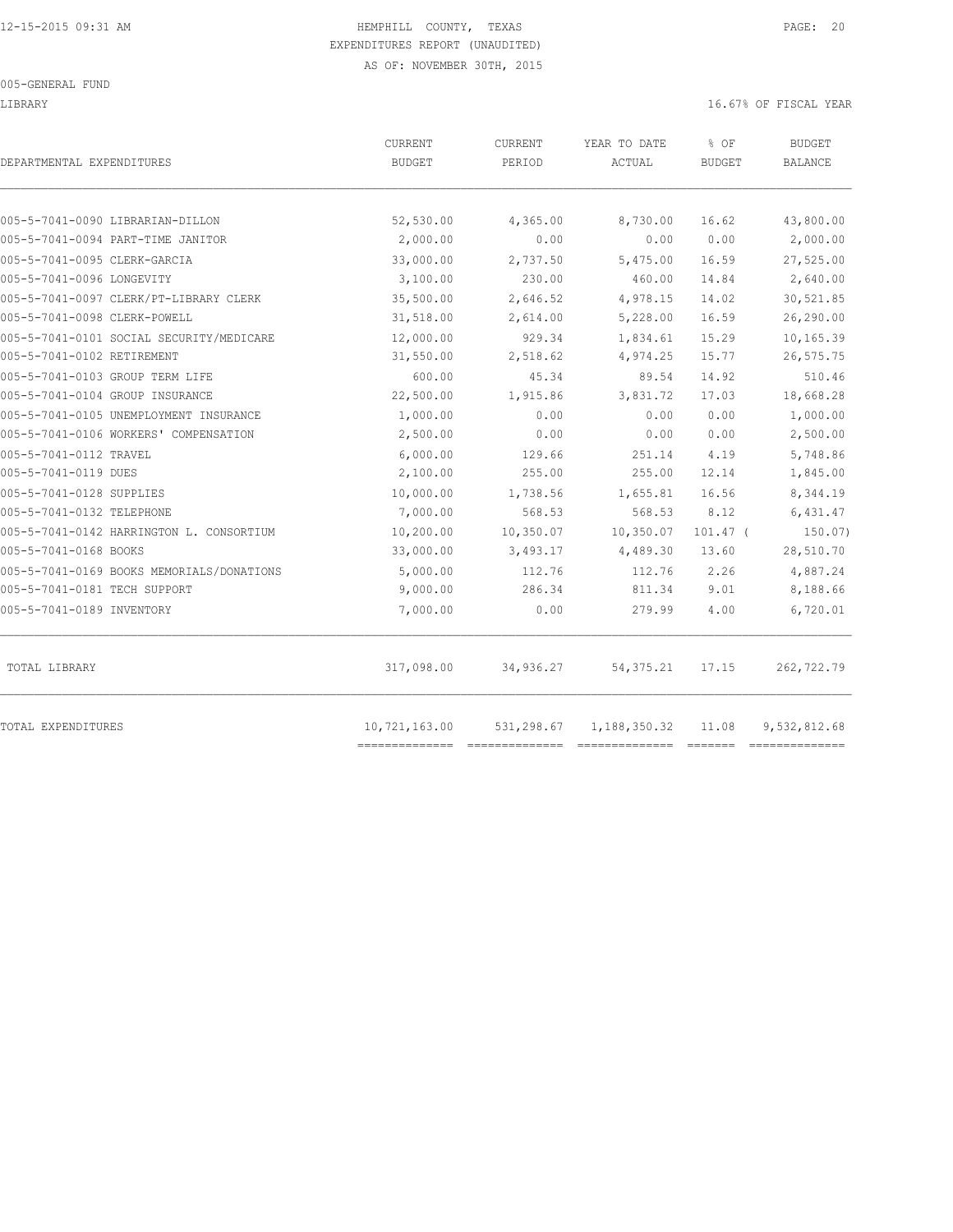#### LAW LIBRARY 16.67% OF FISCAL YEAR

| DEPARTMENTAL EXPENDITURES            | CURRENT<br><b>BUDGET</b> | CURRENT<br>PERIOD | YEAR TO DATE<br>ACTUAL | % OF<br>BUDGET | BUDGET<br>BALANCE      |
|--------------------------------------|--------------------------|-------------------|------------------------|----------------|------------------------|
| 008-5-2008-0114 LAW LIBRARY EXPENSES | 2,400.00                 | 0.00              | 0.00                   | 0.00           | 2,400.00               |
| TOTAL LAW LIBRARY                    | 2,400.00                 | 0.00              | 0.00                   | 0.00           | 2,400.00               |
| TOTAL EXPENDITURES                   | 2,400.00<br>____________ | 0.00              | 0.00                   | 0.00           | 2,400.00<br>__________ |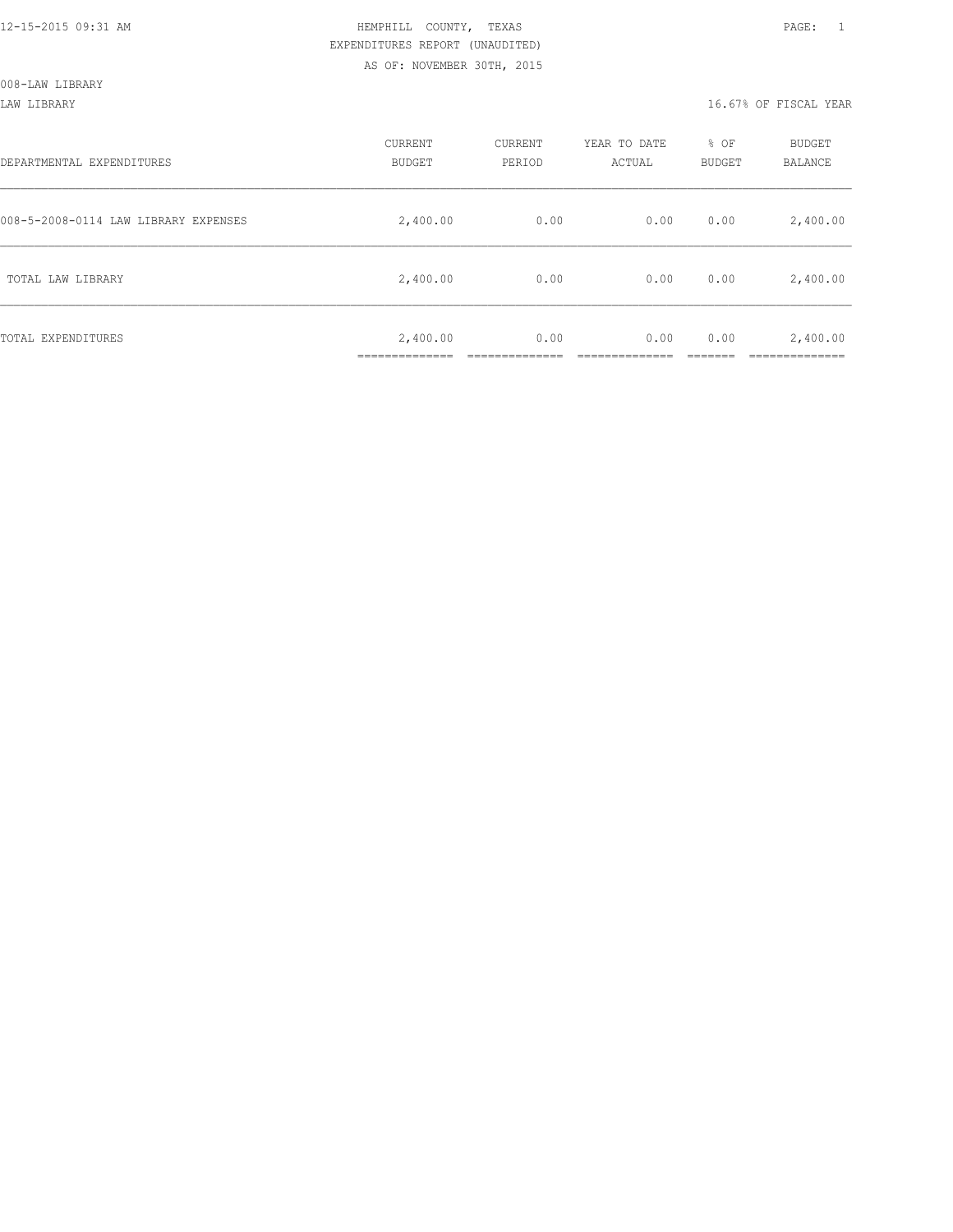CO COURTHOUSE SECURITY 16.67% OF FISCAL YEAR

| DEPARTMENTAL EXPENDITURES          | CURRENT<br>BUDGET          | <b>CURRENT</b><br>PERIOD | YEAR TO DATE<br>ACTUAL | % OF<br>BUDGET | <b>BUDGET</b><br>BALANCE               |
|------------------------------------|----------------------------|--------------------------|------------------------|----------------|----------------------------------------|
| 009-5-3009-0114 CRTHS SECURITY EXP | 58,000.00                  | 0.00                     | 0.00                   | 0.00           | 58,000.00                              |
| TOTAL CO COURTHOUSE SECURITY       | 58,000.00                  | 0.00                     | 0.00                   | 0.00           | 58,000.00                              |
| TOTAL EXPENDITURES                 | 58,000.00<br>_____________ | 0.00                     | 0.00                   | 0.00           | 58,000.00<br>. _ _ _ _ _ _ _ _ _ _ _ _ |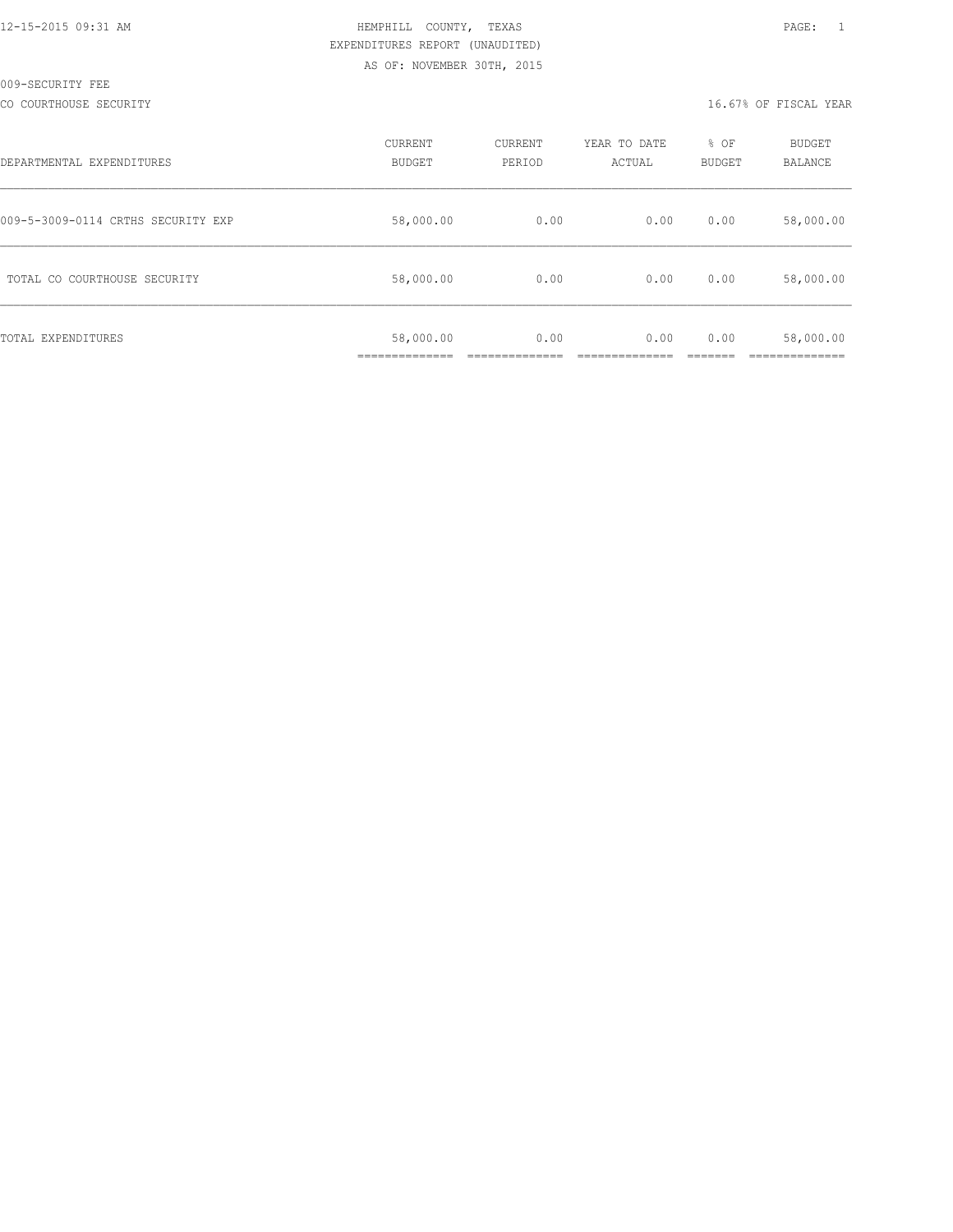010-AIRPORT

AIRPORT 16.67% OF FISCAL YEAR

| DEPARTMENTAL EXPENDITURES                     | CURRENT<br><b>BUDGET</b> | <b>CURRENT</b><br>PERIOD | YEAR TO DATE<br>ACTUAL | % OF<br><b>BUDGET</b> | <b>BUDGET</b><br><b>BALANCE</b> |
|-----------------------------------------------|--------------------------|--------------------------|------------------------|-----------------------|---------------------------------|
|                                               |                          |                          |                        |                       |                                 |
| 010-5-7010-0109 POSTAGE                       | 200.00                   | 0.00                     | 144.00                 | 72.00                 | 56.00                           |
| 010-5-7010-0112 TRAVEL/DUES/PUBLICATIONS      | 1,000.00                 | 0.00                     | 0.00                   | 0.00                  | 1,000.00                        |
| 010-5-7010-0122 FUEL & OIL                    | 140,000.00               | 20,521.75                | 20,566.94              | 14.69                 | 119,433.06                      |
| 010-5-7010-0124 AIRPORT MGR CONTRACT          | 54,000.00                | 4,749.00                 | 9,818.01               | 18.18                 | 44, 181.99                      |
| 010-5-7010-0127 FUEL SYSTEM MAINTENANCE       | 5,000.00                 | 124.84                   | 124.84                 | 2.50                  | 4,875.16                        |
| 010-5-7010-0131 OTHER EXPENSE                 | 2,000.00                 | 82.72                    | 162.70                 | 8.14                  | 1,837.30                        |
| 010-5-7010-0132 AWOS SATELLITE LINK/TELEPHONE | 2,400.00                 | 207.49                   | 6,173.49               | $257.23$ (            | 3,773.49                        |
| 010-5-7010-0133 UTILITIES                     | 7,000.00                 | 614.10                   | 614.10                 | 8.77                  | 6,385.90                        |
| 010-5-7010-0134 BONDS & INSURANCE             | 3,000.00                 | 0.00                     | 0.00                   | 0.00                  | 3,000.00                        |
| 010-5-7010-0140 SATELLITE TELEVISION          | 1,100.00                 | 0.00                     | 0.00                   | 0.00                  | 1,100.00                        |
| 010-5-7010-0168 MOWING EOUIP./MAINT.          | 4,000.00                 | 0.00                     | 0.00                   | 0.00                  | 4,000.00                        |
| 010-5-7010-0173 NAVIGATION EQUIP/MAINT        | 3,000.00                 | 209.26                   | 209.26                 | 6.98                  | 2,790.74                        |
| 010-5-7010-0183 HANGAR-LOUNGE R&M             | 6,000.00                 | 851.78                   | 997.06                 | 16.62                 | 5,002.94                        |
| 010-5-7010-0185 WSI WEATHER                   | 1,800.00                 | 0.00                     | 657.00                 | 36.50                 | 1,143.00                        |
| 010-5-7010-0189 INVENTORY                     | 4,000.00                 | 1,641.84                 | 1,641.84               | 41.05                 | 2,358.16                        |
| 010-5-7010-0510 CAPITAL OUTLAY                | 100,000.00               | 0.00                     | 0.00                   | 0.00                  | 100,000.00                      |
| TOTAL AIRPORT                                 | 334,500.00               | 29,002.78                | 41,109.24              | 12.29                 | 293,390.76                      |
| <b>TOTAL EXPENDITURES</b>                     | 334,500.00               | 29,002.78                | 41,109.24              | 12.29                 | 293,390.76                      |
|                                               | ==============           |                          |                        |                       |                                 |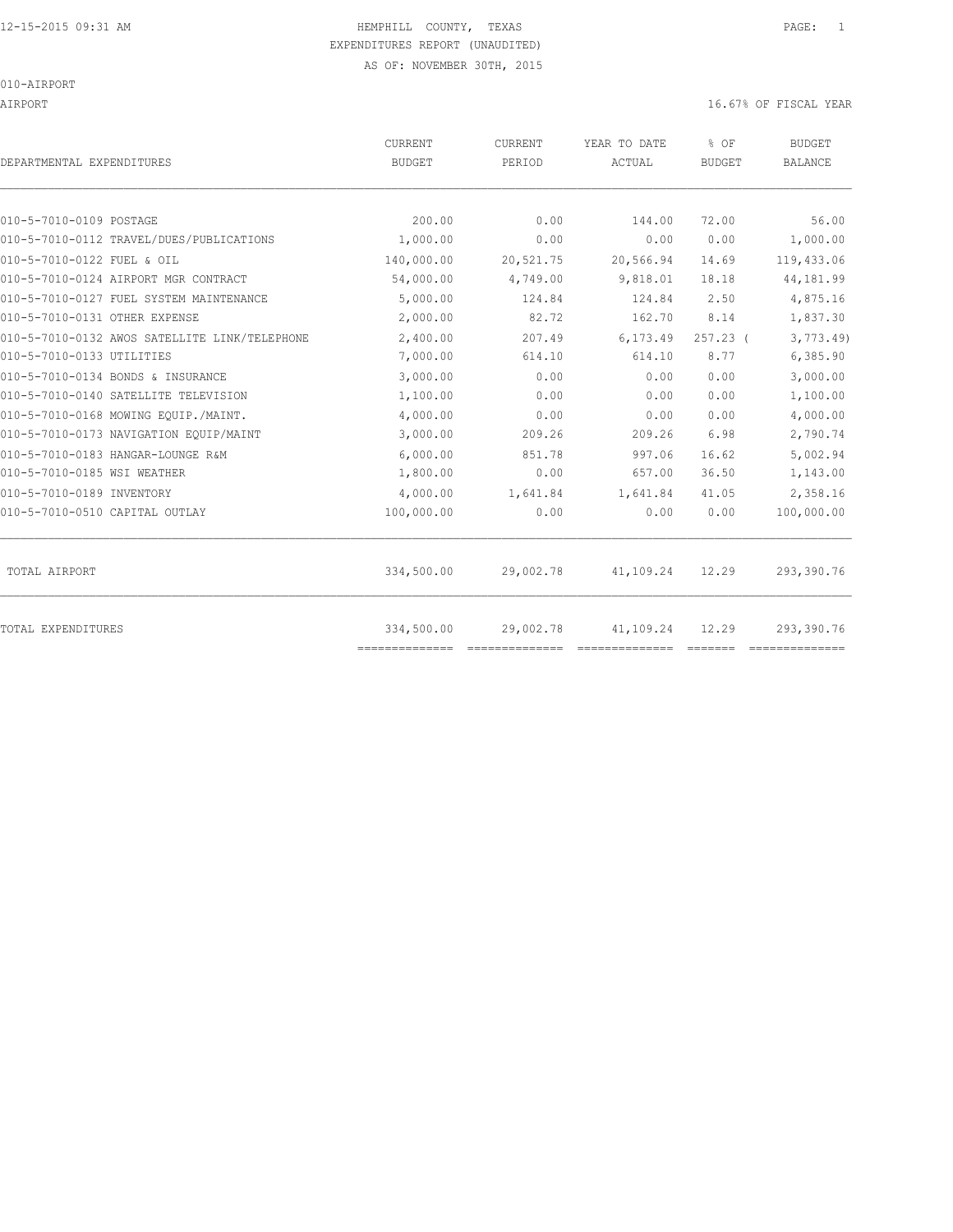ROAD & BRIDGE 1 16.67% OF FISCAL YEAR 16.67% OF FISCAL YEAR

| DEPARTMENTAL EXPENDITURES                     | CURRENT<br><b>BUDGET</b>  | CURRENT<br>PERIOD | YEAR TO DATE<br>ACTUAL      | % OF<br><b>BUDGET</b>  | <b>BUDGET</b><br><b>BALANCE</b> |
|-----------------------------------------------|---------------------------|-------------------|-----------------------------|------------------------|---------------------------------|
| 011-5-4011-0082 OVERTIME                      | 5,000.00                  | 0.00              | 0.00                        | 0.00                   | 5,000.00                        |
| 011-5-4011-0090 COMMISSIONER-BARTLETT         | 37,595.00                 | 3,120.42          | 6,240.84                    | 16.60                  | 31, 354.16                      |
| 011-5-4011-0092 SR MAINTENANCE TECH-CERVANTES | 52,530.00                 | 4,365.00          | 8,730.00                    | 16.62                  | 43,800.00                       |
| 011-5-4011-0095 MAINTENANCE TECH-MACIAS       | 47,380.00                 | 3,935.84          | 7,871.68                    | 16.61                  | 39,508.32                       |
| 011-5-4011-0096 LONGEVITY                     | 3,200.00                  | 250.00            | 500.00                      | 15.63                  | 2,700.00                        |
| 011-5-4011-0101 SOCIAL SECURITY/MEDICARE      | 11,000.00                 | 860.40            | 1,722.40                    | 15.66                  | 9,277.60                        |
| 011-5-4011-0102 RETIREMENT                    | 28,500.00                 | 2,353.44          | 4,711.08                    | 16.53                  | 23,788.92                       |
| 011-5-4011-0103 GROUP TERM LIFE               | 500.00                    | 42.36             | 84.81                       | 16.96                  | 415.19                          |
| 011-5-4011-0104 GROUP INSURANCE               | 15,000.00                 | 1,277.24          | 2,554.48                    | 17.03                  | 12,445.52                       |
| 011-5-4011-0105 UNEMPLOYMENT INSURANCE        | 400.00                    | 0.00              | 0.00                        | 0.00                   | 400.00                          |
| 011-5-4011-0106 WORKERS' COMPENSATION         | 1,800.00                  | 0.00              | 0.00                        | 0.00                   | 1,800.00                        |
| 011-5-4011-0110 FREIGHT                       | 200.00                    | 0.00              | 0.00                        | 0.00                   | 200.00                          |
| 011-5-4011-0112 TRAVEL                        | 2,500.00                  | 0.00              | 0.00                        | 0.00                   | 2,500.00                        |
| 011-5-4011-0114 SHARED EXPENSES               | 2,000.00                  | 0.00              | 0.00                        | 0.00                   | 2,000.00                        |
| 011-5-4011-0122 FUEL & OIL                    | 40,000.00                 | 2,045.52          | 2,164.12                    | 5.41                   | 37,835.88                       |
| 011-5-4011-0124 MACHINE HIRE/CONT LABOR LABOR | 25,000.00                 | 0.00              | 0.00                        | 0.00                   | 25,000.00                       |
| 011-5-4011-0125 TIRES & TUBES                 | 10,000.00                 | 602.64            | 602.64                      | 6.03                   | 9,397.36                        |
| 011-5-4011-0126 CALICHE & GRAVEL              | 25,000.00                 | 0.00              | 0.00                        | 0.00                   | 25,000.00                       |
| 011-5-4011-0128 MATERIAL & SUPPLIES           | 10,000.00                 | 882.76            | 882.76                      | 8.83                   | 9,117.24                        |
| 011-5-4011-0130 COMMUNICATION REPAIRS         | 1,000.00                  | 0.00              | 0.00                        | 0.00                   | 1,000.00                        |
| 011-5-4011-0131 OTHER EXPENSE                 | 1,000.00                  | 0.00              | 0.00                        | 0.00                   | 1,000.00                        |
| 011-5-4011-0132 TELEPHONE                     | 1,600.00                  | 152.03            | 182.03                      | 11.38                  | 1,417.97                        |
| 011-5-4011-0133 UTILITIES/PCT 1               | 3,500.00                  | 156.70            | 156.70                      | 4.48                   | 3,343.30                        |
| 011-5-4011-0137 VEHICLE R&M                   | 8,000.00                  | 147.99            | 147.99                      | 1.85                   | 7,852.01                        |
| 011-5-4011-0144 TIN HORNS/CATTLE GUARDS/CHEM  | 7,000.00                  | 0.00              | 0.00                        | 0.00                   | 7,000.00                        |
| 011-5-4011-0173 HEAVY EQUIP - R&M             | 20,000.00                 | 538.88            | 538.88                      | 2.69                   | 19,461.12                       |
| 011-5-4011-0189 INVENTORY                     | 4,000.00                  | 0.00              | 0.00                        | 0.00                   | 4,000.00                        |
| 011-5-4011-0190 ROAD GRANT PROJECTS           | 0.00                      | 0.00              | 0.00                        | 0.00                   | 0.00                            |
| 011-5-4011-0510 CAPITAL OUTLAY                | 261,271.00                | 0.00              | 0.00                        | 0.00                   | 261,271.00                      |
| TOTAL ROAD & BRIDGE 1                         | 624,976.00                | 20,731.22         | 37,090.41                   | 5.93                   | 587,885.59                      |
| <b>TOTAL EXPENDITURES</b>                     | 624,976.00<br>----------- | 20,731.22         | 37,090.41<br>============== | 5.93<br><b>ERRESTE</b> | 587,885.59<br>=========         |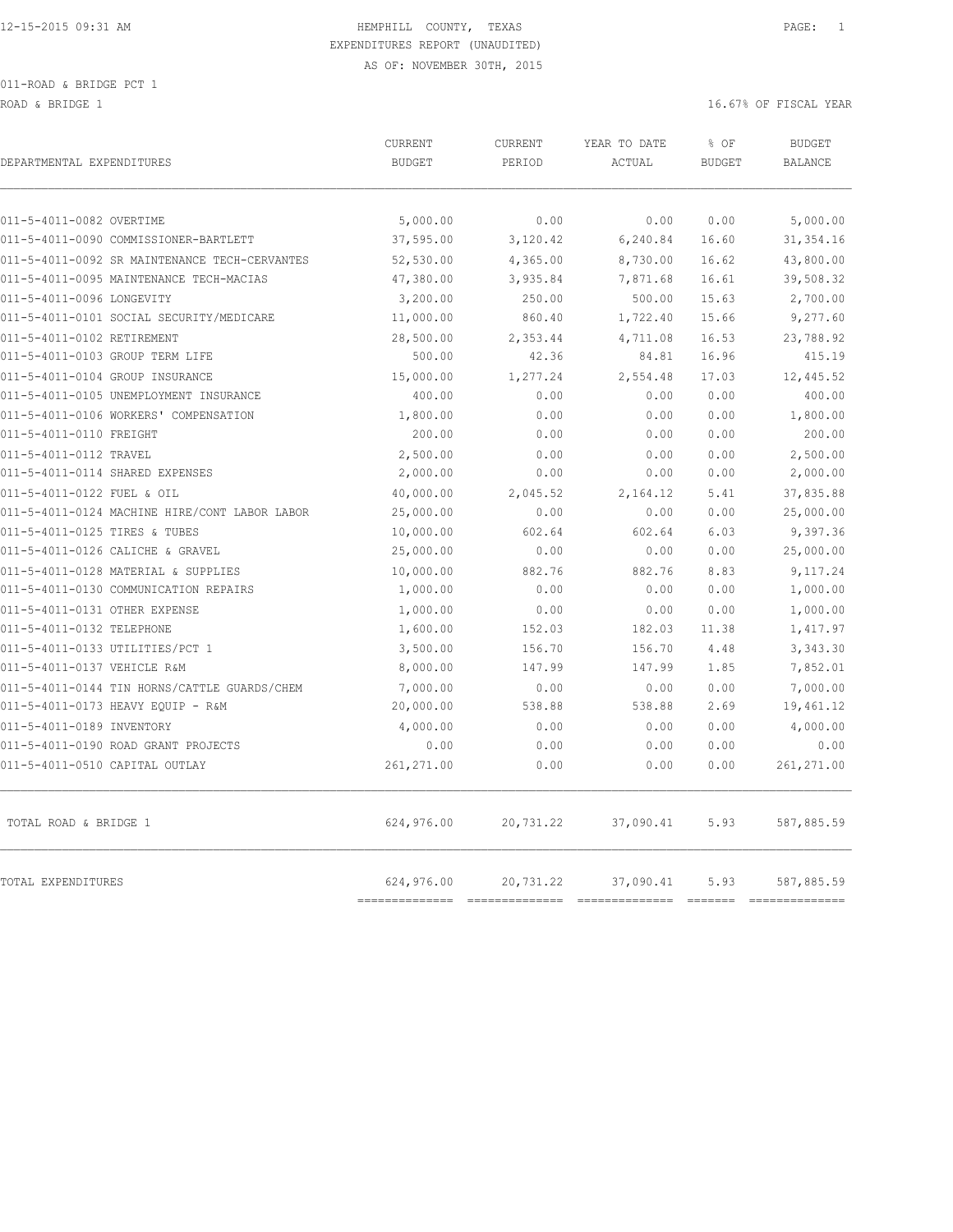| DEPARTMENTAL EXPENDITURES                      | <b>CURRENT</b><br><b>BUDGET</b> | <b>CURRENT</b><br>PERIOD   | YEAR TO DATE<br>ACTUAL | % OF<br><b>BUDGET</b> | <b>BUDGET</b><br><b>BALANCE</b> |
|------------------------------------------------|---------------------------------|----------------------------|------------------------|-----------------------|---------------------------------|
|                                                |                                 |                            |                        |                       |                                 |
| 012-5-4012-0090 COMMISSIONER-ALEXANDER         | 37,595.00                       | 3,120.42                   | 6,240.84               | 16.60                 | 31, 354.16                      |
| 012-5-4012-0092 SR MAINTENANCE TECH-WALSER     | 52,530.00                       | 4,365.00                   | 8,730.00               | 16.62                 | 43,800.00                       |
| 012-5-4012-0095 MAINTENANCE TECH-SCHAFER       | 47,380.00                       | 3,935.84                   | 7,871.68               | 16.61                 | 39,508.32                       |
| 012-5-4012-0096 LONGEVITY                      | 1,400.00                        | 100.00                     | 200.00                 | 14.29                 | 1,200.00                        |
| 012-5-4012-0097 MAINTENANCE TECH-PT/OT         | 20,000.00                       | 1,486.86                   | 1,486.86               | 7.43                  | 18,513.14                       |
| 012-5-4012-0101 SOCIAL SECURITY/MEDICARE       | 12,500.00                       | 991.29                     | 1,868.83               | 14.95                 | 10,631.17                       |
| 012-5-4012-0102 RETIREMENT                     | 32,000.00                       | 2,607.62                   | 4,917.86               | 15.37                 | 27,082.14                       |
| 012-5-4012-0103 GROUP TERM LIFE                | 600.00                          | 46.94                      | 88.52                  | 14.75                 | 511.48                          |
| 012-5-4012-0104 GROUP INSURANCE                | 22,500.00                       | 1,277.24                   | 2,540.11               | 11.29                 | 19,959.89                       |
| 012-5-4012-0105 UNEMPLOYMENT INSURANCE         | 400.00                          | 0.00                       | 0.00                   | 0.00                  | 400.00                          |
| 012-5-4012-0106 WORKERS' COMPENSATION          | 1,800.00                        | 0.00                       | 0.00                   | 0.00                  | 1,800.00                        |
| 012-5-4012-0110 FREIGHT                        | 100.00                          | 0.00                       | 0.00                   | 0.00                  | 100.00                          |
| 012-5-4012-0112 TRAVEL                         | 3,000.00                        | 0.00                       | 0.00                   | 0.00                  | 3,000.00                        |
| 012-5-4012-0114 SHARED EQUIPMENT EXPENSE W/PCT | 4,000.00                        | 0.00                       | 0.00                   | 0.00                  | 4,000.00                        |
| 012-5-4012-0122 FUEL & OIL                     | 45,000.00                       | 506.87                     | 619.27                 | 1.38                  | 44,380.73                       |
| 012-5-4012-0124 MACHINE HIRE/CONT LABOR        | 2,000.00                        | 0.00                       | 0.00                   | 0.00                  | 2,000.00                        |
| 012-5-4012-0125 TIRES & TUBES                  | 10,000.00                       | 0.00                       | 0.00                   | 0.00                  | 10,000.00                       |
| 012-5-4012-0126 CALICHE & GRAVEL               | 10,000.00                       | 0.00                       | 0.00                   | 0.00                  | 10,000.00                       |
| 012-5-4012-0128 MATERIAL & SUPPLIES            | 7,500.00                        | 571.03                     | 571.03                 | 7.61                  | 6,928.97                        |
| 012-5-4012-0130 COMMUNICATIONS EXPENSE         | 1,000.00                        | 0.00                       | 0.00                   | 0.00                  | 1,000.00                        |
| 012-5-4012-0132 TELEPHONE                      | 1,000.00                        | 187.24                     | 217.24                 | 21.72                 | 782.76                          |
| 012-5-4012-0133 UTILITIES/PCT 2                | 2,100.00                        | 84.81                      | 84.81                  | 4.04                  | 2,015.19                        |
| 012-5-4012-0137 VEHICLE R&M                    | 3,000.00                        | 105.77                     | 119.77                 | 3.99                  | 2,880.23                        |
| 012-5-4012-0144 TIN HORN/CATTLE GUARD/CHEM     | 10,000.00                       | 0.00                       | 0.00                   | 0.00                  | 10,000.00                       |
| 012-5-4012-0173 HEAVY EQUIP - R&M              | 15,000.00                       | 6,632.44                   | 6,773.53               | 45.16                 | 8,226.47                        |
| 012-5-4012-0189 INVENTORY                      | 1,500.00                        | 0.00                       | 0.00                   | 0.00                  | 1,500.00                        |
| 012-5-4012-0510 CAPITAL OUTLAY                 | 604,805.00                      | 0.00                       | 0.00                   | 0.00                  | 604,805.00                      |
| TOTAL ROAD & BRIDGE 2                          | 948,710.00                      | 26,019.37                  | 42,330.35              | 4.46                  | 906,379.65                      |
| TOTAL EXPENDITURES                             | 948,710.00<br>===========       | 26,019.37<br>------------- | 42,330.35              | 4.46                  | 906,379.65<br>-----------       |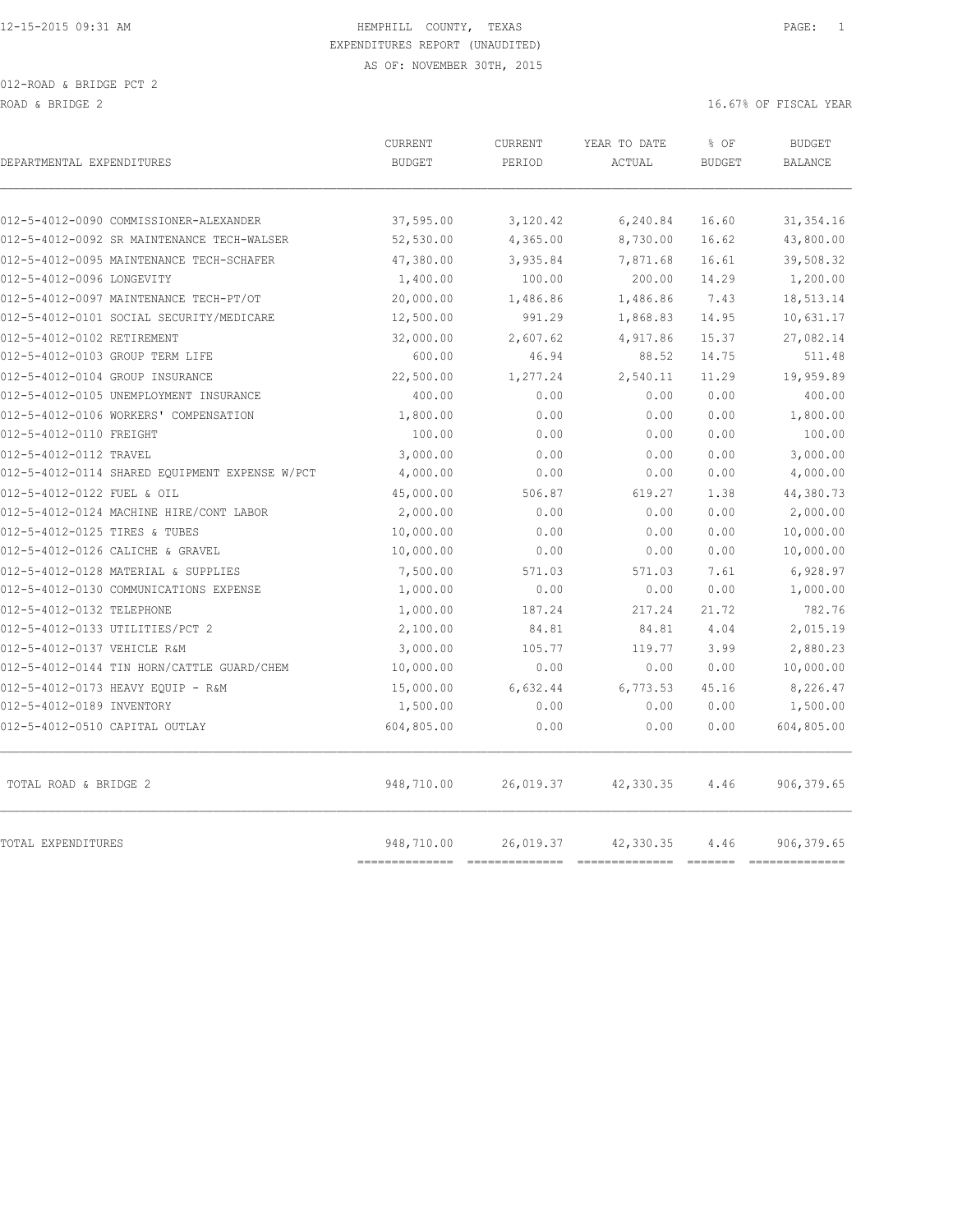| DEPARTMENTAL EXPENDITURES                  | CURRENT<br><b>BUDGET</b>       | <b>CURRENT</b><br>PERIOD    | YEAR TO DATE<br>ACTUAL                                                                                                                                                                                                                                                                                                                                                                                                                                                                               | % OF<br><b>BUDGET</b> | <b>BUDGET</b><br><b>BALANCE</b>                                                                                                                                                                                                                                                                                                                                                                                                                                                                        |
|--------------------------------------------|--------------------------------|-----------------------------|------------------------------------------------------------------------------------------------------------------------------------------------------------------------------------------------------------------------------------------------------------------------------------------------------------------------------------------------------------------------------------------------------------------------------------------------------------------------------------------------------|-----------------------|--------------------------------------------------------------------------------------------------------------------------------------------------------------------------------------------------------------------------------------------------------------------------------------------------------------------------------------------------------------------------------------------------------------------------------------------------------------------------------------------------------|
| 013-5-4013-0082 OVERTIME                   | 13,000.00                      | 0.00                        | 0.00                                                                                                                                                                                                                                                                                                                                                                                                                                                                                                 | 0.00                  | 13,000.00                                                                                                                                                                                                                                                                                                                                                                                                                                                                                              |
| 013-5-4013-0090 COMMISSIONER-MEEK          | 37,595.00                      | 3,120.42                    | 6,240.84                                                                                                                                                                                                                                                                                                                                                                                                                                                                                             | 16.60                 | 31, 354.16                                                                                                                                                                                                                                                                                                                                                                                                                                                                                             |
| 013-5-4013-0092 SR MAINTENANCE TECH-CLARK  | 52,530.00                      | 4,365.00                    | 8,730.00                                                                                                                                                                                                                                                                                                                                                                                                                                                                                             | 16.62                 | 43,800.00                                                                                                                                                                                                                                                                                                                                                                                                                                                                                              |
| 013-5-4013-0094 MAINTENANCE TECH-ARCHER    | 47,380.00                      | 3,935.84                    | 7,871.68                                                                                                                                                                                                                                                                                                                                                                                                                                                                                             | 16.61                 | 39,508.32                                                                                                                                                                                                                                                                                                                                                                                                                                                                                              |
| 013-5-4013-0095 MAINTENANCE TECH-G.SCOTT   | 47,380.00                      | 3,935.84                    | 7,871.68                                                                                                                                                                                                                                                                                                                                                                                                                                                                                             | 16.61                 | 39,508.32                                                                                                                                                                                                                                                                                                                                                                                                                                                                                              |
| 013-5-4013-0096 LONGEVITY                  | 1,200.00                       | 80.00                       | 150.00                                                                                                                                                                                                                                                                                                                                                                                                                                                                                               | 12.50                 | 1,050.00                                                                                                                                                                                                                                                                                                                                                                                                                                                                                               |
| 013-5-4013-0097 MAINTENANCE TECH-FARRAR    | 47,380.00                      | 3,935.84                    | 7,871.68                                                                                                                                                                                                                                                                                                                                                                                                                                                                                             | 16.61                 | 39,508.32                                                                                                                                                                                                                                                                                                                                                                                                                                                                                              |
| 013-5-4013-0098 MAINTENANCE TECH-PARSLEY   | 47,380.00                      | 3,935.84                    | 7,871.68                                                                                                                                                                                                                                                                                                                                                                                                                                                                                             | 16.61                 | 39,508.32                                                                                                                                                                                                                                                                                                                                                                                                                                                                                              |
| 013-5-4013-0101 SOCIAL SECURITY/MEDICARE   | 22,500.00                      | 1,729.50                    | 3,443.77                                                                                                                                                                                                                                                                                                                                                                                                                                                                                             | 15.31                 | 19,056.23                                                                                                                                                                                                                                                                                                                                                                                                                                                                                              |
| 013-5-4013-0102 RETIREMENT                 | 59,000.00                      | 4,730.12                    | 9,420.44                                                                                                                                                                                                                                                                                                                                                                                                                                                                                             | 15.97                 | 49,579.56                                                                                                                                                                                                                                                                                                                                                                                                                                                                                              |
| 013-5-4013-0103 GROUP TERM LIFE            | 1,000.00                       | 85.15                       | 169.58                                                                                                                                                                                                                                                                                                                                                                                                                                                                                               | 16.96                 | 830.42                                                                                                                                                                                                                                                                                                                                                                                                                                                                                                 |
| 013-5-4013-0104 GROUP INSURANCE            | 45,000.00                      | 3,831.72                    | 7,663.44                                                                                                                                                                                                                                                                                                                                                                                                                                                                                             | 17.03                 | 37, 336.56                                                                                                                                                                                                                                                                                                                                                                                                                                                                                             |
| 013-5-4013-0105 UNEMPLOYMENT INSURANCE     | 1,000.00                       | 0.00                        | 0.00                                                                                                                                                                                                                                                                                                                                                                                                                                                                                                 | 0.00                  | 1,000.00                                                                                                                                                                                                                                                                                                                                                                                                                                                                                               |
| 013-5-4013-0106 WORKERS' COMPENSATION      | 4,000.00                       | 0.00                        | 0.00                                                                                                                                                                                                                                                                                                                                                                                                                                                                                                 | 0.00                  | 4,000.00                                                                                                                                                                                                                                                                                                                                                                                                                                                                                               |
| 013-5-4013-0110 FREIGHT                    | 100.00                         | 0.00                        | 0.00                                                                                                                                                                                                                                                                                                                                                                                                                                                                                                 | 0.00                  | 100.00                                                                                                                                                                                                                                                                                                                                                                                                                                                                                                 |
| 013-5-4013-0112 TRAVEL                     | 3,000.00                       | 161.99                      | 748.89                                                                                                                                                                                                                                                                                                                                                                                                                                                                                               | 24.96                 | 2,251.11                                                                                                                                                                                                                                                                                                                                                                                                                                                                                               |
| 013-5-4013-0122 FUEL & OIL                 | 100,000.00                     | 1,310.82                    | 1,751.02                                                                                                                                                                                                                                                                                                                                                                                                                                                                                             | 1.75                  | 98,248.98                                                                                                                                                                                                                                                                                                                                                                                                                                                                                              |
| 013-5-4013-0124 MACHINE HIRE/CONT LABOR    | 25,000.00                      | 1,719.80                    | 1,719.80                                                                                                                                                                                                                                                                                                                                                                                                                                                                                             | 6.88                  | 23,280.20                                                                                                                                                                                                                                                                                                                                                                                                                                                                                              |
| 013-5-4013-0125 TIRES & TUBES              | 13,000.00                      | 34.95                       | 34.95                                                                                                                                                                                                                                                                                                                                                                                                                                                                                                | 0.27                  | 12,965.05                                                                                                                                                                                                                                                                                                                                                                                                                                                                                              |
| 013-5-4013-0126 CALICHE & GRAVEL           | 30,000.00                      | 0.00                        | 960.00                                                                                                                                                                                                                                                                                                                                                                                                                                                                                               | 3.20                  | 29,040.00                                                                                                                                                                                                                                                                                                                                                                                                                                                                                              |
| 013-5-4013-0128 MATERIAL & SUPPLIES        | 25,000.00                      | 268.99                      | 437.49                                                                                                                                                                                                                                                                                                                                                                                                                                                                                               | 1.75                  | 24,562.51                                                                                                                                                                                                                                                                                                                                                                                                                                                                                              |
| 013-5-4013-0130 COMMUNICATIONS EXPENSES    | 1,000.00                       | 0.00                        | 0.00                                                                                                                                                                                                                                                                                                                                                                                                                                                                                                 | 0.00                  | 1,000.00                                                                                                                                                                                                                                                                                                                                                                                                                                                                                               |
| 013-5-4013-0131 OTHER EXPENSE              | 1,000.00                       | 0.00                        | 0.00                                                                                                                                                                                                                                                                                                                                                                                                                                                                                                 | 0.00                  | 1,000.00                                                                                                                                                                                                                                                                                                                                                                                                                                                                                               |
| 013-5-4013-0132 TELEPHONE                  | 2,000.00                       | 30.00                       | 60.00                                                                                                                                                                                                                                                                                                                                                                                                                                                                                                | 3.00                  | 1,940.00                                                                                                                                                                                                                                                                                                                                                                                                                                                                                               |
| 013-5-4013-0133 UTILITIES/PCT 3            | 3,000.00                       | 282.23                      | 282.23                                                                                                                                                                                                                                                                                                                                                                                                                                                                                               | 9.41                  | 2,717.77                                                                                                                                                                                                                                                                                                                                                                                                                                                                                               |
| 013-5-4013-0137 VEHICLE R&M                | 20,000.00                      | 66.33                       | 66.33                                                                                                                                                                                                                                                                                                                                                                                                                                                                                                | 0.33                  | 19,933.67                                                                                                                                                                                                                                                                                                                                                                                                                                                                                              |
| 013-5-4013-0144 TIN HORN/CATTLE GUARD/CHEM | 10,000.00                      | 0.00                        | 0.00                                                                                                                                                                                                                                                                                                                                                                                                                                                                                                 | 0.00                  | 10,000.00                                                                                                                                                                                                                                                                                                                                                                                                                                                                                              |
| 013-5-4013-0173 HEAVY EQUIP - R&M          | 50,000.00                      | 2,927.50                    | 2,927.50                                                                                                                                                                                                                                                                                                                                                                                                                                                                                             | 5.86                  | 47,072.50                                                                                                                                                                                                                                                                                                                                                                                                                                                                                              |
| 013-5-4013-0189 INVENTORY                  | 18,000.00                      | 0.00                        | 0.00                                                                                                                                                                                                                                                                                                                                                                                                                                                                                                 | 0.00                  | 18,000.00                                                                                                                                                                                                                                                                                                                                                                                                                                                                                              |
| 013-5-4013-0190 ROAD GRANT PROJECTS        | 850,000.00                     | 0.00                        | 110,565.24                                                                                                                                                                                                                                                                                                                                                                                                                                                                                           | 13.01                 | 739, 434.76                                                                                                                                                                                                                                                                                                                                                                                                                                                                                            |
| 013-5-4013-0510 CAPITAL OUTLAY             | 490,975.00                     | 0.00                        | 0.00                                                                                                                                                                                                                                                                                                                                                                                                                                                                                                 | 0.00                  | 490,975.00                                                                                                                                                                                                                                                                                                                                                                                                                                                                                             |
| TOTAL ROAD & BRIDGE 3                      | 2,068,420.00                   | 40,487.88                   | 186,858.24                                                                                                                                                                                                                                                                                                                                                                                                                                                                                           | 9.03                  | 1,881,561.76                                                                                                                                                                                                                                                                                                                                                                                                                                                                                           |
| TOTAL EXPENDITURES                         | 2,068,420.00<br>============== | 40,487.88<br>============== | 186,858.24<br>$\begin{array}{cccccccccc} \multicolumn{2}{c}{} & \multicolumn{2}{c}{} & \multicolumn{2}{c}{} & \multicolumn{2}{c}{} & \multicolumn{2}{c}{} & \multicolumn{2}{c}{} & \multicolumn{2}{c}{} & \multicolumn{2}{c}{} & \multicolumn{2}{c}{} & \multicolumn{2}{c}{} & \multicolumn{2}{c}{} & \multicolumn{2}{c}{} & \multicolumn{2}{c}{} & \multicolumn{2}{c}{} & \multicolumn{2}{c}{} & \multicolumn{2}{c}{} & \multicolumn{2}{c}{} & \multicolumn{2}{c}{} & \multicolumn{2}{c}{} & \mult$ | 9.03<br>=======       | 1,881,561.76<br>$\begin{array}{cccccccccc} \multicolumn{2}{c}{} & \multicolumn{2}{c}{} & \multicolumn{2}{c}{} & \multicolumn{2}{c}{} & \multicolumn{2}{c}{} & \multicolumn{2}{c}{} & \multicolumn{2}{c}{} & \multicolumn{2}{c}{} & \multicolumn{2}{c}{} & \multicolumn{2}{c}{} & \multicolumn{2}{c}{} & \multicolumn{2}{c}{} & \multicolumn{2}{c}{} & \multicolumn{2}{c}{} & \multicolumn{2}{c}{} & \multicolumn{2}{c}{} & \multicolumn{2}{c}{} & \multicolumn{2}{c}{} & \multicolumn{2}{c}{} & \mult$ |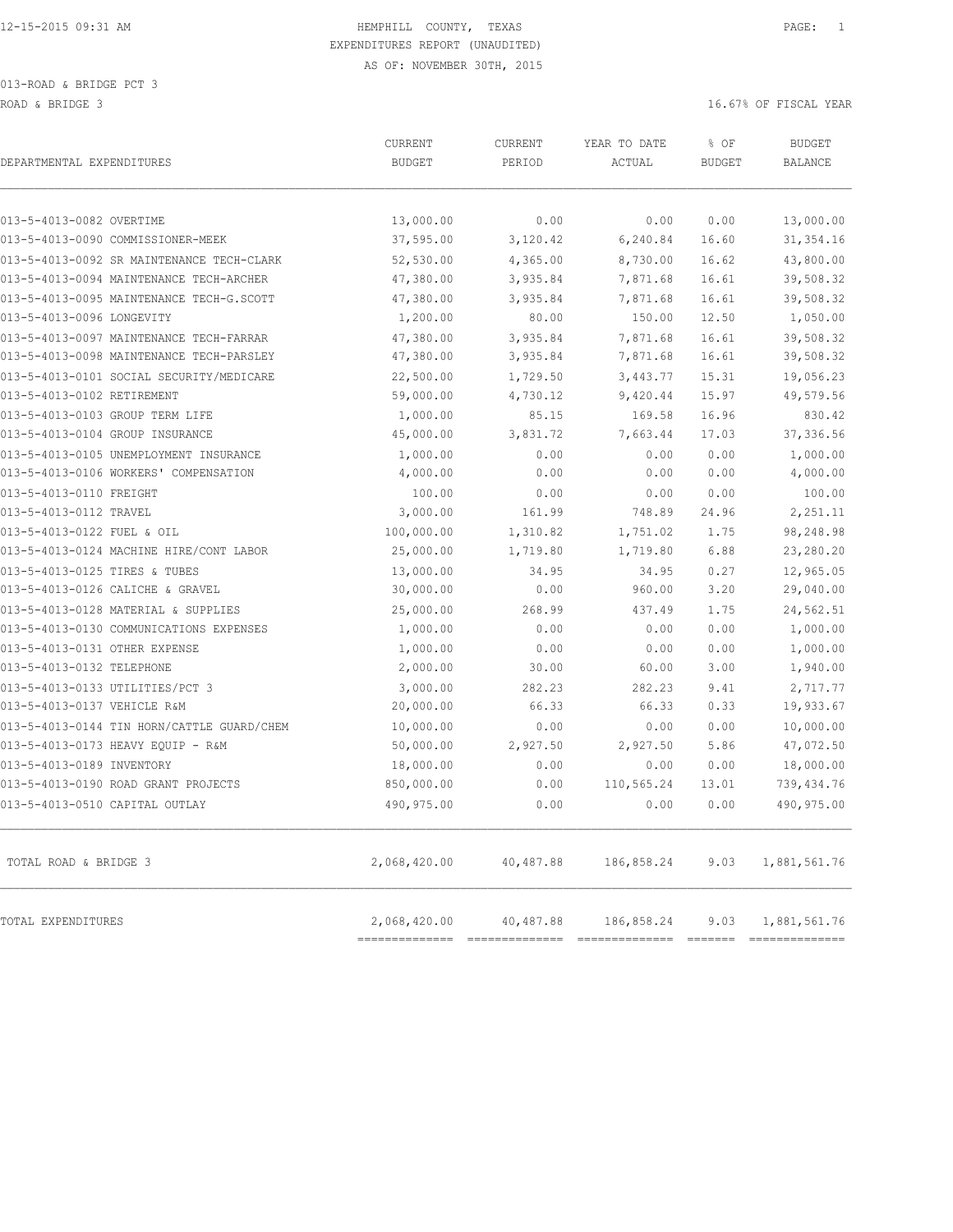ROAD & BRIDGE 4 16.67% OF FISCAL YEAR (1999) AND ROAD & BRIDGE 4

|                                                | CURRENT       | CURRENT   | YEAR TO DATE | % OF          | <b>BUDGET</b> |
|------------------------------------------------|---------------|-----------|--------------|---------------|---------------|
| DEPARTMENTAL EXPENDITURES                      | <b>BUDGET</b> | PERIOD    | ACTUAL       | <b>BUDGET</b> | BALANCE       |
|                                                |               |           |              |               |               |
| 014-5-4014-0082 PART-TIME/OVERTIME             | 13,000.00     | 0.00      | 0.00         | 0.00          | 13,000.00     |
| 014-5-4014-0090 COMMISSIONER-THOMAS            | 37,595.00     | 3,120.42  | 6, 240.84    | 16.60         | 31, 354.16    |
| 014-5-4014-0092 SR MAINTENANCE TECH-CROSGROVE  | 52,530.00     | 4,365.00  | 8,730.00     | 16.62         | 43,800.00     |
| 014-5-4014-0094 MAINTENANCE TECH-SCOTT         | 47,380.00     | 3,935.84  | 7,871.68     | 16.61         | 39,508.32     |
| 014-5-4014-0095 MAINTENANCE TECH-WRIGHT        | 47,380.00     | 3,935.84  | 7,871.68     | 16.61         | 39,508.32     |
| 014-5-4014-0096 LONGEVITY                      | 2,000.00      | 150.00    | 300.00       | 15.00         | 1,700.00      |
| 014-5-4014-0097 MAINTENANCE TECH-HARRISON      | 47,380.00     | 3,935.84  | 7,871.68     | 16.61         | 39,508.32     |
| 014-5-4014-0101 SOCIAL SECURITY/MEDICARE       | 19,000.00     | 1,484.56  | 2,971.89     | 15.64         | 16,028.11     |
| 014-5-4014-0102 RETIREMENT                     | 50,000.00     | 3,926.36  | 7,859.92     | 15.72         | 42,140.08     |
| 014-5-4014-0103 GROUP TERM LIFE                | 1,000.00      | 70.69     | 141.50       | 14.15         | 858.50        |
| 014-5-4014-0104 GROUP INSURANCE                | 37,500.00     | 2,602.89  | 5,205.78     | 13.88         | 32,294.22     |
| 014-5-4014-0105 UNEMPLOYMENT INSURANCE         | 1,500.00      | 0.00      | 0.00         | 0.00          | 1,500.00      |
| 014-5-4014-0106 WORKERS' COMPENSATION          | 3,500.00      | 0.00      | 0.00         | 0.00          | 3,500.00      |
| 014-5-4014-0110 FREIGHT                        | 500.00        | 0.00      | 0.00         | 0.00          | 500.00        |
| 014-5-4014-0112 TRAVEL                         | 3,000.00      | 0.00      | 0.00         | 0.00          | 3,000.00      |
| 014-5-4014-0122 FUEL & OIL                     | 80,000.00     | 2,463.04  | 3,056.24     | 3.82          | 76,943.76     |
| 014-5-4014-0124 MACHINE HIRE/CONT LABOR        | 3,000.00      | 475.00    | 475.00       | 15.83         | 2,525.00      |
| 014-5-4014-0125 TIRES & TUBES                  | 10,000.00     | 0.00      | 0.00         | 0.00          | 10,000.00     |
| 014-5-4014-0126 CALICHE & GRAVEL               | 50,000.00     | 0.00      | 0.00         | 0.00          | 50,000.00     |
| 014-5-4014-0128 MATERIAL & SUPPLIES            | 10,000.00     | 2,770.26  | 2,770.26     | 27.70         | 7,229.74      |
| 014-5-4014-0130 COMMUNICATIONS EXPENSES        | 1,500.00      | 0.00      | 0.00         | 0.00          | 1,500.00      |
| 014-5-4014-0131 OTHER EXPENSE                  | 5,000.00      | 0.00      | 0.00         | 0.00          | 5,000.00      |
| 014-5-4014-0132 TELEPHONE                      | 2,000.00      | 153.49    | 183.49       | 9.17          | 1,816.51      |
| 014-5-4014-0133 UTILITIES/PCT 4                | 8,000.00      | 227.87    | 227.87       | 2.85          | 7,772.13      |
| 014-5-4014-0137 VEHICLE R&M                    | 5,000.00      | 360.78    | 360.78       | 7.22          | 4,639.22      |
| 014-5-4014-0144 TIN HORNS, CATTLE GUARDS, CHEM | 5,000.00      | 0.00      | 0.00         | 0.00          | 5,000.00      |
| 014-5-4014-0173 HEAVY EQUIP - R&M              | 20,000.00     | 2,305.11  | 4,374.34     | 21.87         | 15,625.66     |
| 014-5-4014-0189 INVENTORY                      | 10,000.00     | 0.00      | 0.00         | 0.00          | 10,000.00     |
| 014-5-4014-0190 ROAD GRANT PROJECTS            | 445,000.00    | 0.00      | 156,395.62   | 35.15         | 288,604.38    |
| 014-5-4014-0225 RENT                           | 4,500.00      | 750.00    | 1,500.00     | 33.33         | 3,000.00      |
| 014-5-4014-0510 CAPITAL OUTLAY                 | 726,321.00    | 11,200.00 | 11,200.00    | 1.54          | 715, 121.00   |
| TOTAL ROAD & BRIDGE 4                          | 1,748,586.00  | 48,232.99 | 235,608.57   | 13.47         | 1,512,977.43  |
| TOTAL EXPENDITURES                             | 1,748,586.00  | 48,232.99 | 235,608.57   | 13.47         | 1,512,977.43  |
|                                                |               |           |              |               |               |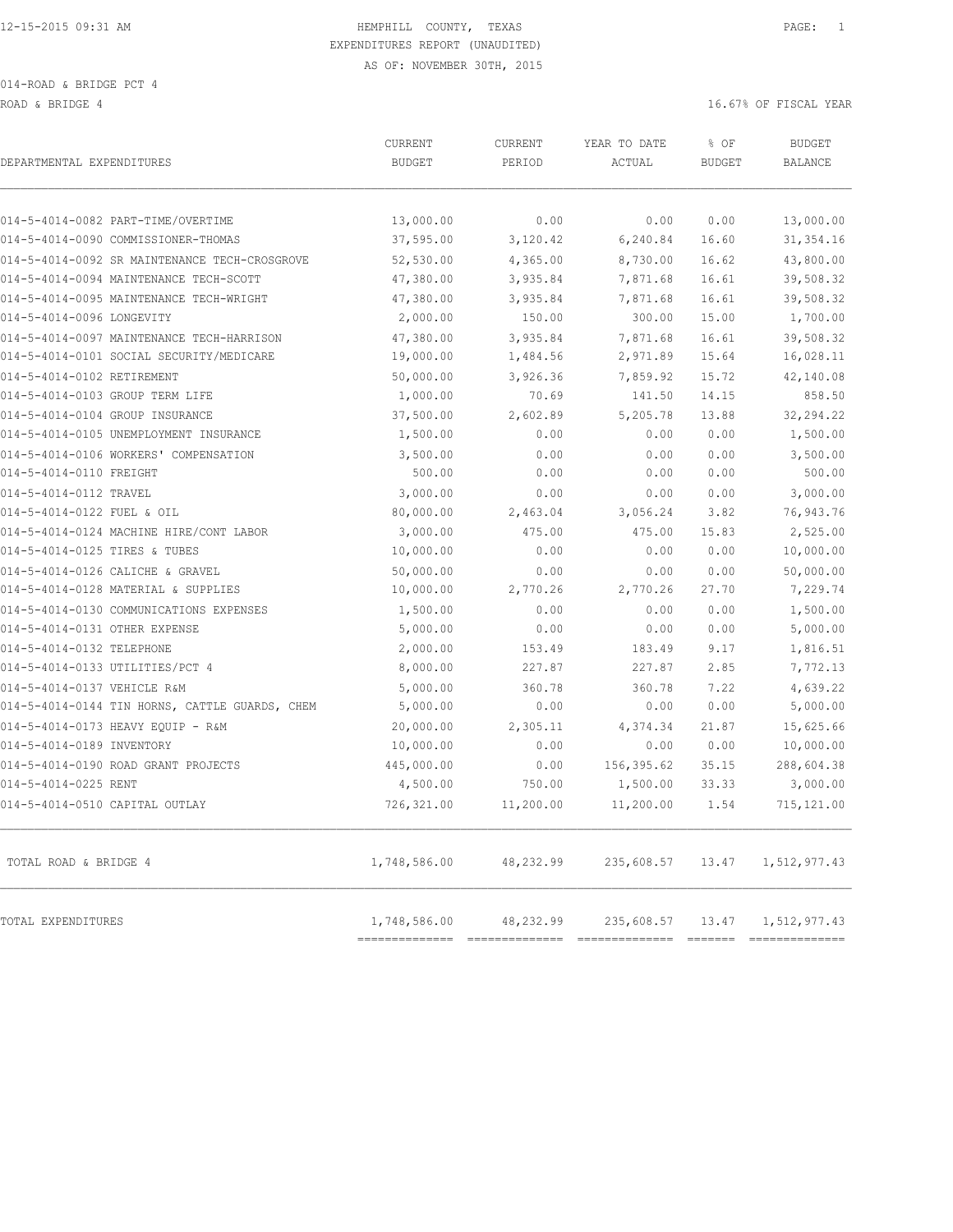# 022-CO RECORDS PRESERVATION

CO RECORDS PRESERVATION 16.67% OF FISCAL YEAR

| DEPARTMENTAL EXPENDITURES             | CURRENT                      | CURRENT | YEAR TO DATE | % OF   | <b>BUDGET</b>  |
|---------------------------------------|------------------------------|---------|--------------|--------|----------------|
|                                       | <b>BUDGET</b>                | PERIOD  | ACTUAL       | BUDGET | <b>BALANCE</b> |
| 022-5-1022-0114 COUNTY RPF-EXPENSE    | 42,000.00                    | 0.00    | 0.00         | 0.00   | 42,000.00      |
| 022-5-1022-0115 CO RECORDS MANAGEMENT | 50,000.00                    | 0.00    | 0.00         | 0.00   | 50,000.00      |
| TOTAL CO RECORDS PRESERVATION         | 92,000.00                    | 0.00    | 0.00         | 0.00   | 92,000.00      |
| TOTAL EXPENDITURES                    | 92,000.00<br>--------------- | 0.00    | 0.00         | 0.00   | 92,000.00      |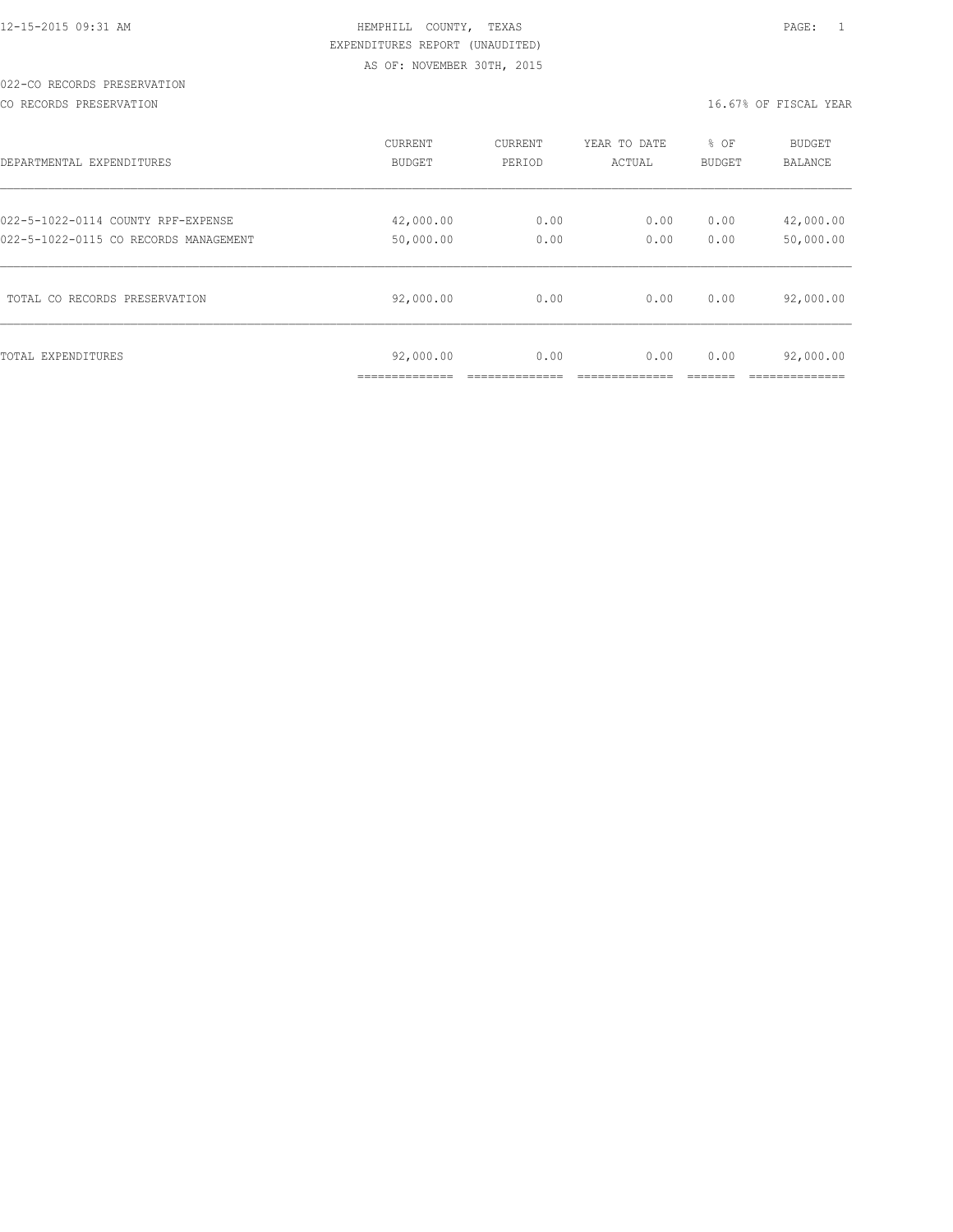| 12-15-2015 09:31 AM |  |  |  |
|---------------------|--|--|--|
|                     |  |  |  |

#### CLERK REC PRESERVATION 16.67% OF FISCAL YEAR

| DEPARTMENTAL EXPENDITURES                     | CURRENT                                   | CURRENT | YEAR TO DATE | % OF   | <b>BUDGET</b>             |
|-----------------------------------------------|-------------------------------------------|---------|--------------|--------|---------------------------|
|                                               | BUDGET                                    | PERIOD  | ACTUAL       | BUDGET | BALANCE                   |
| 023-5-1023-0114 CLK'S RECORD PRESERVATION EXP | 800.00                                    | 0.00    | 0.00         | 0.00   | 800.00                    |
| 023-5-1023-0510 RPF-CAPITAL OUTLAY            | 0.00                                      | 0.00    | 0.00         | 0.00   | 0.00                      |
| TOTAL CLERK                                   | 800.00                                    | 0.00    | 0.00         | 0.00   | 800.00                    |
| TOTAL EXPENDITURES                            | 800.00<br>_____________<br>______________ | 0.00    | 0.00         | 0.00   | 800.00<br>--------------- |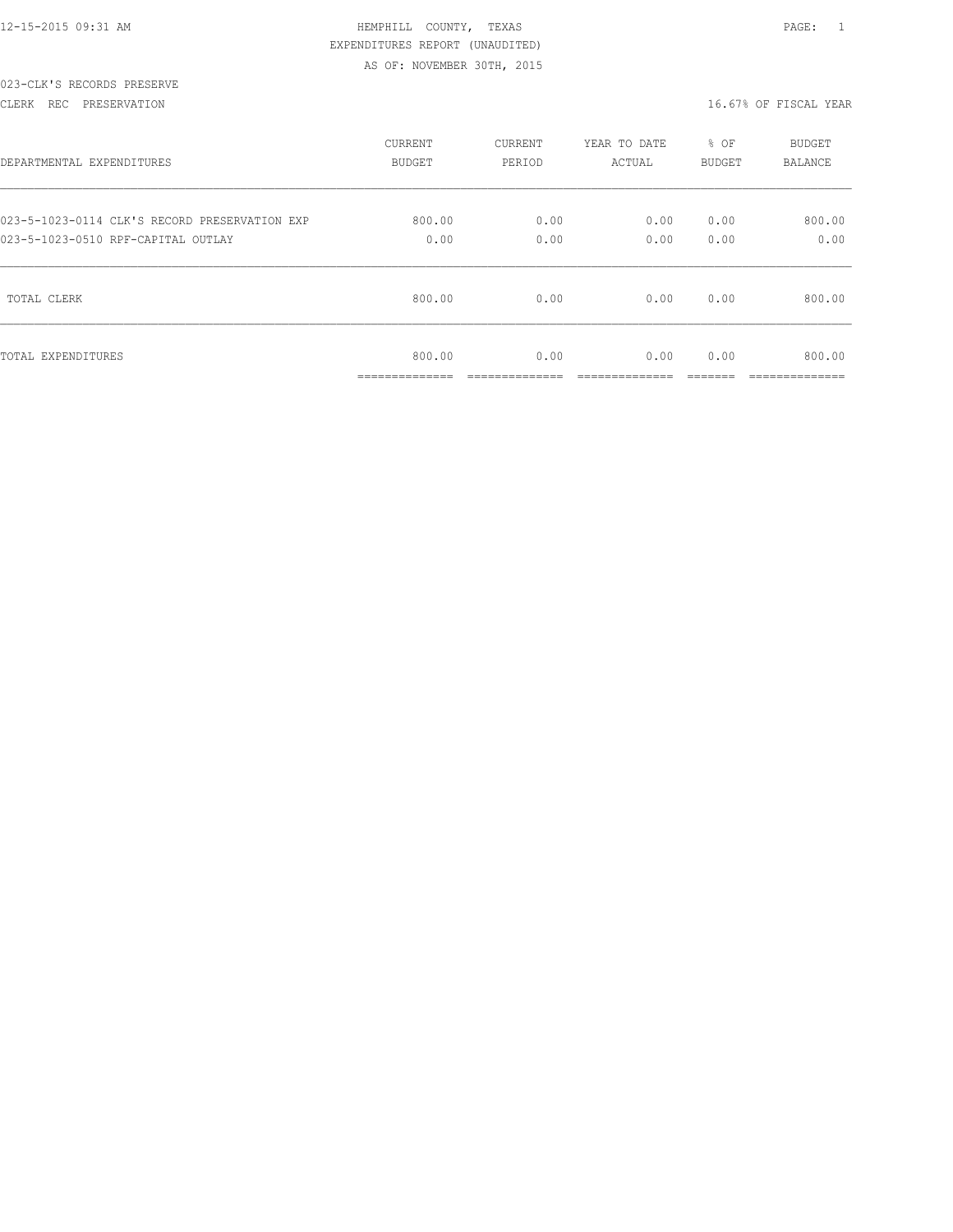# 024-JUSTICE COURT TECH FUND

#### JUSTICE COURT TECH 16.67% OF FISCAL YEAR

| DEPARTMENTAL EXPENDITURES     | <b>CURRENT</b><br>BUDGET    | CURRENT<br>PERIOD | YEAR TO DATE<br>ACTUAL | % OF<br>BUDGET | <b>BUDGET</b><br>BALANCE |
|-------------------------------|-----------------------------|-------------------|------------------------|----------------|--------------------------|
| 024-5-2024-0114 TECH EXPENSES | 13,000.00                   | 0.00              | 0.00                   | 0.00           | 13,000.00                |
| TOTAL JUSTICE COURT TECH      | 13,000.00                   | 0.00              | 0.00                   | 0.00           | 13,000.00                |
| TOTAL EXPENDITURES            | 13,000.00<br>______________ | 0.00              | 0.00                   | 0.00           | 13,000.00<br>__________  |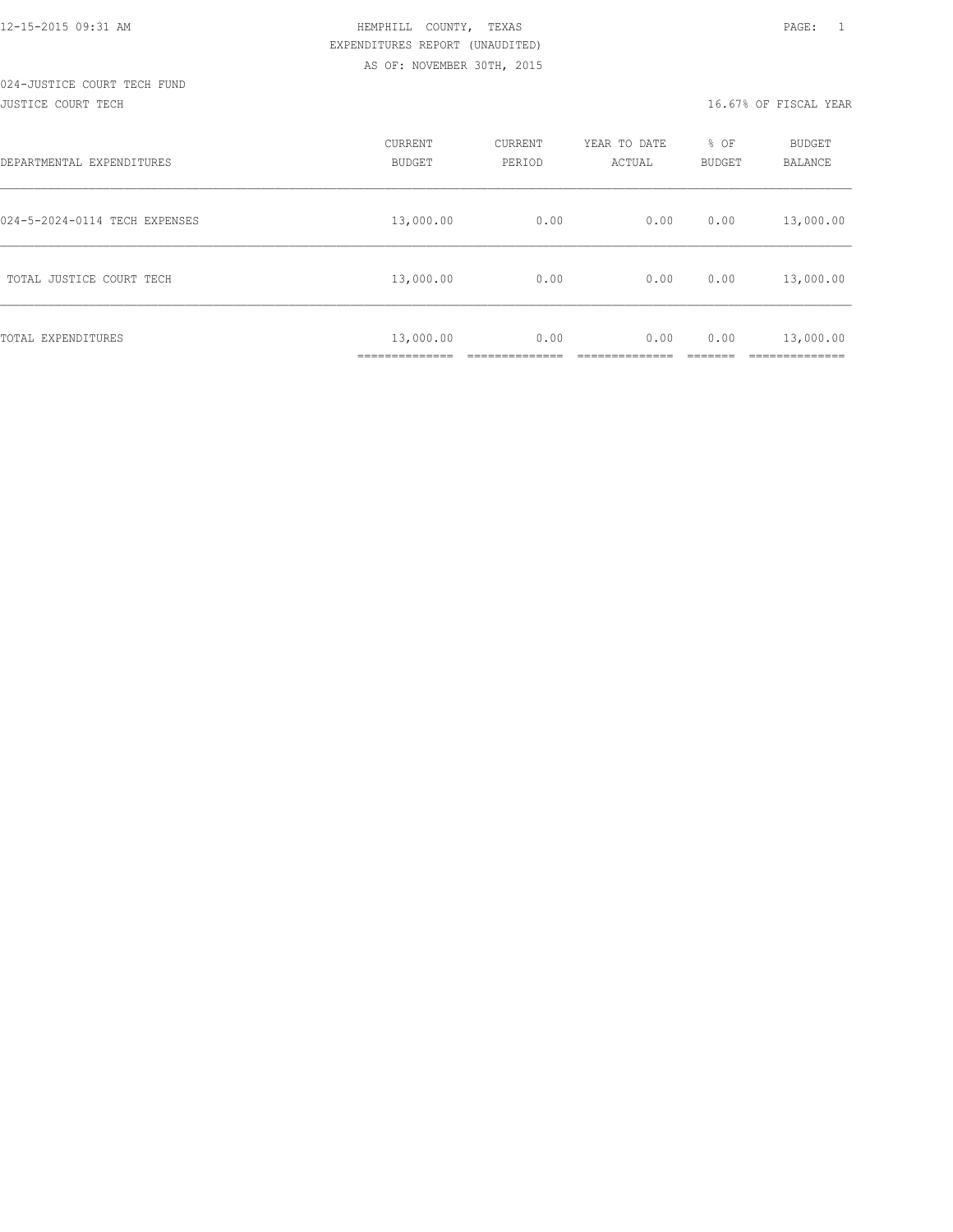# 032-CHK COLLECTION/CO ATTY

CHECK COLLECTION CHECK COLLECTION

| DEPARTMENTAL EXPENDITURES          | CURRENT<br><b>BUDGET</b> | <b>CURRENT</b><br>PERIOD | YEAR TO DATE<br>ACTUAL | % OF<br>BUDGET | <b>BUDGET</b><br><b>BALANCE</b> |
|------------------------------------|--------------------------|--------------------------|------------------------|----------------|---------------------------------|
| 032-5-2032-0109 OTHER MISC. EXP    | 5,500.00                 | 0.00                     | 0.00                   | 0.00           | 5,500.00                        |
| 032-5-2032-0128 SUPPLIES           | 0.00                     | 0.00                     | 0.00                   | 0.00           | 0.00                            |
| 032-5-2032-0168 LAW LIBRARY- BOOKS | 0.00                     | 0.00                     | 0.00                   | 0.00           | 0.00                            |
| 032-5-2032-0510 CAPITAL OUTLAY     | 12,000.00                | 0.00                     | 0.00                   | 0.00           | 12,000.00                       |
| TOTAL CHECK COLLECTION             | 17,500.00                | 0.00                     | 0.00                   | 0.00           | 17,500.00                       |
| TOTAL EXPENDITURES                 | 17,500.00                | 0.00                     | 0.00                   | 0.00           | 17,500.00                       |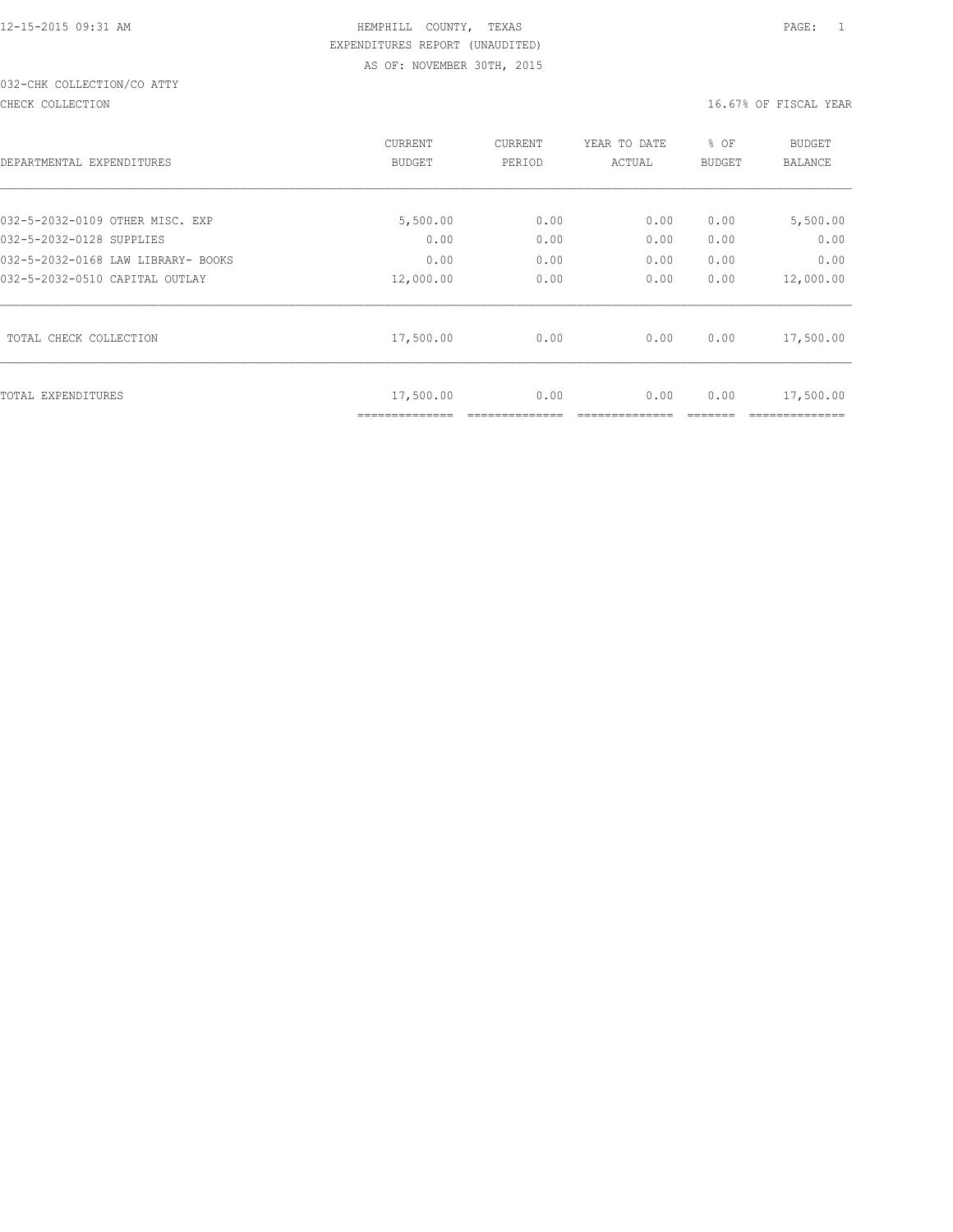|  |  | 12-15-2015 09:31 AM |  |
|--|--|---------------------|--|
|  |  |                     |  |

ANNUAL LEOSE/LAW 16.67% OF FISCAL YEAR

| DEPARTMENTAL EXPENDITURES            | CURRENT<br><b>BUDGET</b>                    | CURRENT<br>PERIOD | YEAR TO DATE<br>ACTUAL | % OF<br><b>BUDGET</b> | BUDGET<br>BALANCE      |
|--------------------------------------|---------------------------------------------|-------------------|------------------------|-----------------------|------------------------|
| 036-5-3036-0112 CONTINUING EDUCATION | 8,000.00                                    | 89.83             | 89.83                  | 1.12                  | 7,910.17               |
| TOTAL ANNUAL LEOSE/LAW               | 8,000.00                                    | 89.83             | 89.83                  | 1.12                  | 7,910.17               |
| <b>TOTAL EXPENDITURES</b>            | 8,000.00<br>-------------<br>______________ | 89.83             | 89.83                  | 1.12                  | 7,910.17<br>__________ |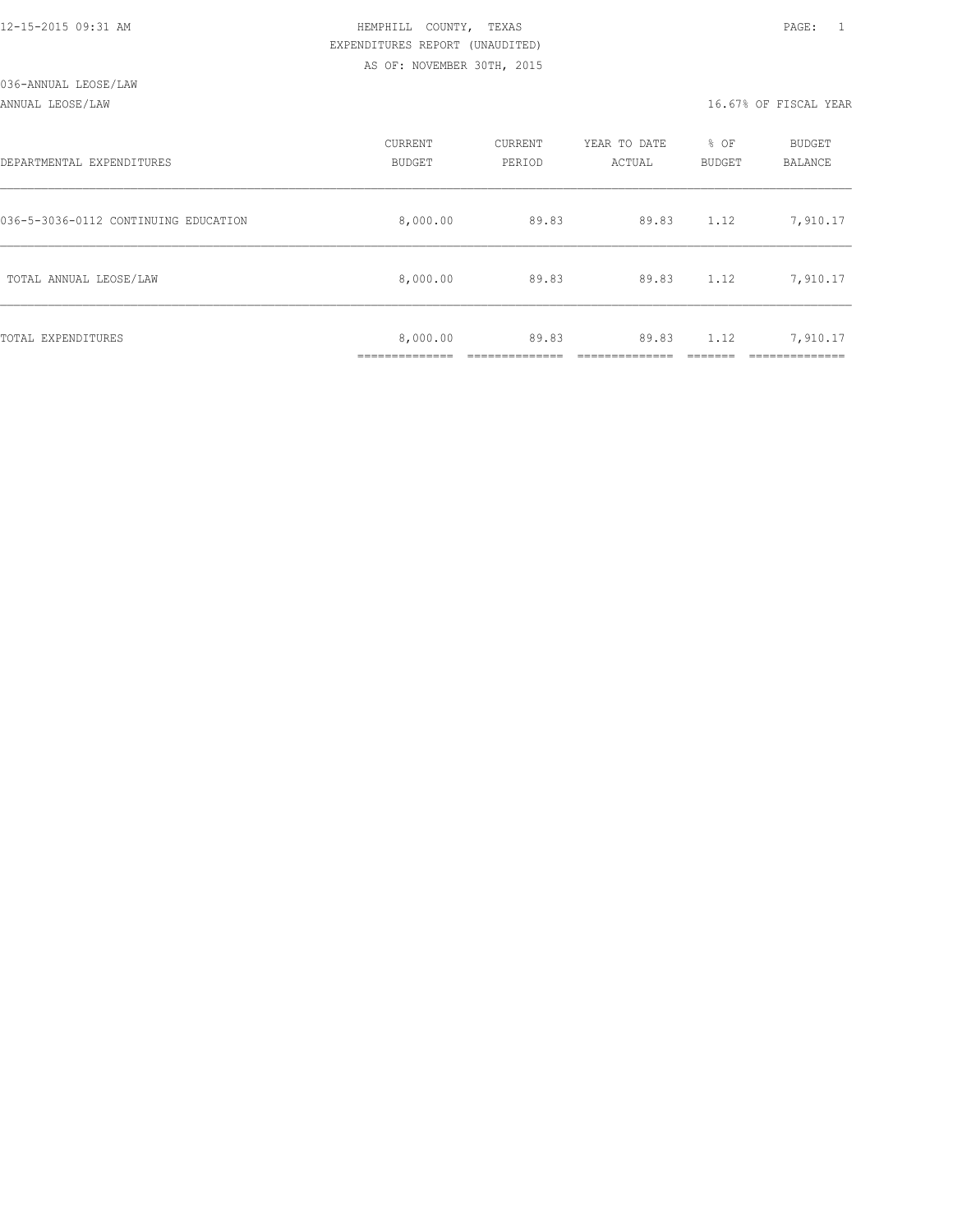046-SCAAP

SCAAP 16.67% OF FISCAL YEAR

| DEPARTMENTAL EXPENDITURES              | <b>CURRENT</b><br><b>BUDGET</b> | CURRENT<br>PERIOD | YEAR TO DATE<br>ACTUAL | % OF<br>BUDGET | <b>BUDGET</b><br><b>BALANCE</b> |
|----------------------------------------|---------------------------------|-------------------|------------------------|----------------|---------------------------------|
| 046-5-3046-0124 CONTRACT LABOR/JBI     | 2,000.00                        | 710.38            | 710.38                 | 35.52          | 1,289.62                        |
| 046-5-3046-0183 REPAIRS & IMPROVEMENTS | 35,000.00                       | 0.00              | 0.00                   | 0.00           | 35,000.00                       |
| 046-5-3046-0185 OTHER APPROVED EXP     | 20,000.00                       | 0.00              | 0.00                   | 0.00           | 20,000.00                       |
| TOTAL SCAAP                            | 57,000.00                       | 710.38            | 710.38                 | 1.25           | 56,289.62                       |
| TOTAL EXPENDITURES                     | 57,000.00                       | 710.38            | 710.38                 | 1.25           | 56,289.62                       |